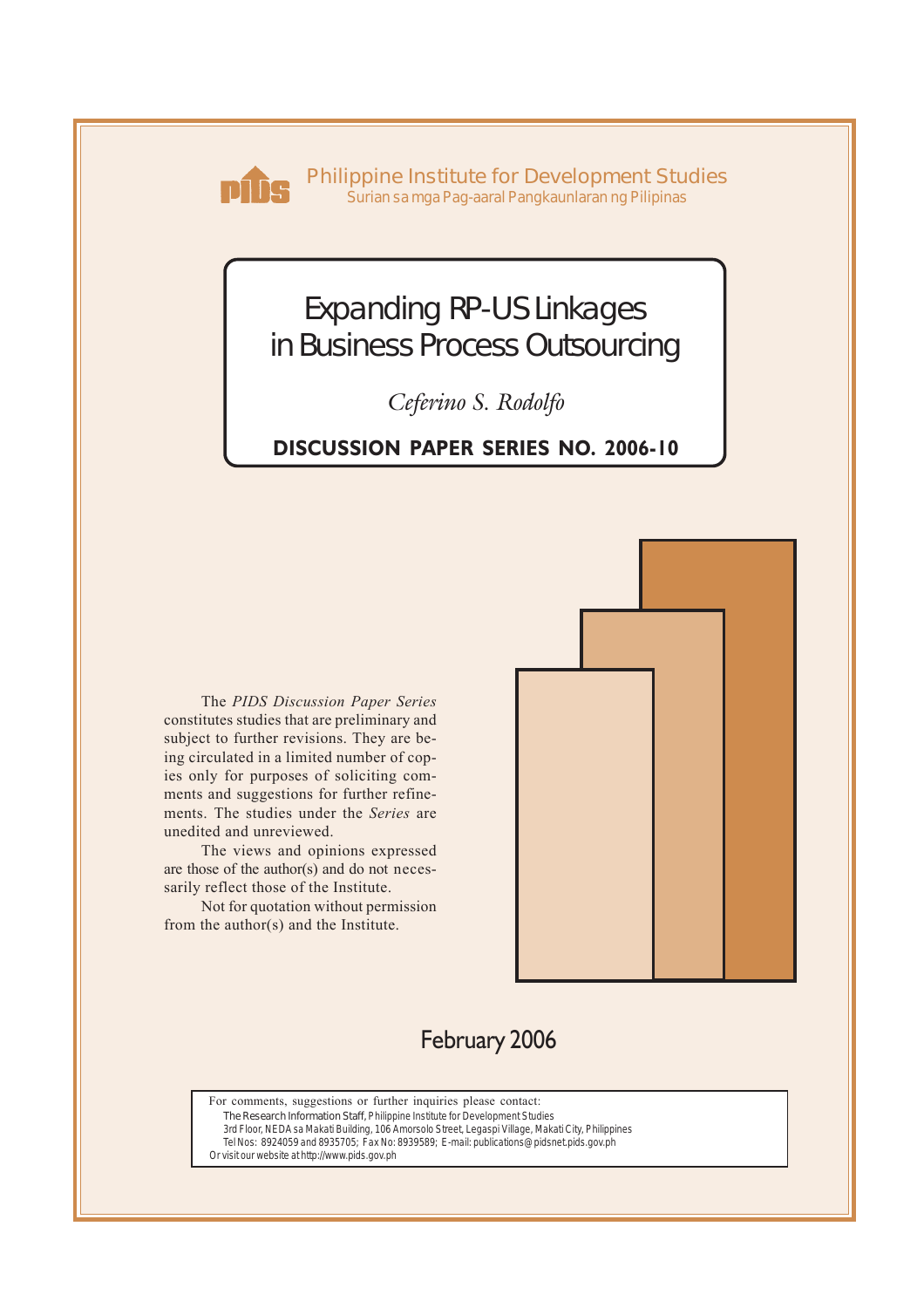# **EXPANDING RP-US LINKAGES IN BUSINESS PROCESS OUTSOURCING**

**Ceferino S. Rodolfo**  School of Management UNIVERSITY OF ASIA AND THE PACIFIC

Presented to the

APEC Study Center Network Philippine Institute for Development Studies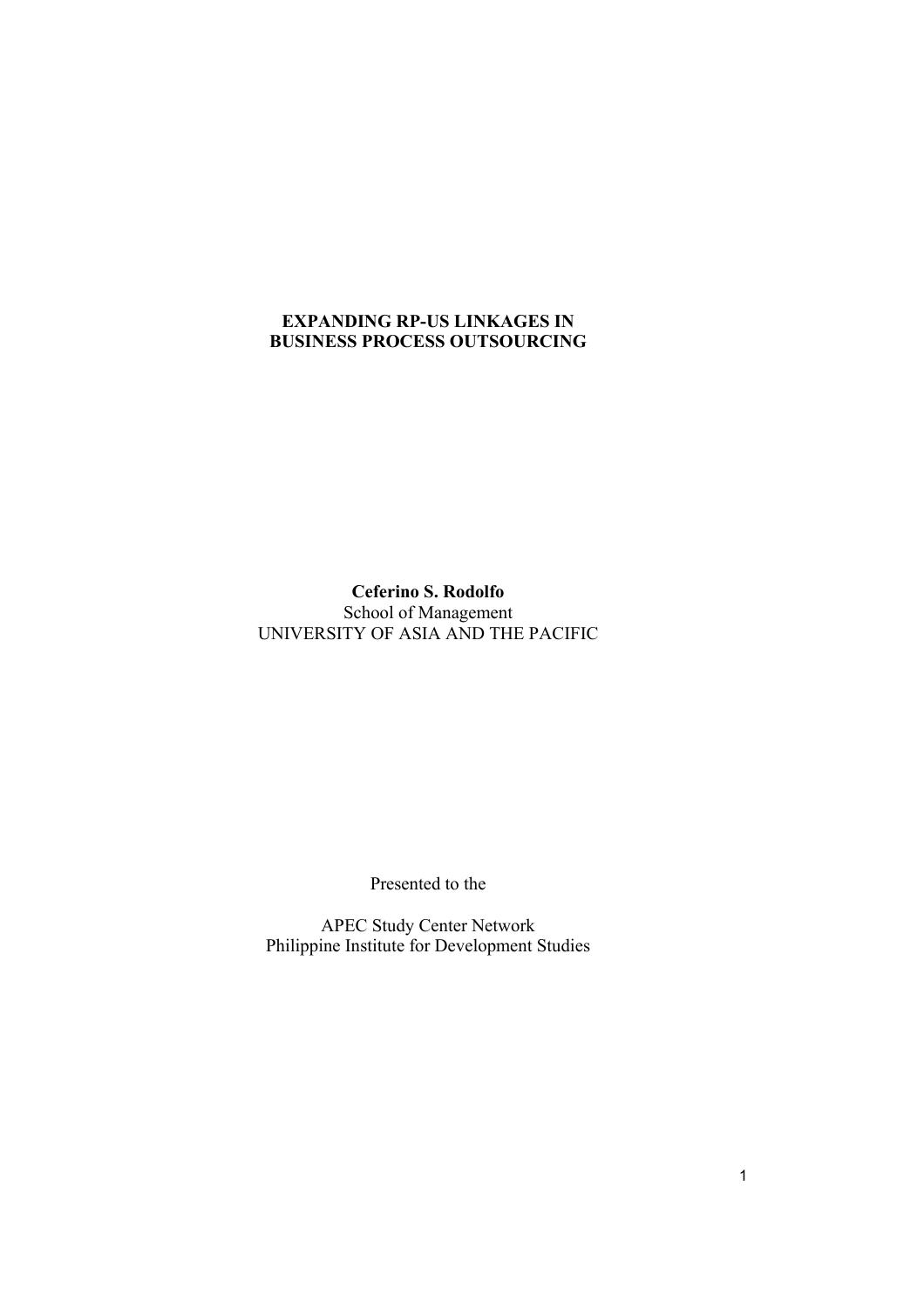### **Abstract**

The Business Process Outsourcing (BPO) sector has experienced unprecedented global growth. This has greatly benefited the Philippines, where BPO has five main segments: call centers, medical transcription, animation, software development, and shared services. High population level, cultural affinity with the major markets, and advanced telecoms infrastructure are the key advantages of the Philippines. Political stability, on the other hand, is its main weakness.

To ensure the sustainability of BPO sector growth in the Philippines, supply- and demand-side issues were examined. From the supply-side, BPO companies are increasingly finding it difficult and costly to attract, recruit, and retain qualified BPO professionals. The Government—both at the national and local levels—has partnered with the BPO industry and with academic institutions in addressing this issue. Tripartite initiatives have focused on both the more immediate and the longer-term human resource development problems.

From the demand-side, on the other hand, critical developments in the United States the main market for BPO services—highlighted potential threats to sustained BPO growth. First, the uncertain performance of the U.S. economy has led to increasingly vocal U.S. constituencies that demand protection for American workers. While the federal government is presently not disposed to enact legislation that will negatively affect Philippine BPOs, the political nature of the debate makes it unpredictable and subject to changing popular opinion. Second, heightened security precautions of the US have made it difficult, in general, to obtain visa. This has affected BPO professionals who need to travel to the US for technical, marketing, and human relations requirements of offshore projects. And third, there is an increasing need for data privacy and security especially in emerging BPO segments—health care and financial services.

Should negotiations for the proposed RP-US Free Trade Agreement commence, it is recommended that the Philippine Government incorporate discussions on these potential threats to the sustainability of BPO sector growth.

*Keywords: Business Process Outsourcing, Cross Border Trade in Services, Ecommerce, Temporary Entry of Business Persons, National Treatment, Most Favored Nation, Market access, Local Presence, Standards and Certification, IPR, investments, competitiveness*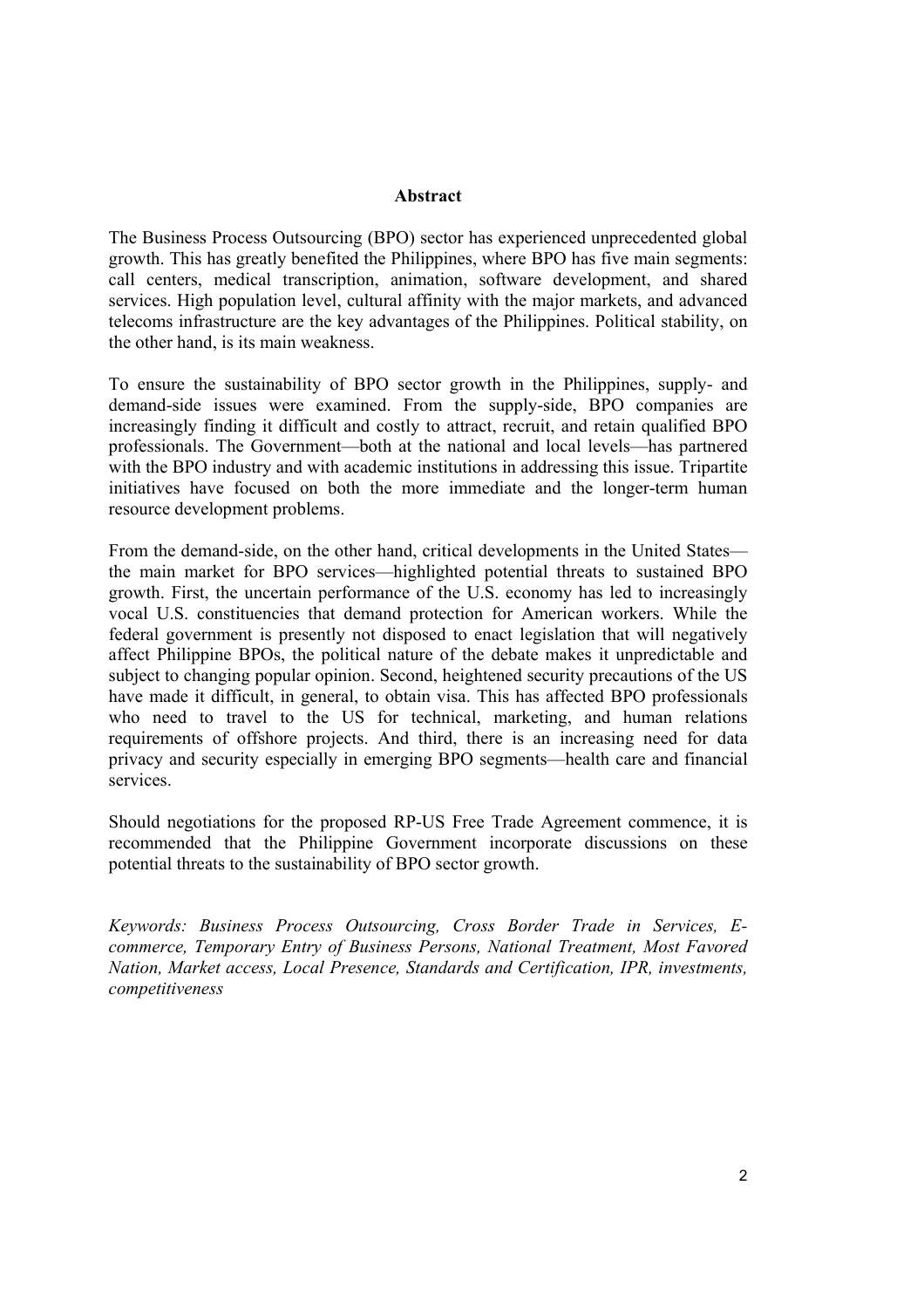| <b>Table of Contents</b>                                           |  |
|--------------------------------------------------------------------|--|
|                                                                    |  |
|                                                                    |  |
|                                                                    |  |
|                                                                    |  |
| II. SUSTAINABILITY OF GLOBAL DEMAND FOR BPO SERVICES 11            |  |
|                                                                    |  |
|                                                                    |  |
|                                                                    |  |
|                                                                    |  |
|                                                                    |  |
|                                                                    |  |
|                                                                    |  |
|                                                                    |  |
|                                                                    |  |
|                                                                    |  |
|                                                                    |  |
|                                                                    |  |
|                                                                    |  |
|                                                                    |  |
|                                                                    |  |
|                                                                    |  |
|                                                                    |  |
|                                                                    |  |
| 3. Others: Animation, Shared Services and Software Development  28 |  |
| III. ATTRACTIVENESS OF THE PHILIPPINES AS A BPO LOCATION 29        |  |
|                                                                    |  |
|                                                                    |  |
|                                                                    |  |
|                                                                    |  |
|                                                                    |  |
| c. Quality of Graduates of the Philippine Educational System 36    |  |
|                                                                    |  |
|                                                                    |  |
|                                                                    |  |
|                                                                    |  |
| 4. Over-all Rating: Philippines' Attractiveness as BPO Location 40 |  |
| IV. THE US MARKET FOR BUSINESS PROCESS OUTSOURCING 42              |  |
|                                                                    |  |
|                                                                    |  |
|                                                                    |  |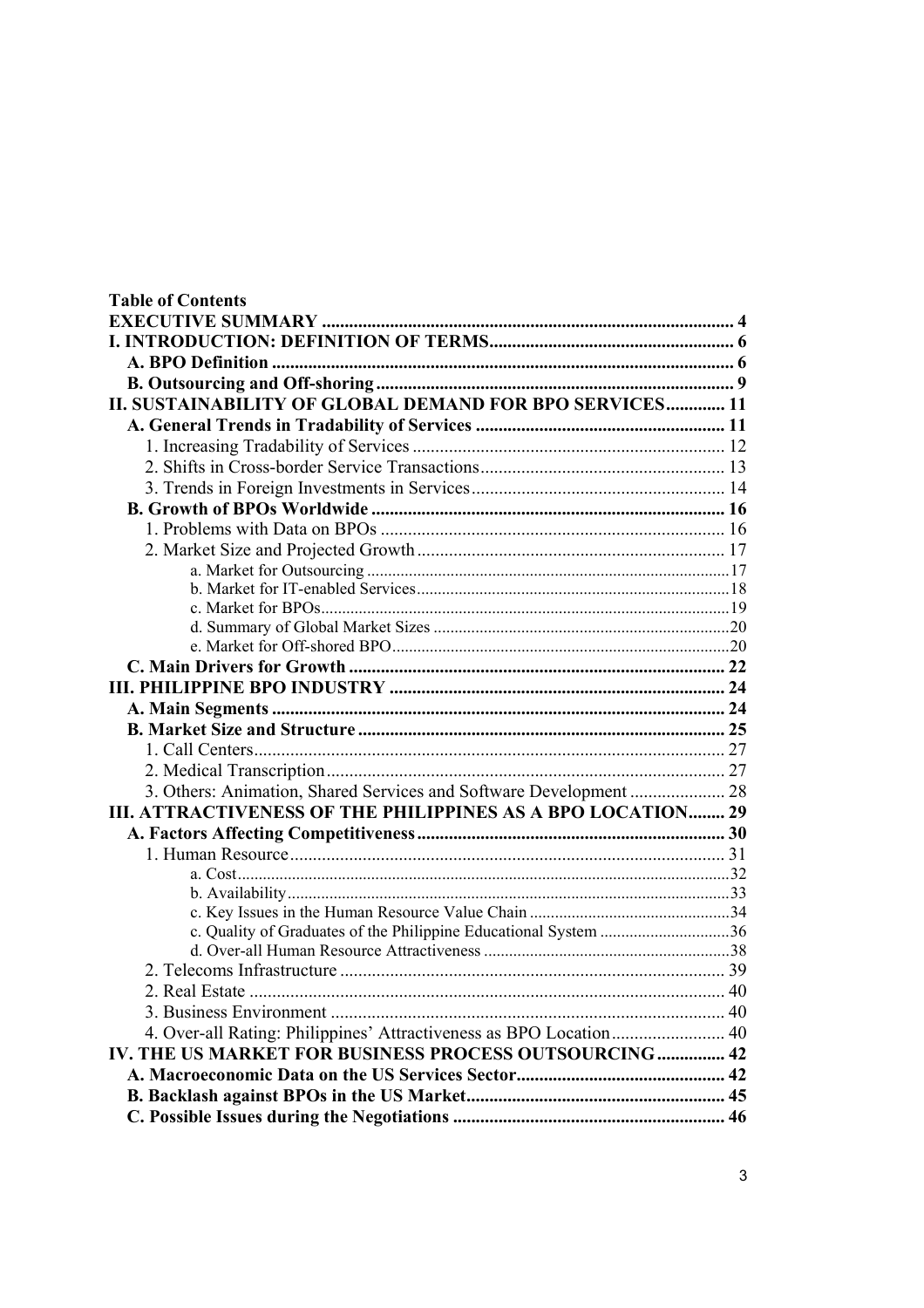| <b>B. Inclusion of a Chapter on Temporary Entry of Business Persons.  51</b> |  |
|------------------------------------------------------------------------------|--|
|                                                                              |  |
| D. Argue for Technical Assistance for Capability Building Programs 52        |  |
|                                                                              |  |

### **EXECUTIVE SUMMARY**

The Business Process Outsourcing (BPO) sector has experienced unprecedented global growth, fueled primarily by advances in information communication and technology (ICT) and by the intense competition brought about by globalization. Like most new phenomenon, there has been confusion on how the term BPO is defined and, more importantly, captured in official government statistics. This is a problem that confronts not only the Philippine government but includes even the United States (US).

However, regardless of how BPO is defined or measured, there is convergence of opinion that its growth will be sustained at least over the next 10 years. This has greatly benefited the Philippines, where BPO has five main segments: call centers, medical transcription, animation, software development, and shared services. High population level, cultural affinity with the major markets, and advanced telecoms infrastructure are the key advantages of the Philippines. The country has emerged as a strong alternative BPO location vis-à-vis India—the current global BPO leader. Political stability, on the other hand, is the Philippines' main weakness.

BPO companies have however been experiencing difficulty in attracting, hiring and retaining qualified BPO professionals. In the short-term, fluency in the English language has been cited as the biggest problem. In the long-term, on the other hand, there is noticeable deterioration in the quality of education in the country. Especially troubling is the continued dismal performance of the Philippine students in benchmark international studies on Math and Science. Worse, Eastern European countries perceived as strong future competitors for BPO projects—are performing excellently in these studies. Europe is expected to be the next biggest source of off-shored BPO projects.

In response, a tripartite partnership between the Philippine Government, BPO industry, and the Academe has initiated several projects to address the issue of human resource development. These included university-level courses focused on BPO operations, local government projects to improve English proficiency and computer skills, and government certification of vocational courses on IT-enabled service skills. In addition, Government is addressing the social environment requirements of 24/7 business operations, e.g. public safety and transport; and is providing a continuous review of policies for enhancing ITC infrastructure.

Lastly, the Government is also improving its national system of economic accounts. A first step is the development of the Centralized Product Classification system. This is an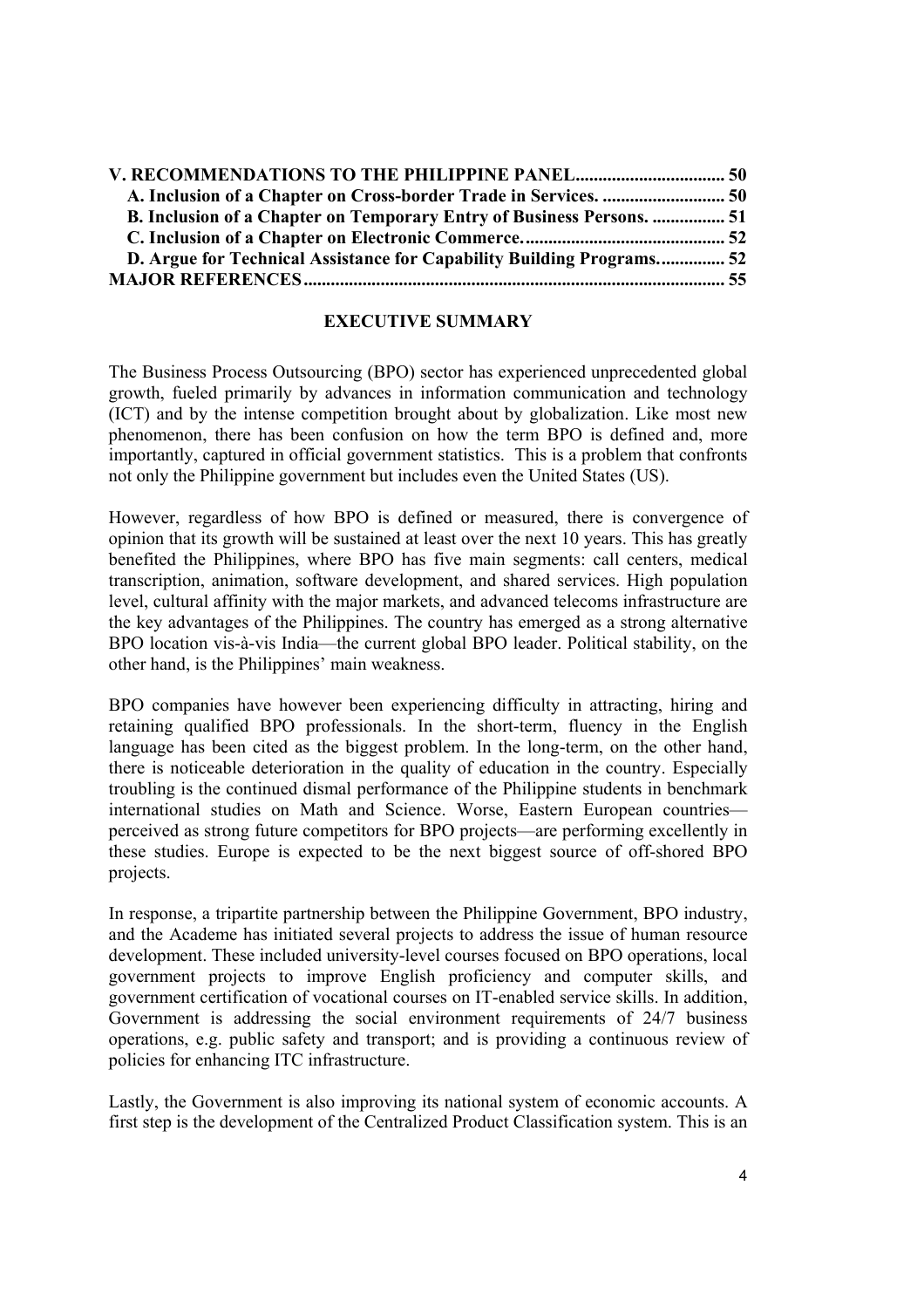important short-term measure that would allow enhanced analyses of the BPO sector and of its contribution to the economy.

The US is currently driving the global growth of BPO. While this is expected to continue, the past five years have highlighted the risks that BPO companies in developing countries face. First, the sluggish growth of the U.S. economy resulted in emotional and politically-charged clamors for the protection for American workers. While this threat seems to have ebbed after the November 2004 American Presidential Elections, the political mileage from the issue makes it highly susceptible for manipulation by politicians especially during elections.

Second, the tighter security measures applied by the U.S. after the 9/11 terrorist attacks included stricter requirements for Visa applications. This critically limits the ability of Filipino BPO professionals to visit US-based clients to coordinate project implementation. This is especially problematic considering that BPO professionals fit the profile of high-risk immigrants: young, single, and have not yet accumulated assets.

Third, data privacy and security has emerged as a key concern of Americans especially for high-potential BPO segments—health care and financial services. While the Philippines presently has a legislated national framework that governs e-commerce, this is not sufficient to meet the dynamic demand for heightened data privacy and security.

Should negotiations for the proposed RP-US Free Trade Agreement commence, it is recommended that the Philippine Government incorporate discussions on these potential threats to the sustainability of BPO sector growth.

Specifically, it is suggested that the Philippine panel consider negotiating for:

- Inclusion of a Chapter on Cross-border Trade in Services
- Inclusion of a Chapter on Temporary Entry of Business Persons
- Inclusion of a Chapter on Electronic Commerce, and
- Argue for Technical Assistance for Capability Building Programs.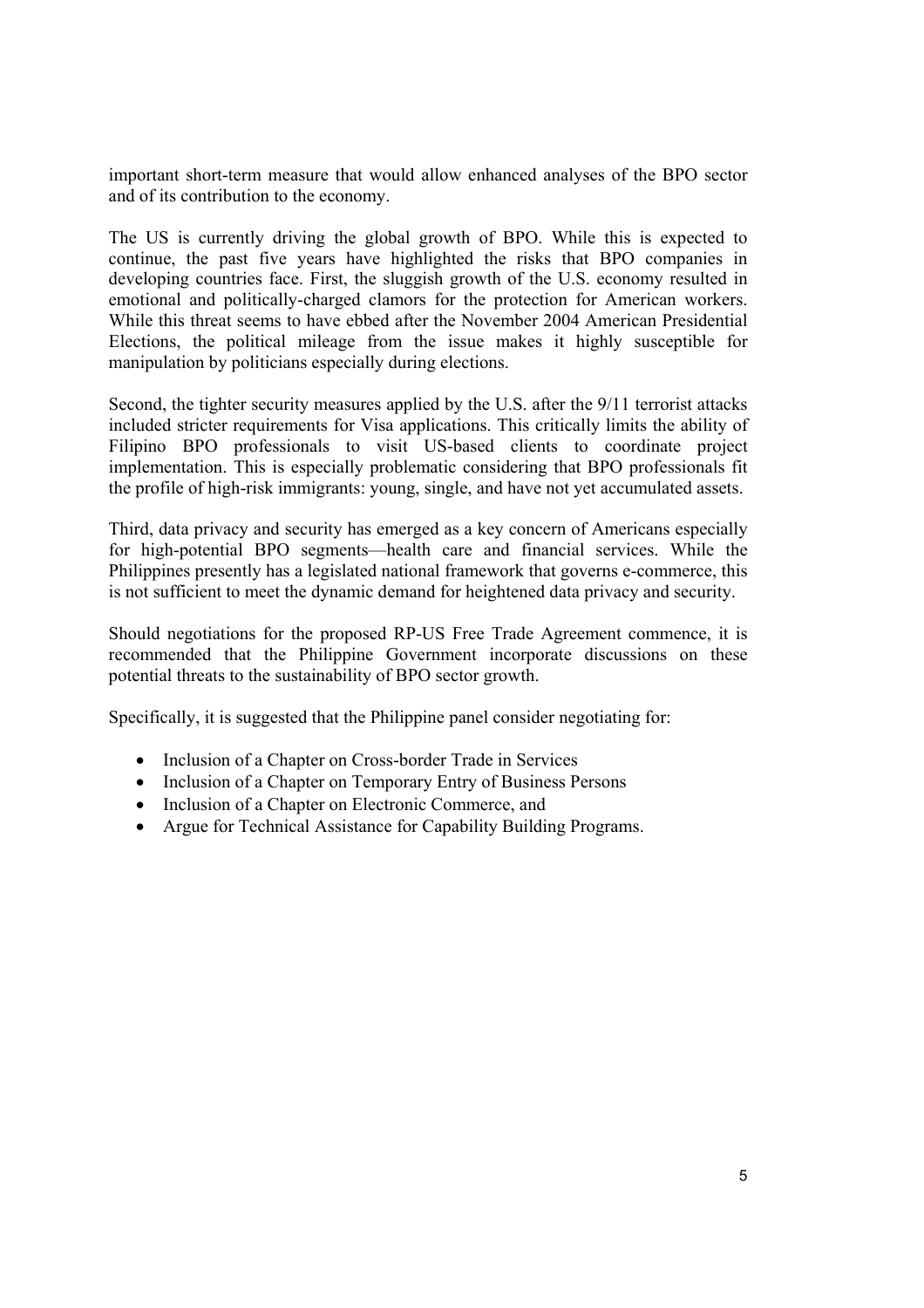# **I. INTRODUCTION: DEFINITION OF TERMS**

# **A. BPO Definition**

The World Bank defines "outsourcing" as "*the contracting of a service provider to completely manage, deliver and operate one or more of a client's functions (e.g. data centres, networks, desktop computing and software applications)*". [E-commerce and Development Report (EDR) 2003, United Nations Conference on Trade and Development (UNCTAD), p135]

This study will look at Business Process Outsourcing (BPOs), as defined by the

Information Communication and Technology (ICT) Division of the Board of Investments (BOI) of the Department of Trade and Industry (DTI). The DTI is the lead agency charged with promoting BPOs in the country. It defines BPOs as: *"the delegation of service-type business processes to a thirdparty service provider."* ("Business Process Outsourcing Roadmap:



Positioning RP as Global BPO Hub," BOI-DTI Presentation, July 2003)

This was derived from Gartner Dataquest' definition of BPOs as:

> *"the delegation of one or more IT-intensive business processes to an external provider that, in turn, owns, administrates and manages the selected process or processes based on defined and measurable performance metrics."* (as cited by DTI, downloaded from http://www.dti.gov.ph/contentment/9/16/119/422.jsp, December 2004)

Accordingly, BPO service offerings are categorized into four:

#### **Box 1. Sample Definitions of Outsourcing**

- **Accenture** "contracting with an external organization to take primary responsibility for providing a business process or function" (Linder JC and Cantrells 2002).
- **PricewaterhouseCoopers** "is the longterm contracting out of non-core business processes to an outside provider to help achieve increased shareholder value.'
- Gartner "the delegation of one or more IT-intensive business processes to an external provider that, in turn, owns, administrates and manages the selected processes based on defined and measurable performance metrics" (2003).

(UNCTAD EDR, 2003)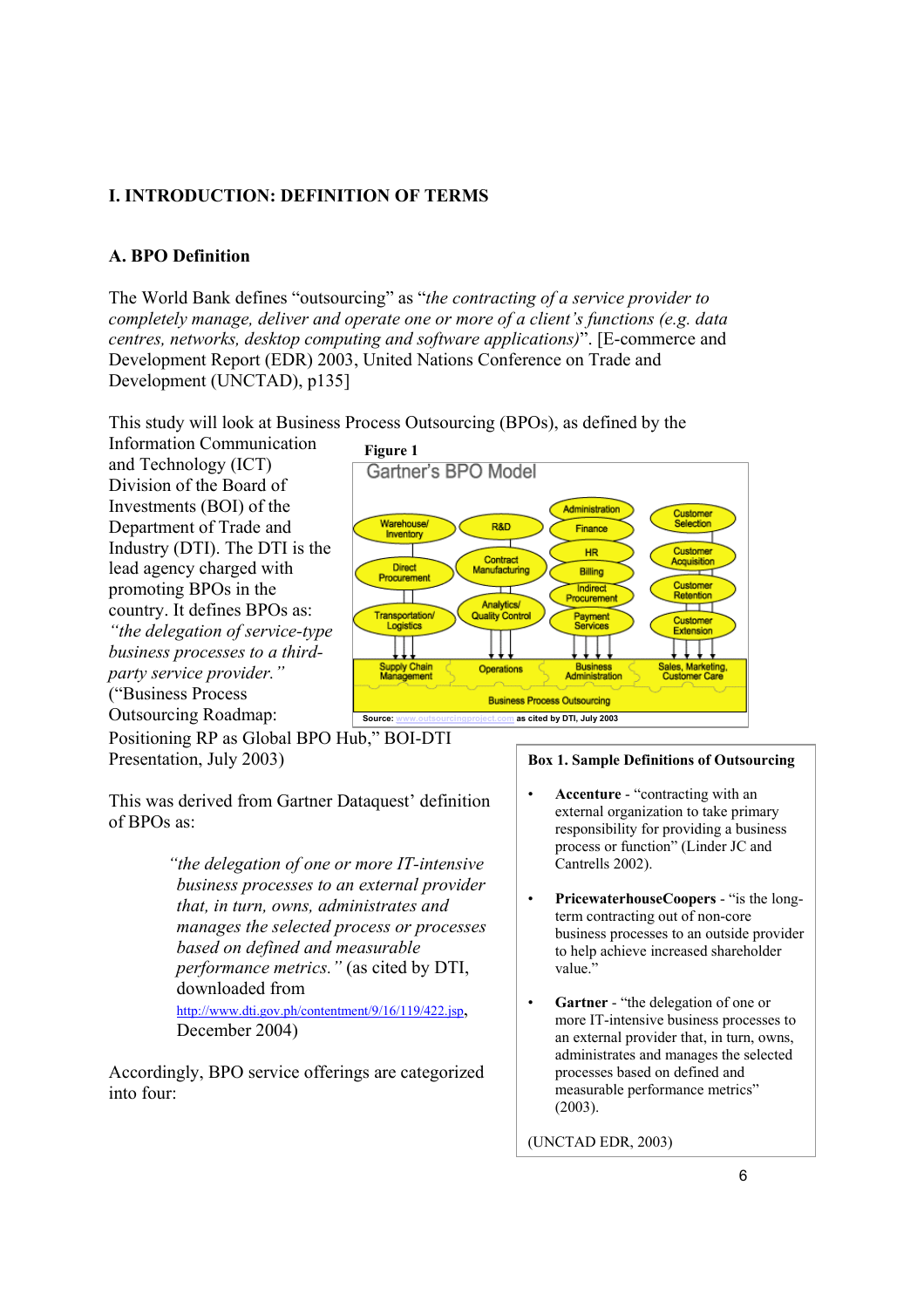**Supply chain management** - includes activities such as transportation and logistics, direct procurement, and warehouse and inventory management

**Operations** - include activities such as research and development and contract manufacturing, which accounts for over 50% of the BPO market today

**Business administration** - includes activities such as finance and accounting, human resource, billing and payment services, indirect procurement, and administration services such as claims and policy processing

**Sales, marketing and customer care** - includes activities such as customer selection, acquisition, retention and extension

Of these four, the latter two (i.e., business administration and sales, marketing and customer care) follow more closely the DTI's definition of BPO activities. Based on this definition, there are three key elements of BPOs:

- First, it is limited to service-type activities, specifically business support services and sales-related functions;
- Second, these activities should be IT-intensive; and,
- Third, these activities should be outsourced.

Specifically, therefore, BPOs—as defined by the DTI—includes the outsourcing of IT-intensive activities, i.e. Business Administration (e.g., administration, finance, HR, billing, indirect procurement, and payment services) and Sales, Marketing and Customer Care (e.g., contact centers, customer selection, acquisition, retention and extension).



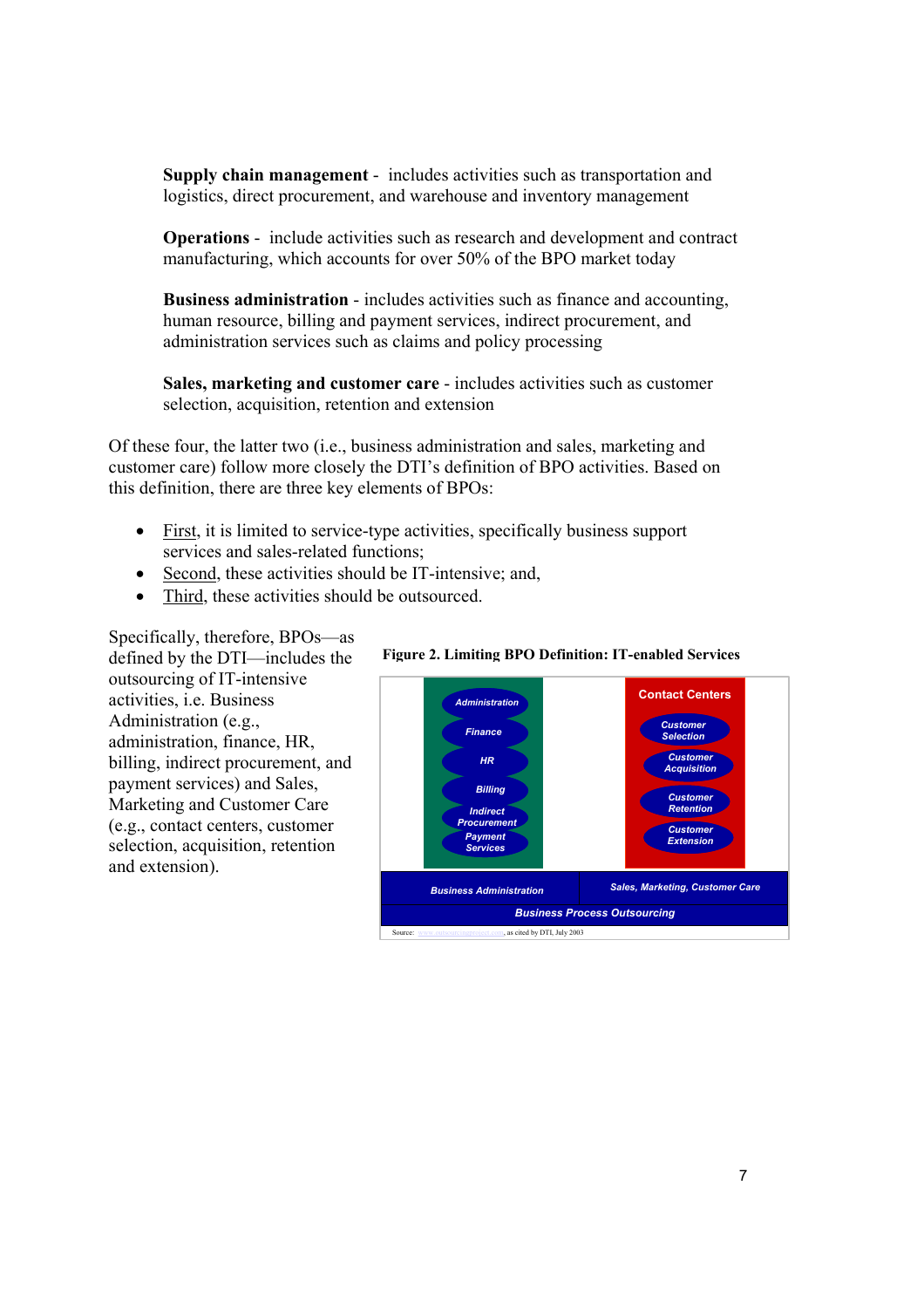### **Table 1. List of Typical BPO Services**

#### **Banking Services**

- Account opening services
- Account information capture
- **Exercise Customer queries**
- Check clearing
- Check payment reconciliation
- Statement processing
- **ATM** reconciliation
- **Investment account** management
- **Management reporting**
- **Loan administration**
- Credit debits card services
- Check processing
- **Collections**
- Customer Account Management

#### **Mortgage Services**

- Application verification and processing
- Disbursals and collections
- **Payment reconciliation**
- Account information updates
- **Mortgage Loan Servicing**

#### **Finance Services**

- Document management
- **Billing**
- Shareholder services
- Claims processing
- Accounts Receivable
- **Accounts Payable**
- General ledger
- Accounting services
- **Treasury Operations** Management

#### **Credit Card Services**

- **Applications screening and** card issuance
- Customer account management
- Collections and customer follow-up
- Account queries and limit enhancements

Source: UNCTAD EDR 2003, p. 141

■ Accounting and payment reconciliation

# **Insurance Services**

- **Policy Owner services**
- Claims processing
- Transaction & Re-insurance **Accounting**
- Statutory reporting
- **Annuities Processing**
- **Benefit Administration**
- Customer information capture ■ Risk assessment and premium
- computation ■ Policy processing and account
- monitoring
- Claims management
- **Payment reconciliation**

#### **Asset management Services**

- Account creation
- **Account maintenance**
- **Transfers and additions**
- **Dividend payments**
- **Brokerage payment**
- **MIS** reporting
- **Customer service**

#### **Health Care**

**Medical Transcription Services** 

#### **Customer Care**

- Customer service
- Customer analysis
- Call centers
- Consumer information services
- Customer Relationship Mgt

#### **Human Resources Services**

- **Payroll and benefits processing**
- **Training and development**
- Retirement investment and benefits
- **management**
- **Hiring and staffing**
- Recruitment screening,
- **Administration and relocation** services
- **Payroll processing**
- Compensation administration
- $\blacksquare$  Benefits planning
- **Administration and regulating** compliance

#### **Sales and Marketing Services**

- **EXECUTE:** Telemarketing Services
- Direct Marketing and Sales campaigns

#### **Web-related Services**

- **Nebsite designing**
- **Nebsite management**
- Site personalization
- Site marketing
- Search Engine, Directory Optimization and
- **Positioning Services**
- Catalog / content management
- **Neb** analytics
- Database Design
- Web security services and integration with
- CRM
- Back-office systems for inventory
- management
- Web enablement of legacy applications
- Electronic bill presentment and payment
- services
- Graphics/Animation

education ■ services 4 e-publishing

■ Web-based Help Desk ■ Web-based Chat Support ■ e-Learning :Web based online

■ Web-based Email Processing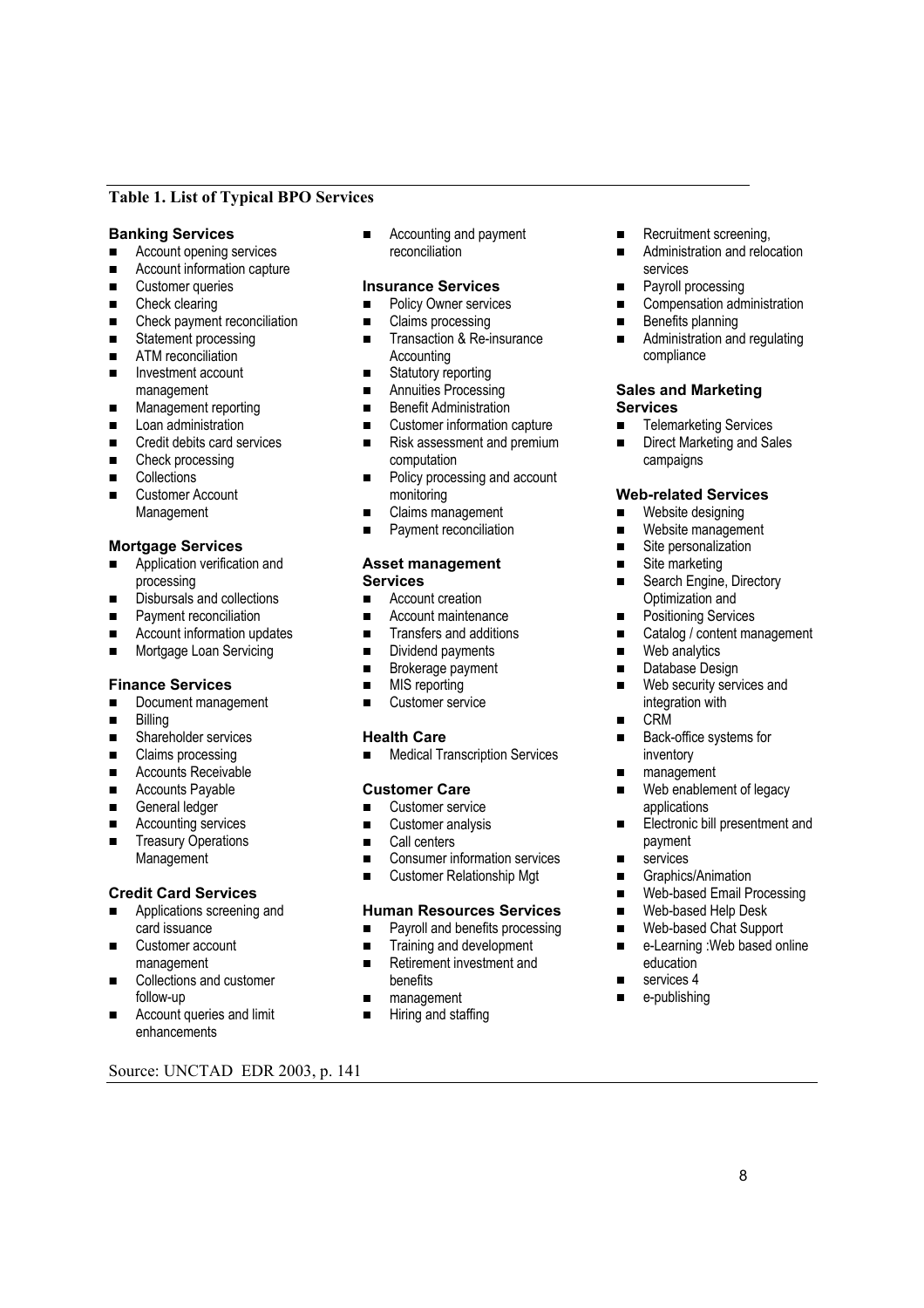# **B. Outsourcing and Off-shoring**

Outsourcing eventually took the path of "off-shoring"—or locating to low-wage countries. Typically, these countries are less developed economies with a large base of educated workforce. Low-wage skilled workers and professionals, coupled with efficient and cost-effective telecoms infrastructure, were the main value proposition of lower-income countries. International telecoms costs declined in a number of developing countries as they liberalized their telecoms sectors and consciously offered incentives to attract outsourced service activities. Developments in ICT

#### **Box 2. Defining Off-shoring**

Many people are confused by the terms off-shoring and outsourcing. In a nutshell, outsourcing is hiring another company to do some of your work. Off-shoring is moving some of your work to another country with cheaper labor. The two ideas often overlap – for example, when outsourcing work to a supplier located off-shore – but they aren't the same. In the early days of off-shoring, most companies chose to outsource because it was fast and easy. But according to our recent research, more and more companies are electing to retain control and ownership by establishing their own wholly owned off-shore subsidiaries. In addition more of the benefits fall to the bottom-line. Things are even more confusing in the United States where some off-shoring proponents have attempted to divert public criticism by substituting terms like *global sourcing, inter-sourcing, blended sourcing a*nd *rightsourcing*. But beneath the smart word-smithing, it's still off-shoring. (Report of Deloitte-Tousche-Tomatsu, 2004)

#### **Figure 3. Off-shoring and Outsourcing**

|                                |                                       | Internalized or Externalized Service Production                                                                                                                                                                                                                    |                                                                                                                                                                                          |  |  |  |  |  |
|--------------------------------|---------------------------------------|--------------------------------------------------------------------------------------------------------------------------------------------------------------------------------------------------------------------------------------------------------------------|------------------------------------------------------------------------------------------------------------------------------------------------------------------------------------------|--|--|--|--|--|
|                                |                                       | <b>Internalized</b>                                                                                                                                                                                                                                                | <b>Externalized (Outsourced)</b>                                                                                                                                                         |  |  |  |  |  |
|                                | <b>Home Country</b>                   | <b>Production kept in-house</b><br>at home                                                                                                                                                                                                                         | A computer company<br>contracts a call center<br>company to handle its<br>technical support. Call<br>center is located in<br>Minnesota.                                                  |  |  |  |  |  |
| Location of Service Production | Foreign Cour<br>(Offshore)<br>Country | <b>Company consolidates all</b><br><b>HR-related data encoding</b><br>functions of affiliates<br>worldwide in the<br>Philippines. Example,<br><b>P&amp;G &amp; Maersk shared</b><br>service centers in Manila.<br>Adapted from UNCTAD World Investment Report 2004 | <b>Emerson (a US industrial</b><br>company) contracts<br><b>SYKES (a call center firm)</b><br>to handle its technical<br>support. Call center is<br>based in Pasig City,<br>Philippines. |  |  |  |  |  |

service centers, etc.

made services more transportable and fragmented and simplified the tasks involved, thereby allowing them to be relocated more easily.<sup>1</sup>

A variety of service products were affected by this trend—from simple lowvalue data encoding to high-value processes such as architectural design, analysis of x-ray films, and software development. Initially, lower-cost "inshore" or domestic locations were explored; followed by "near-shore" countries (e.g., Ireland, in the case of the United States).

As domestic outsourcing developed into off-shoring, the overlap has created confusion—especially with their many derivative terms (e.g., in-sourcing, rightsourcing, near-shoring, etc.). A large reason for the confusion can be traced to the observation that domestic outsourcing eventually also leads to off-shore outsourcing.

On the other hand, in the search for costsavings, not all business processes that migrate to least-cost countries are outsourced. Companies can choose to still do these service activities internally—i.e. assign it to an affiliate. This is variously referred to as off-shoring, intra-firm (captive) off-shoring, captive shared

<sup>1</sup> UNCTAD World Investment Report, 2004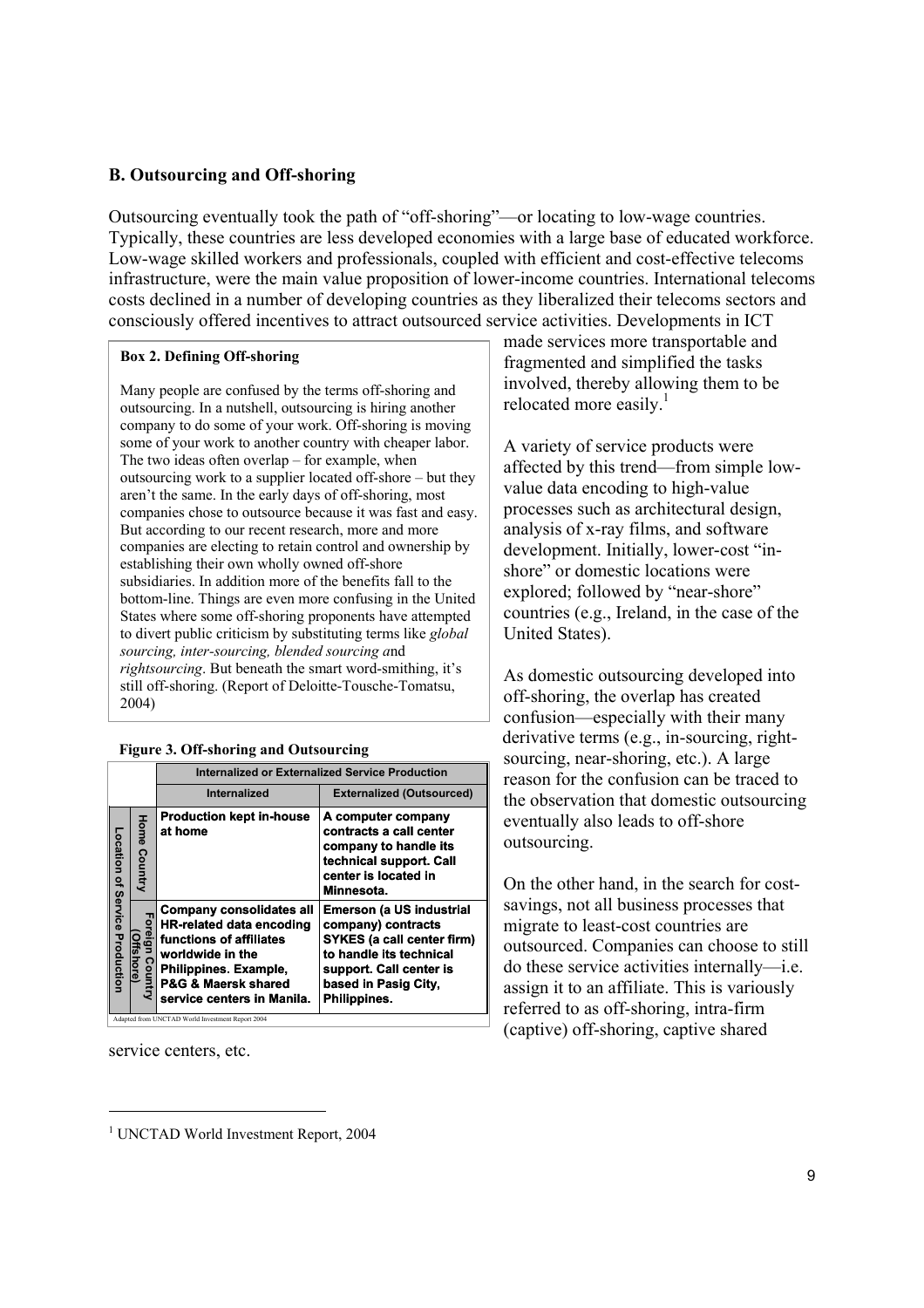What is emerging therefore is a mix of choices open to companies: to outsource or to perform the activities internally and to either do it in their home countries or locate these activities abroad.

The UNCTAD illustrates these options clearly in Figure 3. The Philippine Government is promoting the country as a destination not just for outsourced or third-party BPOs, but also for captive shared service companies. Examples of internalized off-shoring in the country include the shared service centers / regional headquarters of Proctor & Gamble, of Maersk, of Flour Daniels (their design and engineering center). On the other hand, the primary example for outsourced off-shore operations are, in general, the call centers.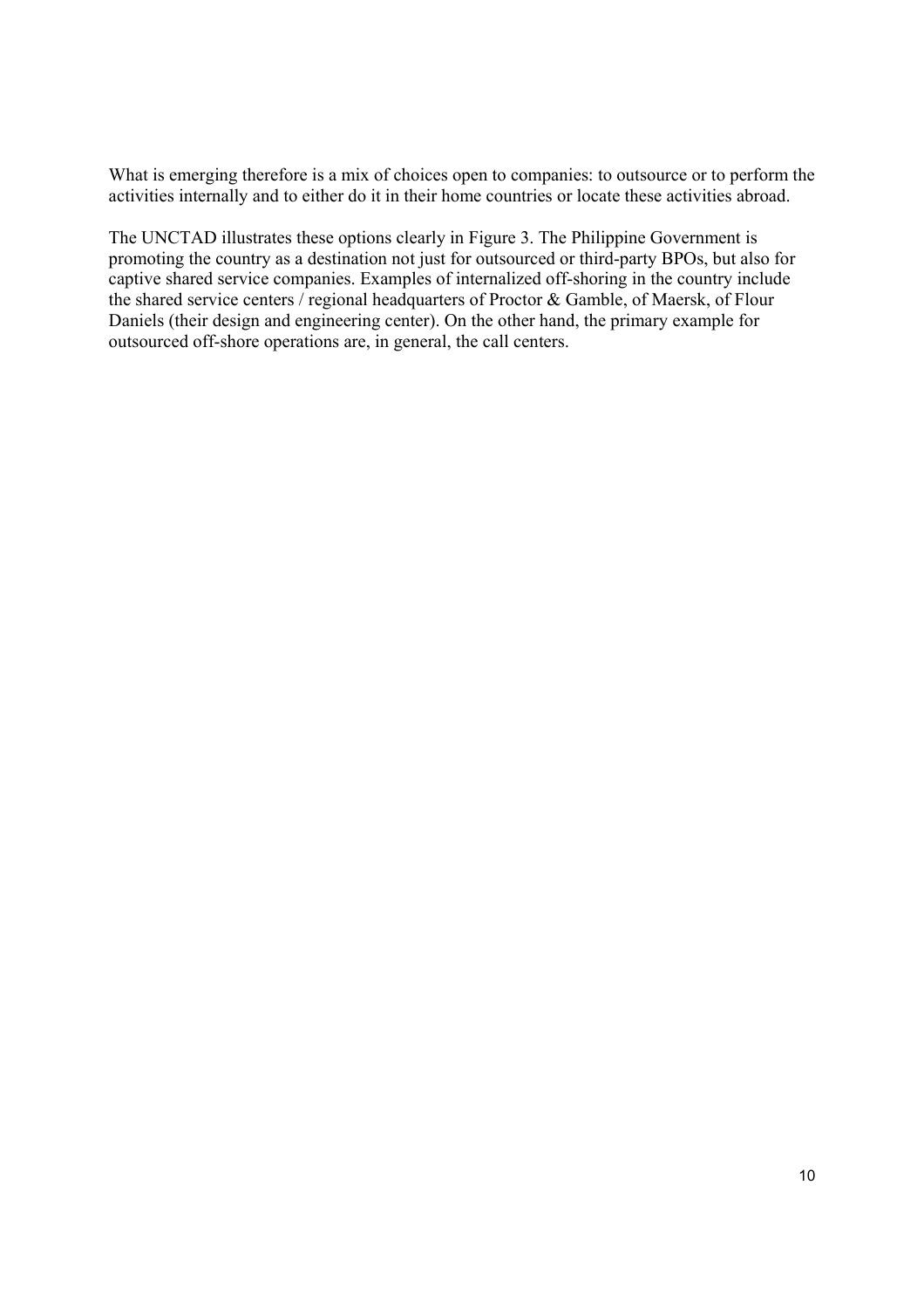# **II. SUSTAINABILITY OF GLOBAL DEMAND FOR BPO SERVICES**

# **A. General Trends in Tradability of Services**

Off-shoring of BPOs is part of the emerging global trend of rapidly increasing cross-border trade in services. Unlike in the goods sector,<sup>2</sup> the services sector is only recently being globalized. This is mainly due to the very nature of services and of service transactions: these are *"economic output of intangible commodities that may be produced, transferred and consumed at the same time."***<sup>3</sup>** (emphasis supplied) They cover the following major industries: transport, travel, communications, construction, financial, and insurance services. Unlike goods, and largely because of their intangible nature, it is hard to disassociate the production and consumption of services. Thus, most service transactions require the physical proximity of both the provider and the buyer of services. For example, a patient will have to "see" a doctor for diagnosis of his/her medical condition (i.e., health service).

However, advances in Information and Communication Technology (ICT) have made it physically possible for certain service transactions to overcome space and time limitations. Activities and services that can be digitized and transmitted over the internet became technically feasible to be outsourced. The phenomenon is clearly explained by UNCTAD:

*"The use of ICT allows knowledge to be codified, standardized and digitized, which in turn allows the production of more services to be split up, or "fragmented", into smaller components that can be located elsewhere to take advantage of cost, quality, economies of scale or other factors. This makes it possible to produce certain services in one location and consume them (or use them in further production) in another–either simultaneously (e.g. information provided via call centres) or at a different time (e.g. data entry, software development)."* (UNCTAD World Investment Report, 2004)

The ICT revolution has made it possible for services to be globalized, thus intensifying the competition for markets. In the same way that intense global competition pushed manufacturing processes to seek least-cost, alternative production locations for parts and components, service activities are similarly being fragmented and farmed-out in search of the most cost-effective supply network, i.e. within the organization or to a third-party; and within the country or to abroad.

  $2$  Outsourcing—as a business strategy—is not actually new. Especially in the manufacturing sector, companies have long practiced "sub-contracting." In fact, starting from domestic sub-contracting, complex international supplychains are now driving highly-globalized industries such as garments, electronics and automotive parts and components. Production activities are routinely outsourced to least-cost, country-locations. However, it must be noted that migration of production activities to other countries, primarily developing countries, did not come in the form exclusively of "outsourcing." Foreign direct investments, which were undertaken both for cost and market access considerations—to get around tariff barriers—is also a common business strategy. 3

 $3$  Definition based on the Balance of Payments Manual of the International Monetary Fund (IMF)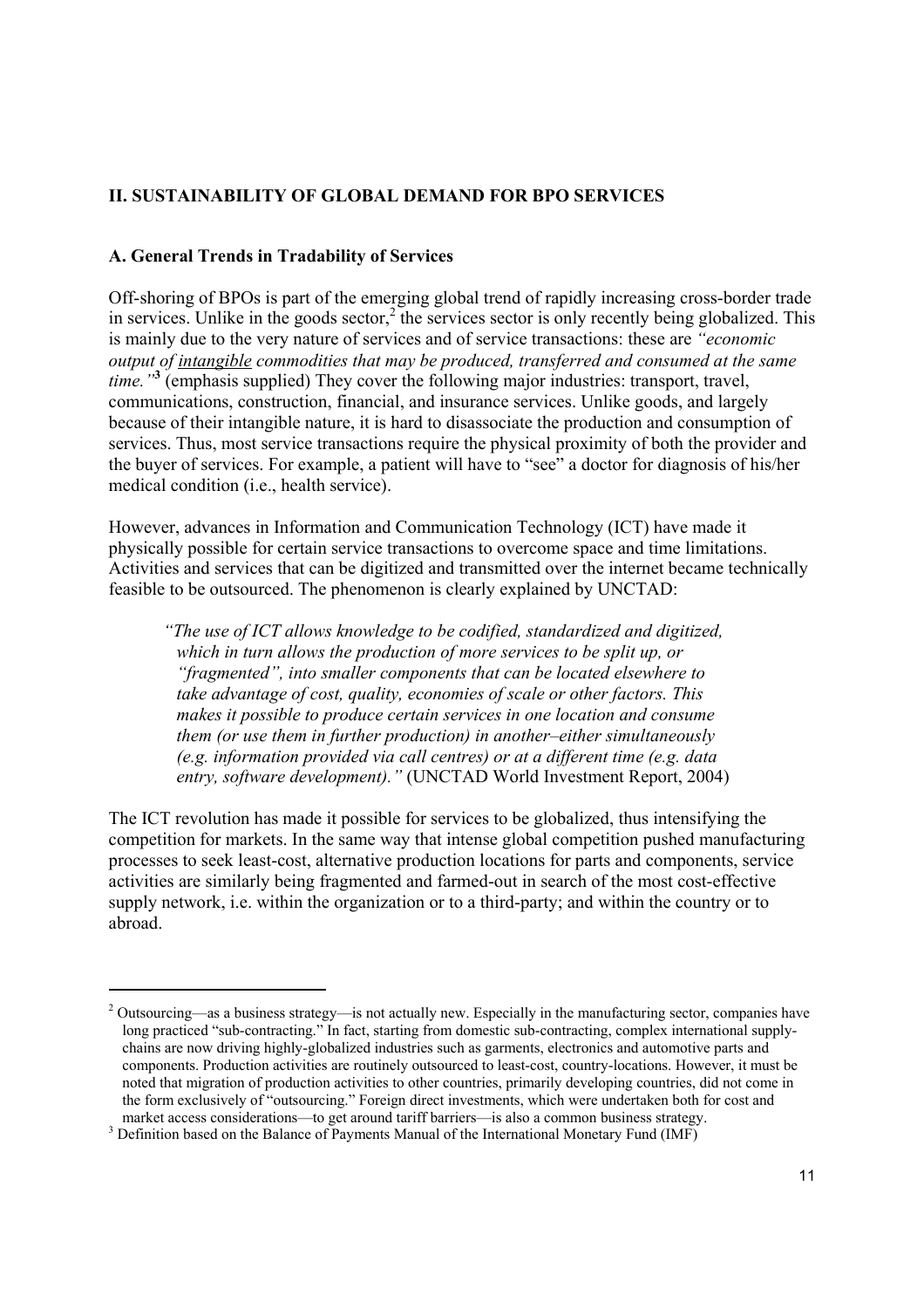# 1. Increasing Tradability of Services

As a result of revolutions in ICT, the services sector has been increasingly globalized. In 1980, the value of globally-traded service activities stood at US\$364B, accounting for 16% of total trade (goods plus services). By 2002, this amount increased by more than 4.3 times and reached US\$1,570B and now accounts for about 20% of total trade.



**Figure 4. Share of Services in Global Trade**

This trend is expected to continue, especially considering that the services sector actually accounts for a much larger share of global economic activity than manufacturing. While industry and agriculture combined account for only 34% of total Global GDP, the services sector accounts for 66%.



**Figure 5. Share of Services in Global Economy** (in % share)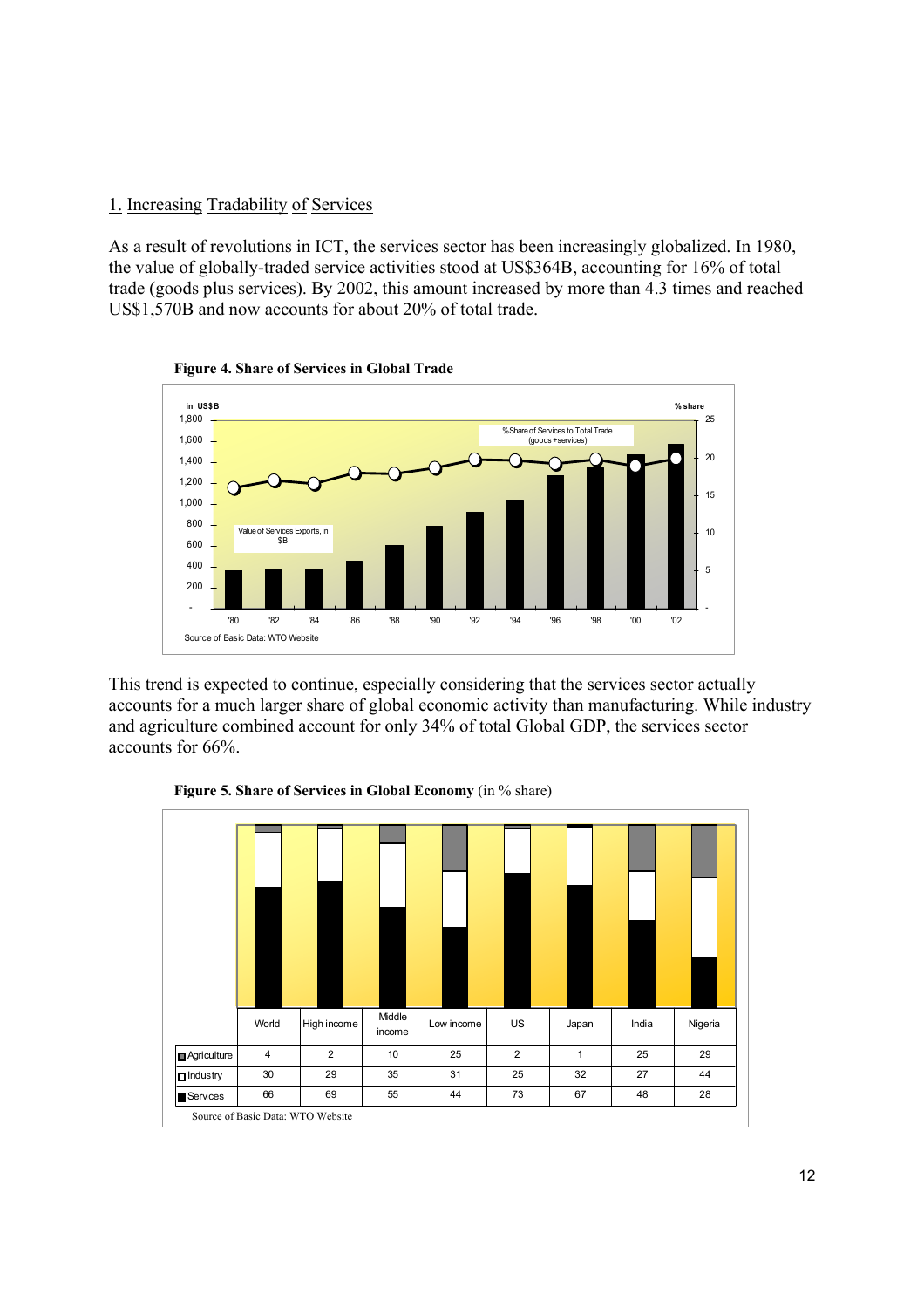# 2. Shifts in Cross-border Service Transactions

Moreover, the emerging trend in off-shore services outsourcing resulted in a noticeable shift in the structure of cross-border services transactions. This shift can be understood more clearly if framed within the context of the General Agreement on Trade in Services' (GATS) different modes by which services are supplied in cross-border transactions. These modes are commonly referred to as:

Mode 1: Cross-border Supply Mode 2: Consumption Abroad Mode 3: Commercial Presence Mode 4: Movement of Natural Persons

Table 2 and Figure 6 provide illustrations on these different modes of supplying services.

| Modes of<br>Supply | Description                       | Illustration                                                                                                                                                                                    |
|--------------------|-----------------------------------|-------------------------------------------------------------------------------------------------------------------------------------------------------------------------------------------------|
| Mode 1             | Cross-border<br>Supply            | Digitized and processed information crosses the<br>border through telecoms or postal<br>infrastructure (e.g., consulting or market<br>research reports, tele-medicine and distance<br>learning) |
| Mode 2             | Consumption<br>Abroad             | Consumer crosses the border to consume the<br>service (e.g., travel, hotel, health or training<br>services given to non-residents)                                                              |
| Mode 3             | Commercial<br>Presence            | Supplier of the service is a locally-established<br>affiliate, subsidiary or representative office of<br>a non-resident supplier (e.g., foreign direct<br>investments)                          |
| Mode 4             | Movement of<br>natural<br>persons | Supplier of the service is in the country on a<br>temporary basis and remains a non-resident<br>(e.g., service suppliers, health workers,<br>consultants)                                       |

**Table 2. Modes of Supplying Services for Cross-border Transactions** 

Source: WTO Website

In the past, because of physical constraints on the manner by which services can be supplied, trade in services typically involved the cross-border movement of either the buyer or the provider of the service. For example, a tourist travels to the country of destination (Mode 2) or a professional service organization (e.g., an accounting firm) establishes an affiliate office in another country (mode 3), or an engineer goes abroad to work on a construction project (Mode 4).

As mentioned earlier, the ICT revolution and declining telecoms costs have drastically improved the viability of supplying services across borders (Mode 1). Thus, whereas trade in services was previously carried-out mostly under Modes 2, 3, and 4, the ICT revolution had increasingly made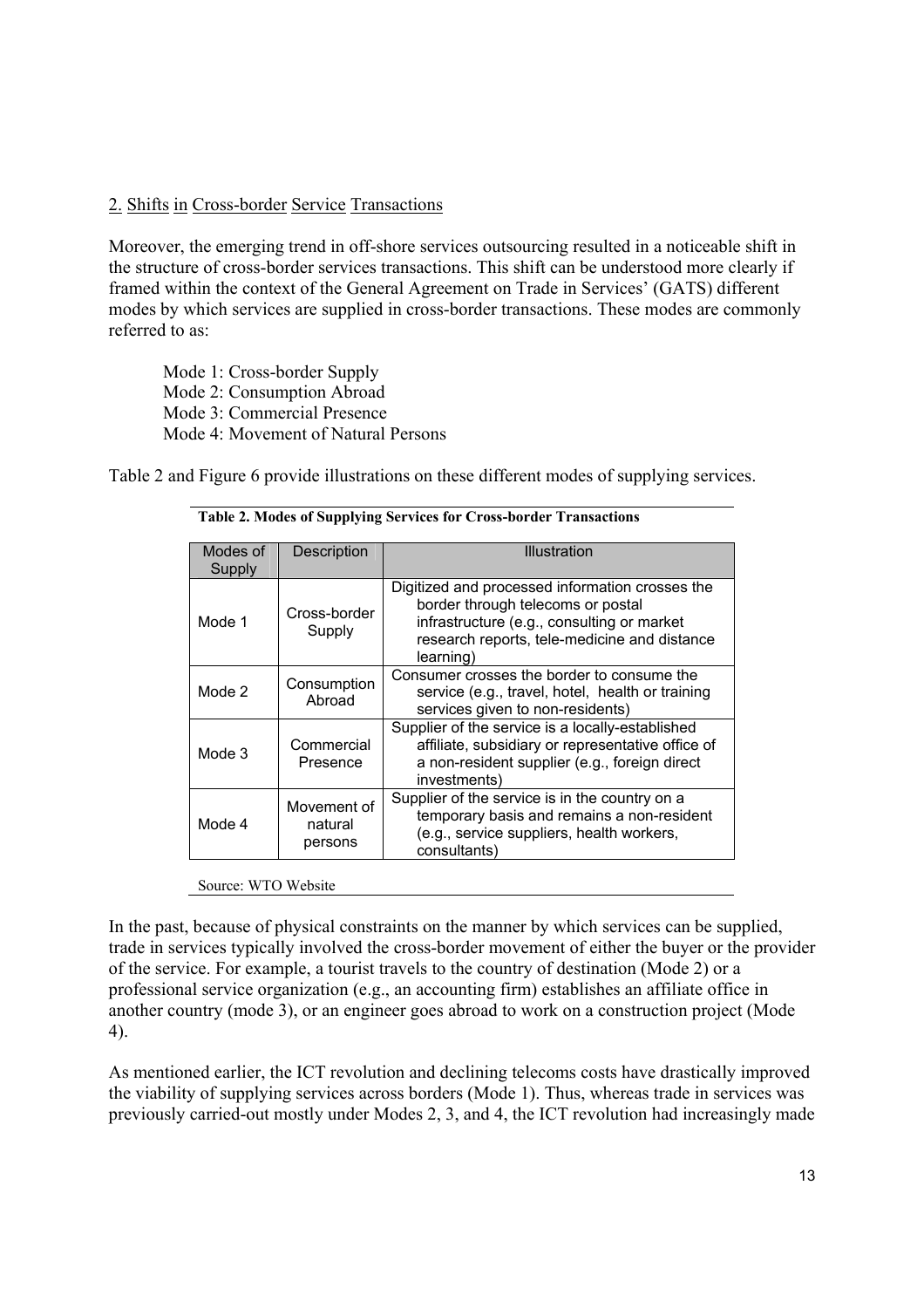Mode 1 transactions both more technically feasible and financially viable. With ICT providing a real-time link, service providers and buyers—for certain transaction—no longer needed to be physically proximate to each other.

As a result, the structure of services trade shifted: "Other Commercial Services," provided mainly under Mode 1, increased its share of the total value of trade in services. This item increased its share from 38% in 1990 to about 45% a decade later.

The extent of off-shore outsourcing can be gleaned more clearly from the large share of "Other Business Services" in the total value of "Other Commercial Services" exports. The "Other Business Services" category covers service processes which are typically outsourced, e.g. legal services; accounting, auditing; business and management consulting, etc.

This trend started with the outsourcing of lower-value adding service activities, such as data encoding and processing, jumping to marketing support activities (call centers), and at present is evolving to encompass even strategic activities, such as Research & Development.

For instance, in health services, outsourcing began with Medical Transcription but now covers routine medical diagnosis—e.g., analysis of digital X-ray plates.

3. Trends in Foreign Investments in Services

The same structural shift in services trade can be seen in Foreign Direct Investments (FDI): the share of services in inward FDI stock increased relative to the share of the primary and manufacturing sectors. From less than half of inward FDI stock in 1990, the share of Services increased to 60% in 2002.

### **Figure 6. Shift in Services Trade Structure** (in % share)





#### **Figure 7. Structure of Other Commercial Services Exports** (in % share, based on 1998 data)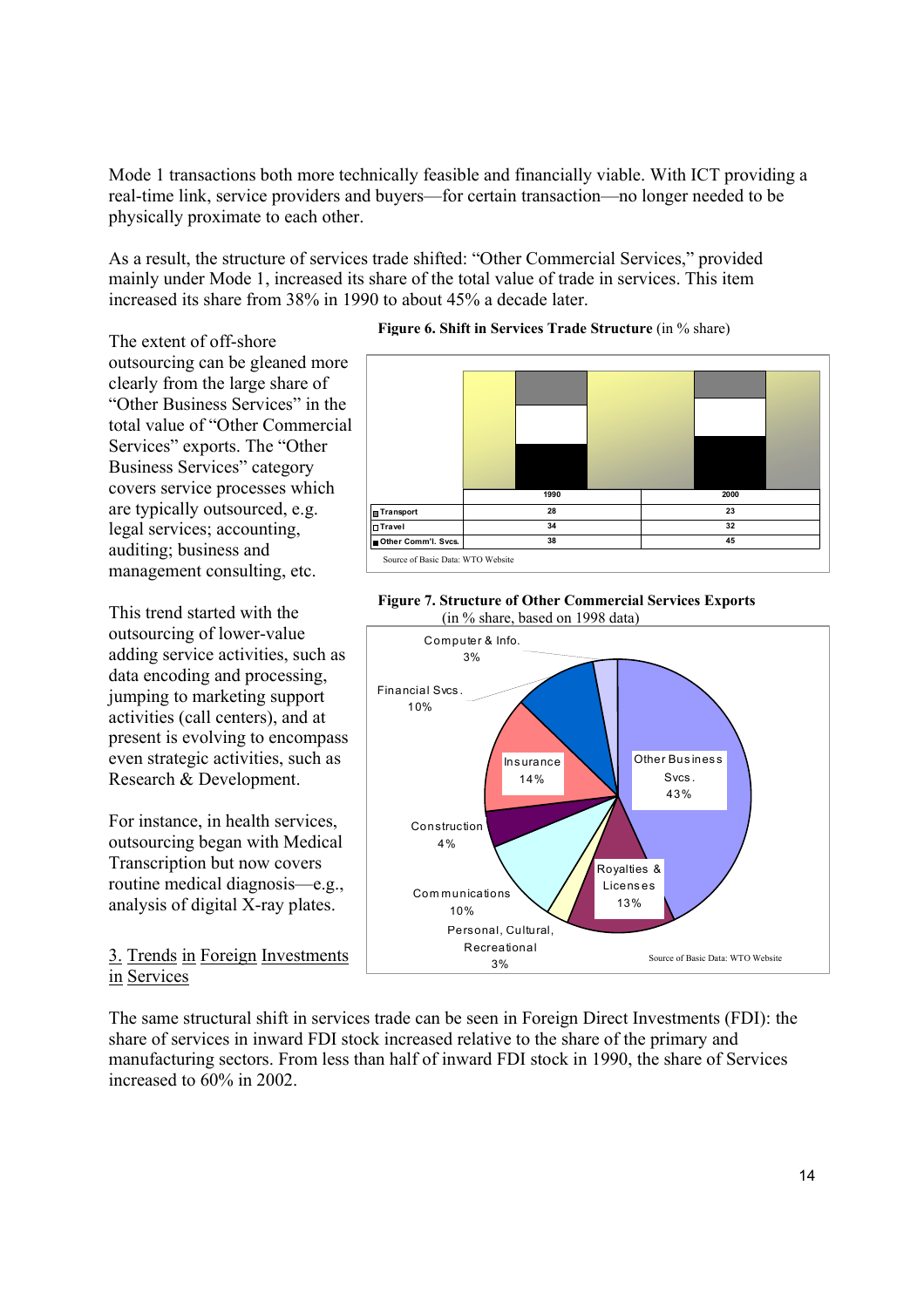The shift is more pronounced in certain service sectors, e.g. Business Activities (this category includes: legal services; accounting and auditing; business and management consulting; etc.). In



1990, the share of "Business Activities" in total inward FDI stock stood only at 13%; by 2002, its share doubled as it increased to 26%. More importantly, the structure of FDI flows to developing countries shifted: in 1990,

"Financial Services" accounted for more than half of total FDIs; by 2002, "Business Activities" attracted the largest share of FDI inflows (40%).

|                                             | 1990                   |                         |       |                        |                         | 2002                     |       |
|---------------------------------------------|------------------------|-------------------------|-------|------------------------|-------------------------|--------------------------|-------|
|                                             | Developed<br>Countries | Developing<br>Economies | World | Developed<br>Countries | Developing<br>Economies | Centri & East.<br>Europe | World |
| Elect., Gas, Water                          |                        | ົ                       |       |                        |                         | 6                        | 3     |
| Construction                                |                        | 3                       | າ     |                        | 3                       | 5                        | 2     |
| Trade                                       | 27                     | 15                      | 25    | 20                     | 14                      | 21                       | 18    |
| Hotels, Restaurants                         | 3                      | 2                       | 3     | 2                      | 2                       | 2                        | 2     |
| Transportation                              |                        | 8                       | 3     | 11                     | 10                      | 24                       | 11    |
| Finance                                     | 37                     | 57                      | 40    | 31                     | 22                      | 29                       | 29    |
| <b>Business Activities</b>                  | 15                     | 5                       | 13    | 23                     | 40                      | 10                       | 26    |
| <b>Others</b>                               | 13                     | 8                       | 13    | 9                      | 5                       | 3                        | 9     |
| Total                                       | 100                    | 100                     | 100   | 100                    | 100                     | 100                      | 100   |
| Source: UNCTAD World Investment Report 2004 |                        |                         |       |                        |                         |                          |       |

**Table 3. Shift in Distribution of Inward FDI Stock in Services** (in % share)

Likewise, the greater importance of service industries can also be noticed with changes in the profile of the biggest

transnational companies (TNCs) in the world. In 1995, only 12 of the 100 largest TNCs in the world were in the Service sector; after seven years, in 2002, Service TNCs numbered 31.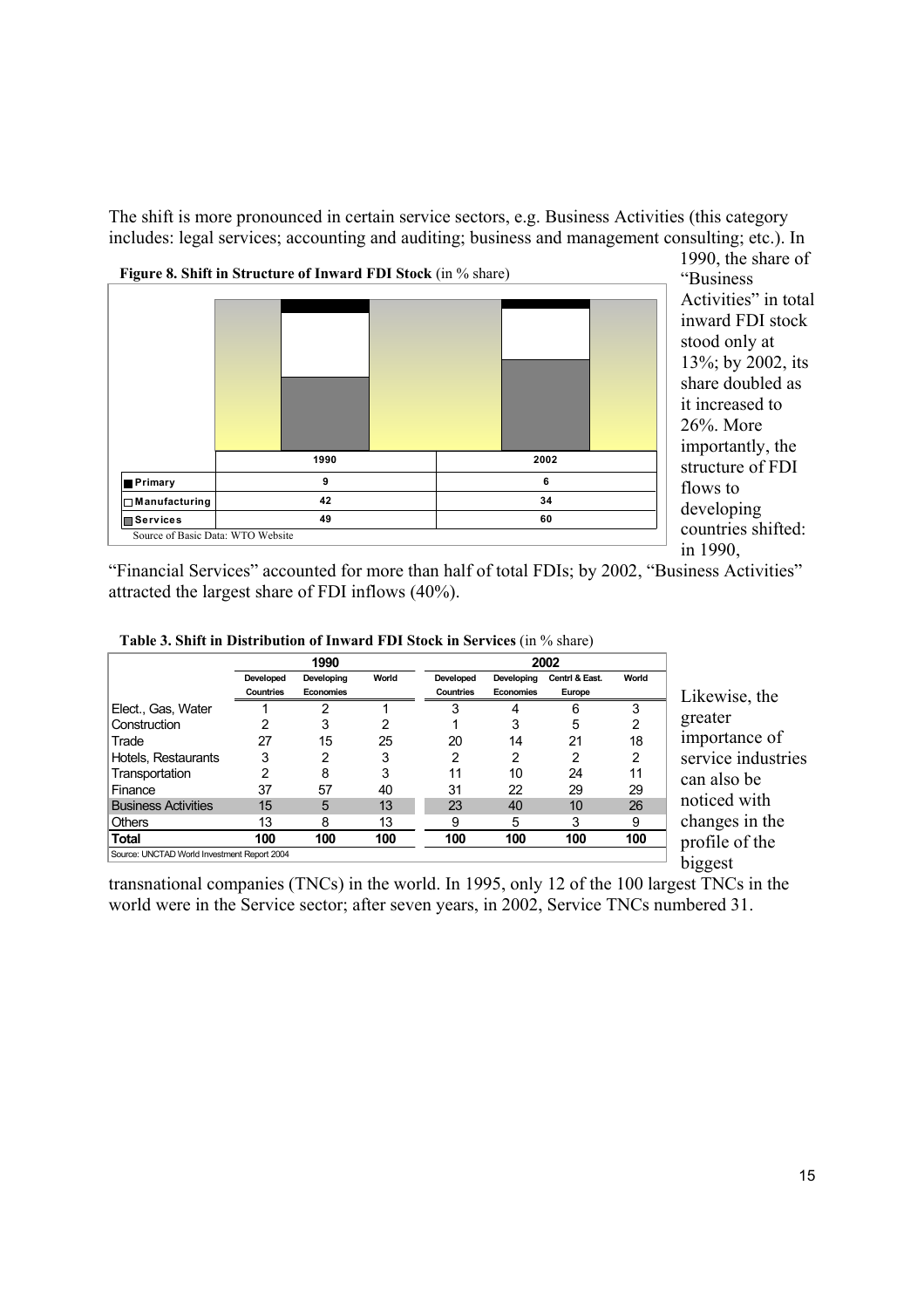# **B. Growth of BPOs Worldwide**

# 1. Problems with Data on BPOs

Data on BPOs, and for the service industries in general, are quite problematic. Unlike goods, there is no tangible reference point for its measure and there is no centrally-available source of information. This is clearly illustrated in the following example:

**Table 4. WTO Illustration on capturing e-commerce data** 

| <b>Activity</b>                                         | <b>Services Sub-sector</b>    |
|---------------------------------------------------------|-------------------------------|
| A Customer sits down at computer                        | Computer services             |
| $\log s$ onto Internet                                  | Communication services        |
| orders products                                         | Trade & Distribution services |
| pays for it $\ldots$                                    | Financial services            |
| downloads the product or has it mailed to home address. | Delivery services             |

Source: WTO Website

As a result, there had been conflicting estimates of the size of the global BPO industry. Figure 9 illustrates these definitional problems and consequently, data estimation problems. Outsourced activities cover not only services; in fact, as mentioned earlier, outsourcing started in the manufacturing sector. Moreover, another problem is that not all service activities are outsourced;



**Figure 9. Locating BPOs: A Graphical Illustration**

as discussed earlier, service activities can be done in-house—right in the in the existing premises of a particular company or in the facilities of an overseas affiliate (e.g., under the captured concept or shared services concept). To summarize, the difficulty in estimating BPO market size can be accounted by:

- First, service activities—being generally intangible products—are difficult to track (compared with goods);
- Second, there is still no central source of information; and,
- Third, especially for global BPOs, services can be delivered through various modes—cross-border supply, consumption abroad, investments, or movement of natural persons.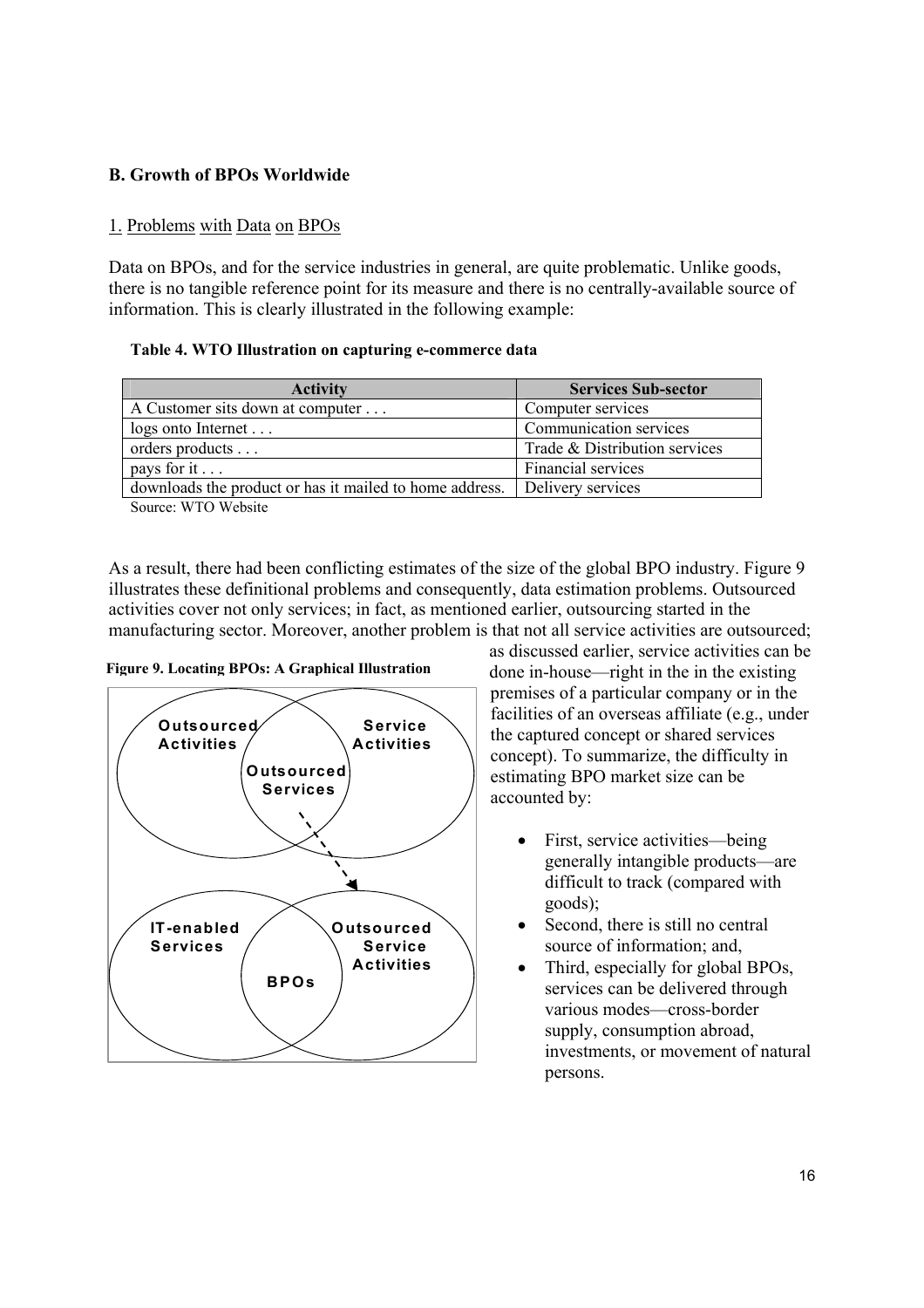As result of these definitional problems,  $4$  it is difficult to pinpoint exactly the size of the global (or even domestic) BPO market.

Moreover, it must be noted that available estimates of BPO market size and growth currently originate from consultancy firms with specialty IT-related research product offerings. These include Gartner Dataquest, International Data Corporation (IDC), and McKinsey. IT-related magazines and publications, such as ComputerWorld, also monitor BPOs. In the absence of centrally-reported secondary information and given the ambiguity that still surrounds BPO definition, available numbers on BPOs are generated mainly through surveys. Since most reports of consultancy companies are proprietary in nature, the reports—including sections detailing methodology—are not fully available for public scrutiny. Thus, in using currently available estimates, readers should be conscious that these generally originated from consultancy companies which have products and services that also promote BPOs.

Moreover, these monitoring activities follow a demand-driven calendar. Since there is no source for centrally-collected data, monitoring BPOs are done mainly through surveys. These are rather expensive exercises and sponsoring institutions recover their investments by market-based mechanisms.

# 2. Market Size and Projected Growth

### *a. Market for Outsourcing*

Gartner Dataquest—as cited by the Information Technology and Electronic Commerce Council (ITECC)—estimated the global market for Outsourcing at around US\$495B. This figure includes both manufacturing and service activities—both those that can be IT-enabled and those which cannot. Those that are generally considered as not part of IT-enabled services are: manufacturing services (\$495B) and distribution and logistics (\$60B). On the other hand, service activities that

#### **Table 5.**

| <b>Estimated Market for BPOs</b> |         |  |  |  |
|----------------------------------|---------|--|--|--|
|                                  |         |  |  |  |
| <b>Service Line</b>              | US\$ Bn |  |  |  |
| Admin/Finance/Acctg/HR           | 130     |  |  |  |
| Payment Services                 | 40      |  |  |  |
| Mnufacturing Services            | 235     |  |  |  |
| Distribution/Logistics           | 60      |  |  |  |
| Sales/Mktg/Customer Care         | 30      |  |  |  |
| Total                            | 95      |  |  |  |

can be fully-enabled by IT total about \$200B, including (a) Administration, Finance, Accounting and HR; (b) Payment Services; (c) Manufacturing Services; (d) Distribution and Logistics; and (e) Sales, Marketing and Customer Care.

Source: Author's estimates based on graphs cited by the ITECC from Gartner Dataquest research

<sup>&</sup>lt;sup>4</sup> For a full discussion of these issues, please see Manual on Statistics of International Trade in Services, prepared by the Department of Economic and Social Affairs, Statistics Division of the United Nations (Statistical Papers Series M No. 86 (2002).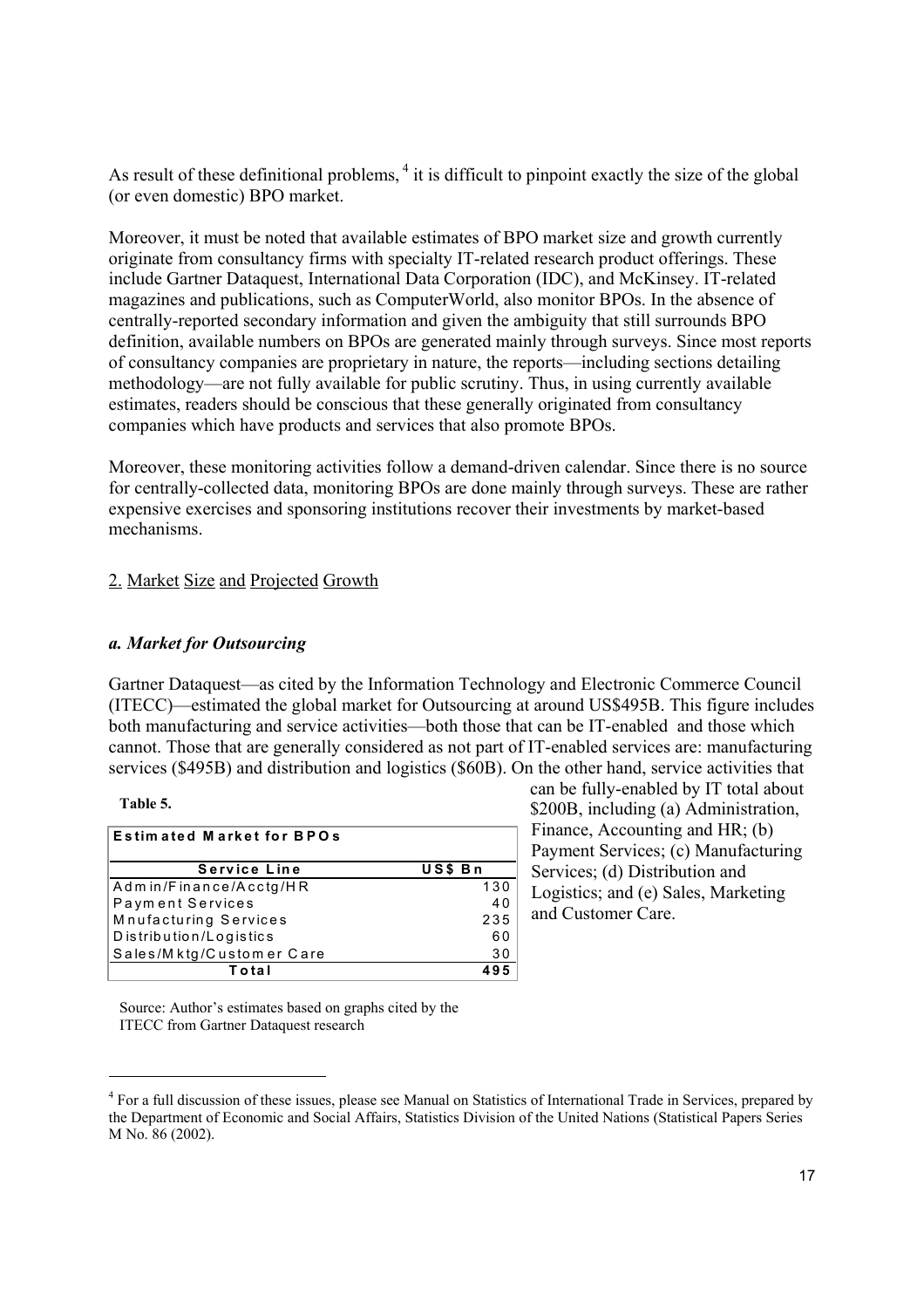The same report further highlighted the following:

- Demand for outsourced services will have more than doubled, from \$208B in 1999 to \$543B in 2004; and,
- The biggest markets in 2004 were the US (54%), followed strongly by Europe (31%); the other markets have substantially smaller shares: the Asia-Pacific region (5%), Canada (4%), Japan (3%), and Latin America (2%).

# *b. Market for IT-enabled Services*

Expectedly, to date, the Indian umbrella organization of IT and IT-related industries—better known by its initials, NASSCOM—has been the most active source of information about ITenabled Services, including BPOs. NASSCOM has jointly conducted major studies on IT and IT-enabled services with a number of consulting organizations, most notably McKinsey. Two of these studies are among the most commonly quoted in literatures about BPOs: the 1999 study on "The Indian IT Industry" and the follow-up 2003 "India IT Strategies."

Citing the 1999 NASSCOM-McKinsey study, the DTI placed the global market for IT-enabled services at around US\$141.2 billion  $(B)$ .<sup>5</sup> The biggest segment is Data Search, Integration and Management; followed by Customer Interaction; Remote Education; Network consulting; and Finance and accounting.

| <b>Service Line</b>                       | <b>USS</b> bn |
|-------------------------------------------|---------------|
| <b>Customer Interaction Services</b>      | 33.0          |
| Finance & Accounting Services             | 15.0          |
| Translation, Transcription & Localization | 2.0           |
| Engineering & Design                      | 1.2           |
| <b>HR</b> Services                        | 5.0           |
| Data Search, Integration & Management     | 44.0          |
| Remote Education                          | 18.0          |
| Networking Consulting & Management        | 15.0          |
| <b>Website Services</b>                   | 5.0           |
| Market Research                           | 3.0           |
| <b>Total</b>                              |               |

#### **Table 6. Global Market for IT-enabled Services**  (2002, estimates)

Source: NASSCOM McKinsey Study - India IT Strategies, as cited by DTI (2003)

  $52002$  market size, as projected by the 1999 McKinsey Study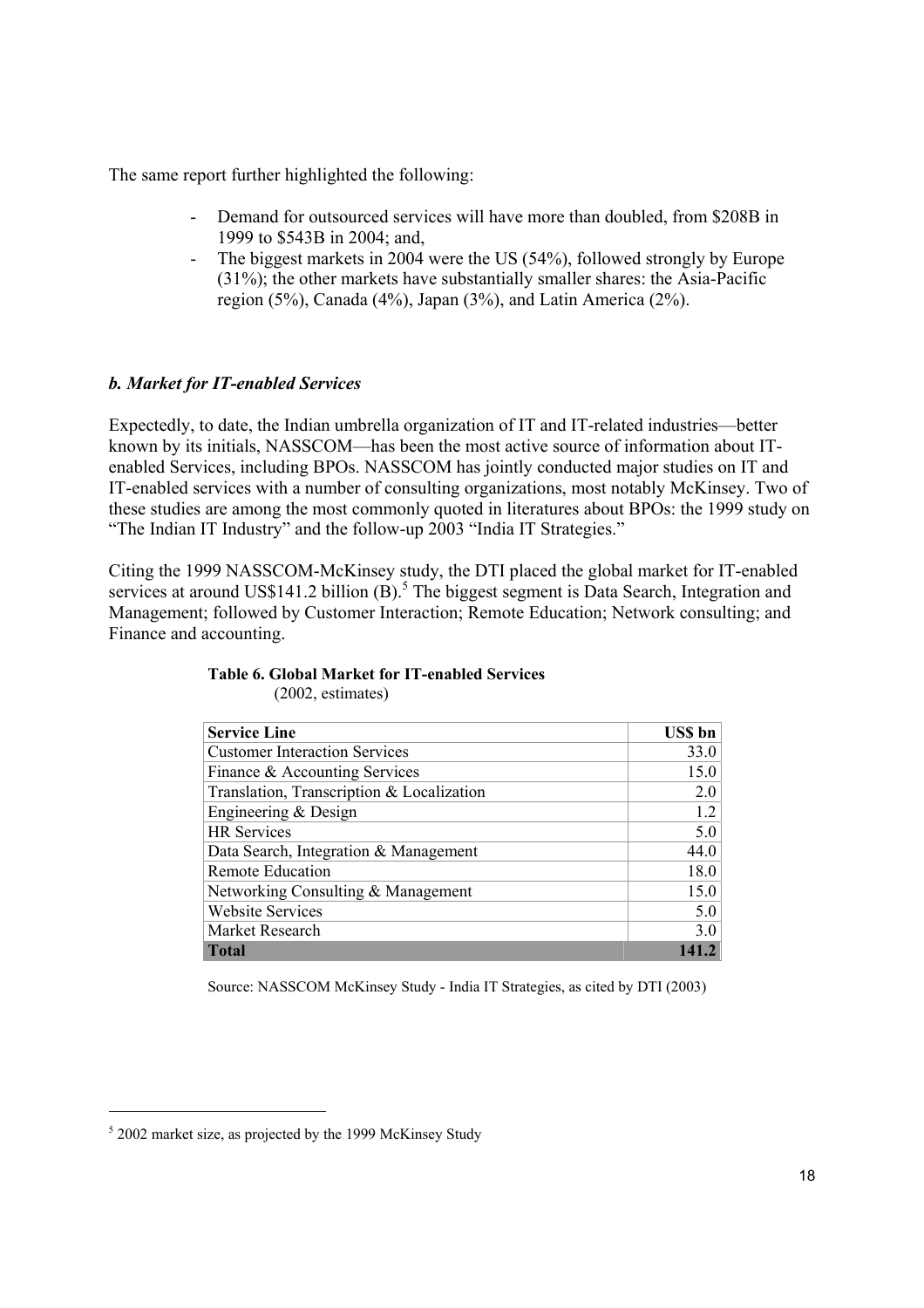However, by 2002, in the follow-up report of NASSCOM-McKinsey, the global market for ITenabled services was projected to reach between \$325B to \$375B in 2005.

| Table 7.                               |     |      |
|----------------------------------------|-----|------|
| <b>IT-Enabled Services</b>             |     |      |
| Projected 2005 Market (US\$ bn)        |     |      |
|                                        |     |      |
| <b>Service Line</b>                    | low | high |
| Inbound call centers                   | 70  | 75   |
| Engineering and design                 | 65  | 70   |
| Credit/debit card services             | 45  | 50   |
| Payroll services                       | 30  | 35   |
| Web sales and marketing                | 30  | 35   |
| <b>Benefits administration</b>         | 25  | 30   |
| Telesales/telemarketing                | 20  | 25   |
| <b>Billing services</b>                | 15  | 20   |
| Database marketing / customer analysis | 15  | 20   |
| Claims processing                      | 10  | 15   |
| TOTAL                                  | 325 | 375  |
| Source: NASSCOM-McKinsey Report 2002   |     |      |

### *c. Market for BPOs*

BPOs are, strictly speaking, that subset of IT-enabled services which are outsourced (i.e., as compared to captive IT-enabled services or shared services). McKinsey & Co. projects that the global BPO market will reach US\$ 180 billion by 2010<sup>6</sup>.



 6 DTI Website. Downloaded November 2004.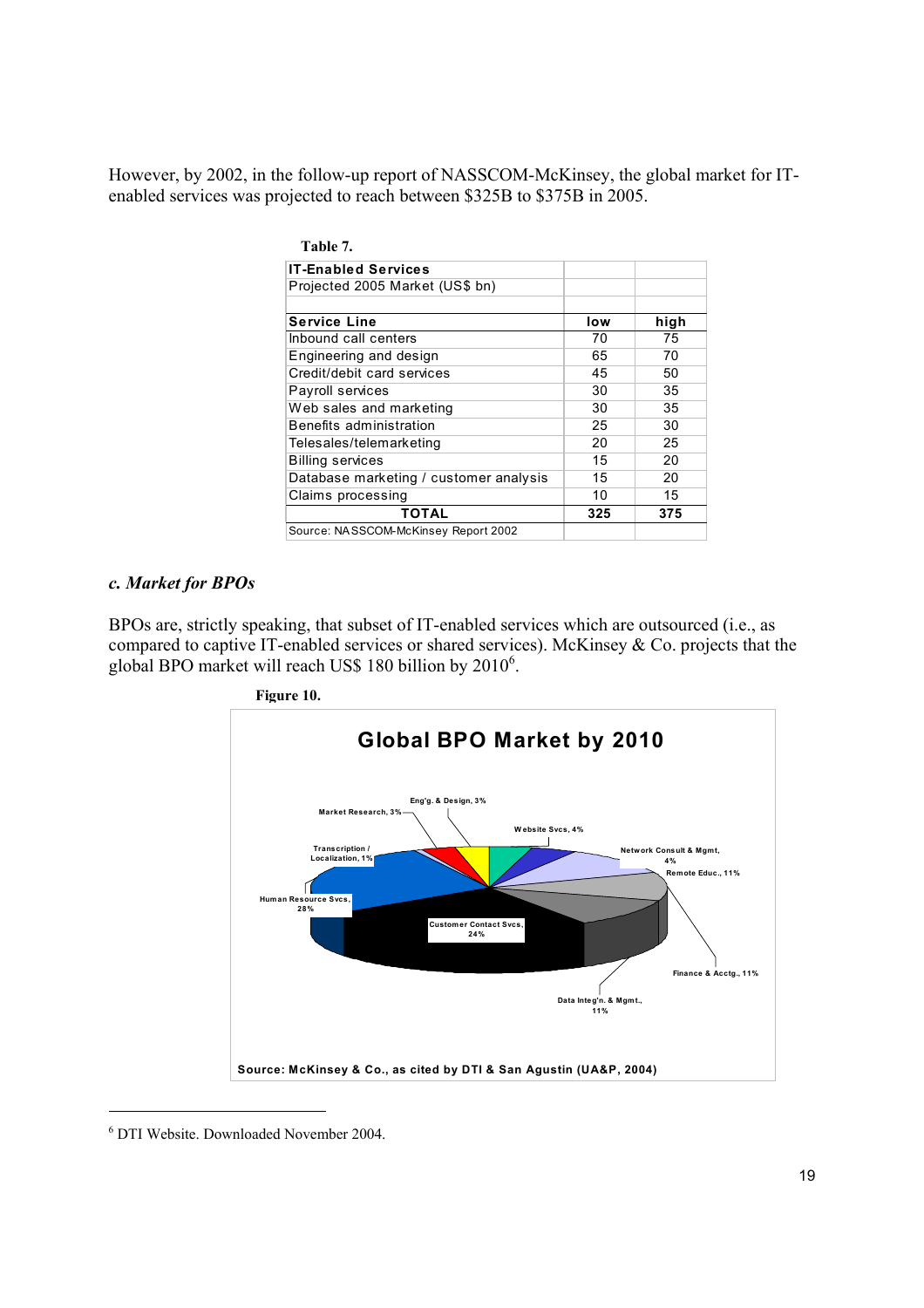# *d. Summary of Global Market Sizes*

Regardless of how BPOs are defined and on how the market size has been estimated, all the reports consistently point to a growing market for BPOs. Thus, from a policy perspective, assuming there is are no regulatory changes in other countries, $\frac{7}{1}$  the Philippines can expect a continually growing global demand for BPOs. This is especially considering that even at the low-side estimate of a \$180B global BPO market by 2010, the country's present BPO size of about  $$1.6B<sup>8</sup>$  is still less than a percent of this projected market size.

Based on publicly available information, Table 8 presents a summary of the market size of outsourcing, IT-enabled services, and BPOs as reported by various consulting companies.

| Taon of Sammar ( of II Anaon'a and DI O Market Side |                        |                          |  |  |  |  |
|-----------------------------------------------------|------------------------|--------------------------|--|--|--|--|
|                                                     | Gartner Dataquest*     | McKinsey**               |  |  |  |  |
| Outsourcing                                         | \$208B in 1999; \$495B |                          |  |  |  |  |
|                                                     | in $2004$              |                          |  |  |  |  |
| IT-enabled Services                                 | \$200B in 2004***      | \$141.2B in 2002; \$325B |  |  |  |  |
|                                                     |                        | to \$375B by 2005        |  |  |  |  |
| BPOs (Outsourced IT-                                |                        | \$180B by 2010           |  |  |  |  |
| enabled Services)                                   |                        |                          |  |  |  |  |

**Table 8. Summary of IT-enabled and BPO Market Size** 

\* as cited in various reports of the DTI and of the ITECC

\*\* based on original reports and as cited by the DTI and ITECC

\*\*\* includes the following: (a) Administration, Finance, Accounting and HR; (b) Payment Services; and (c) Sales, Marketing and Customer Care

# *e. Market for Off-shored BPO*

It is important to note, however, that while the total global demand for outsourcing, for ITenabled services and for BPOs is without a doubt large, only a portion of this is currently offshored. As reported by in the 2003 UN EDR (E-commerce Development Report), the following are some estimates of BPO off-shoring:

- Only 1-2% of all BPOs were off-shored in 2001;
- Global service exports totaled \$32B in 2001; with Ireland accounting for over  $\frac{1}{4}$

In terms of FDI projects (2002-2003) in export-oriented services, on the other hand, 90% originated from developed countries.<sup>9</sup> However, most of these investments—more than half went also to developed countries, with Ireland and Canada as foremost destinations.

 $<sup>7</sup>$  For example, in the United States, bills have already been filed against outsourcing of federally-funded projects.</sup>

<sup>&</sup>lt;sup>8</sup> Excludes accounting, finance and administration (including HR) and shared services

<sup>&</sup>lt;sup>9</sup> Firms from the United States dominated, with two-thirds of all export-oriented information and telecommunication service projects, 60% of call center projects and 55% of shared-service projects.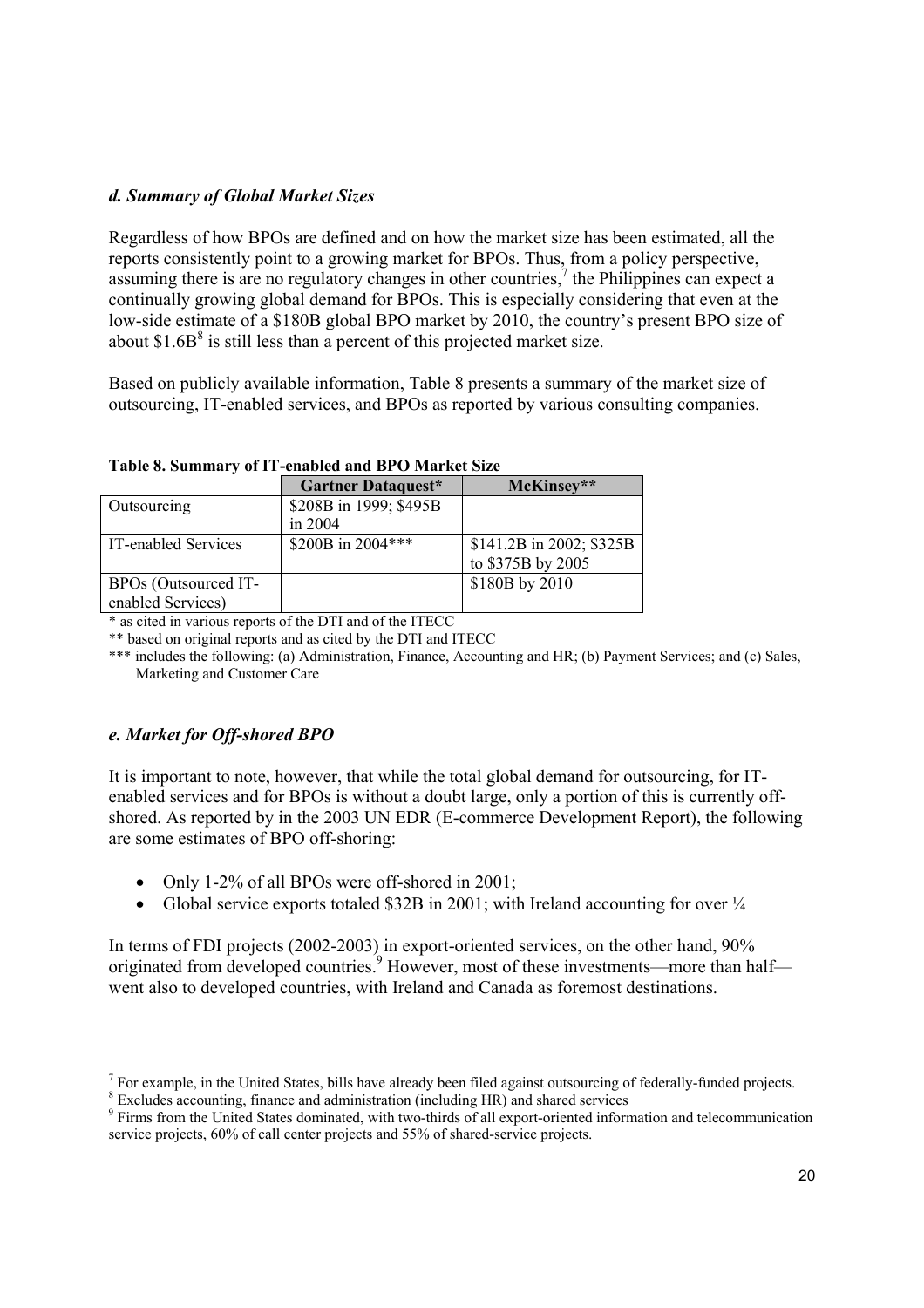All these indicate that there is still room for growth in international off-shoring in services, especially to less developed countries. For example, even among the 1,000 largest firms in the world, only 30% have so far off-shored service activities to low-cost countries. Many of the remaining 70% however have plans to follow suit. Moreover, although those that took advantage of cost-advantages of off-shoring are mainly US-based companies, European companies especially those from the United Kingdom—are starting to open up to the idea. In a recent study jointly undertaken by the UNCTAD and by Roland Berger Strategy Consultants, about 83% of large European companies with off-shoring were found to have been satisfied with the experience, only 3% were dissatisfied, and 44% of the companies interviewed planned further off-shoring in the coming years. This will most likely push other firms to look into off-shoring as a competitive strategy. (UN EDR 2003)





Off-shoring of service activities from Europe is a very distinct possibility. At present, while the US is the single biggest country- of services (13% of world total), European countries are not far behind. In fact, the consolidated imports of Germany (10%), the United Kingdom (7%), France (4%), Italy (4%), Netherlands (4%), and Ireland (3%), would already account for more than 30% of total global imports of services.

Source: WTO data, as cited by the United States General Accountability Office (September 2004)

The UNCTAD expects fastest growth to be in the off-shoring of IT-enabled services, which is forecast to expand from \$1 billion in 2002 to \$24 billion in 2007. (UN EDR, 2003)

Over-all the general verdict is that off-shoring is still far from maturing; its still too early to predict its pattern of growth and favored country-locations. One of the earliest studies on the phenomenon (of off-shoring) was undertaken by the World Bank in mid-1990s. The research suggested that between 1% to 5% of total jobs in G-7 countries could be affected by offshoring.<sup>10</sup> There are more recent estimates done by business research groups, concluding that: (UN EDR 2003)

• About 3.4 million service jobs may shift from the United States to low-income countries by 2015;

 $10$  which they defined as activities in which long-distance provision is technically feasible and for which cost savings of up to 30-40% is possible.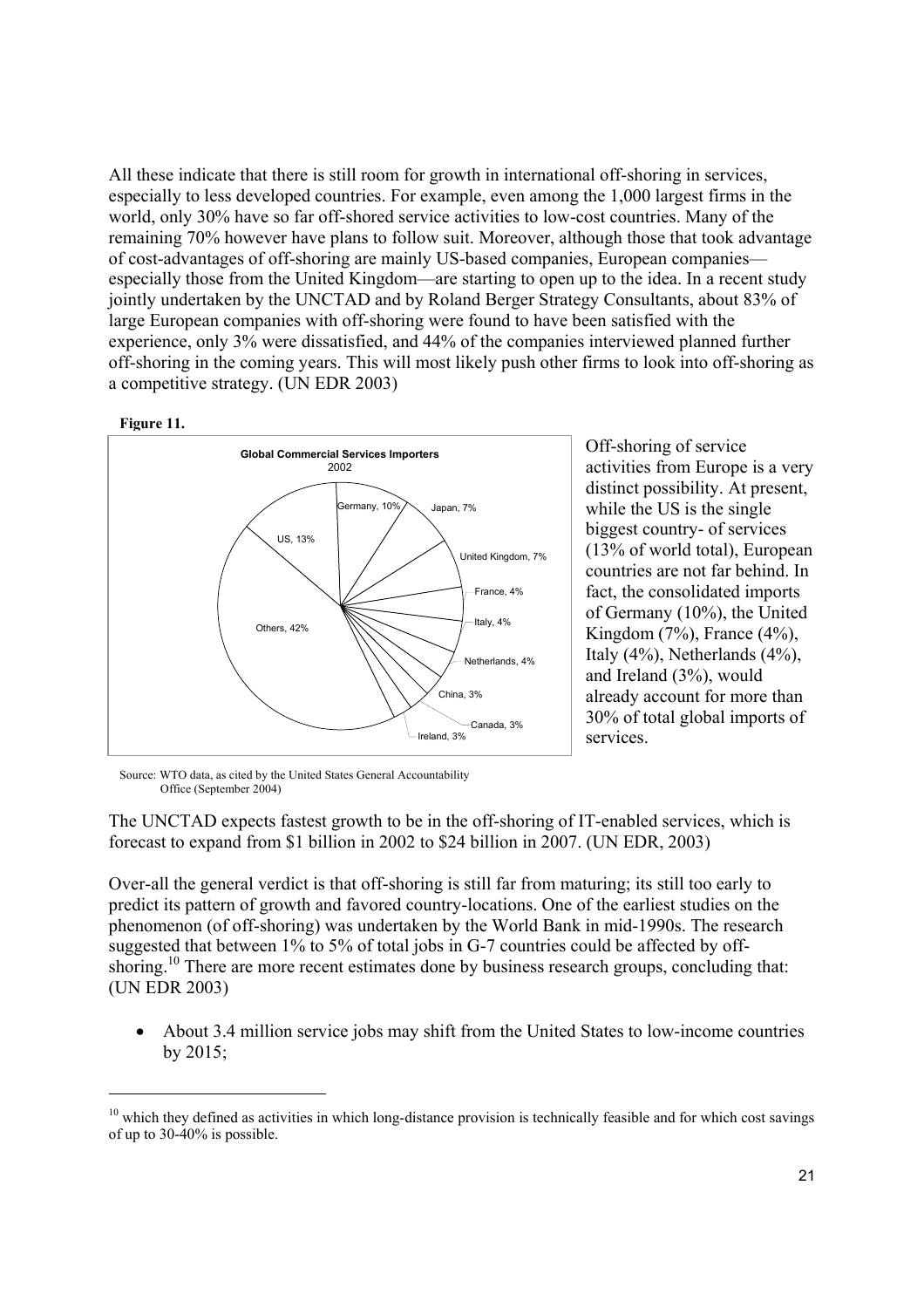• Another study said that 2 million of f-shored jobs could be created in the financial services industry alone, and that the total number of jobs affected for all industries could be in the area of 4 million.<sup>11</sup>

# **C. Main Drivers for Growth**

Many companies have decided to outsource for a number of reasons, including: (DTI 2003)

- to improve speed-to-market and competitiveness;
- to focus on core competencies;
- to access intellectual capital, scarce skills and resources with no long-term investment; and,
- to have more disciplined processes, shared risks and partnerships in the transformation to e-business.

However, the main drivers for off-shore outsourcing remain to be cost-related considerations. In a survey done in the US by Computerworld, companies were asked on why they outsource to non-U.S. locations<sup>12</sup>. The results were:

- (1) Reduce/control costs (44%)
- (2) Free up internal resources (20%)
- (3) Gain access to world-class capabilities (13%)
- (4) Increase revenue potential (13%)
- (5) Reduce time to market (11%)

- (6) Increase process efficiencies  $(11\%)$
- (7) Follow company philosophy of outsourcing noncore activities (11%)
- (8) Compensate for lack of appropriate skills (8%)

Estimates by analysts (e.g., Neo IT) and by the UN EDR (2003) point to cost savings of up to 40% for off-shoring service activities.

However, not all service activities can be off-shored. There are several reasons cited by the UN EDR for this, including:

- For certain services, proximity to markets, interaction with customers, trust and confidence outweigh the possible benefits of an international division of labour.
- Technological limitations cannot be discounted as it is not possible for all service functions to be digitized and/or separated from related activities.

 $11$  While this figure may seem large, it should be compared with an average turnover of 4 million jobs every month in the United States.

 $12$  From a survey of 252 corporate IT managers in the US; respondents were asked to select the three most important reasons. Source: Computerworld and InterUnity Group Inc., Concord, Mass., April and May 2003.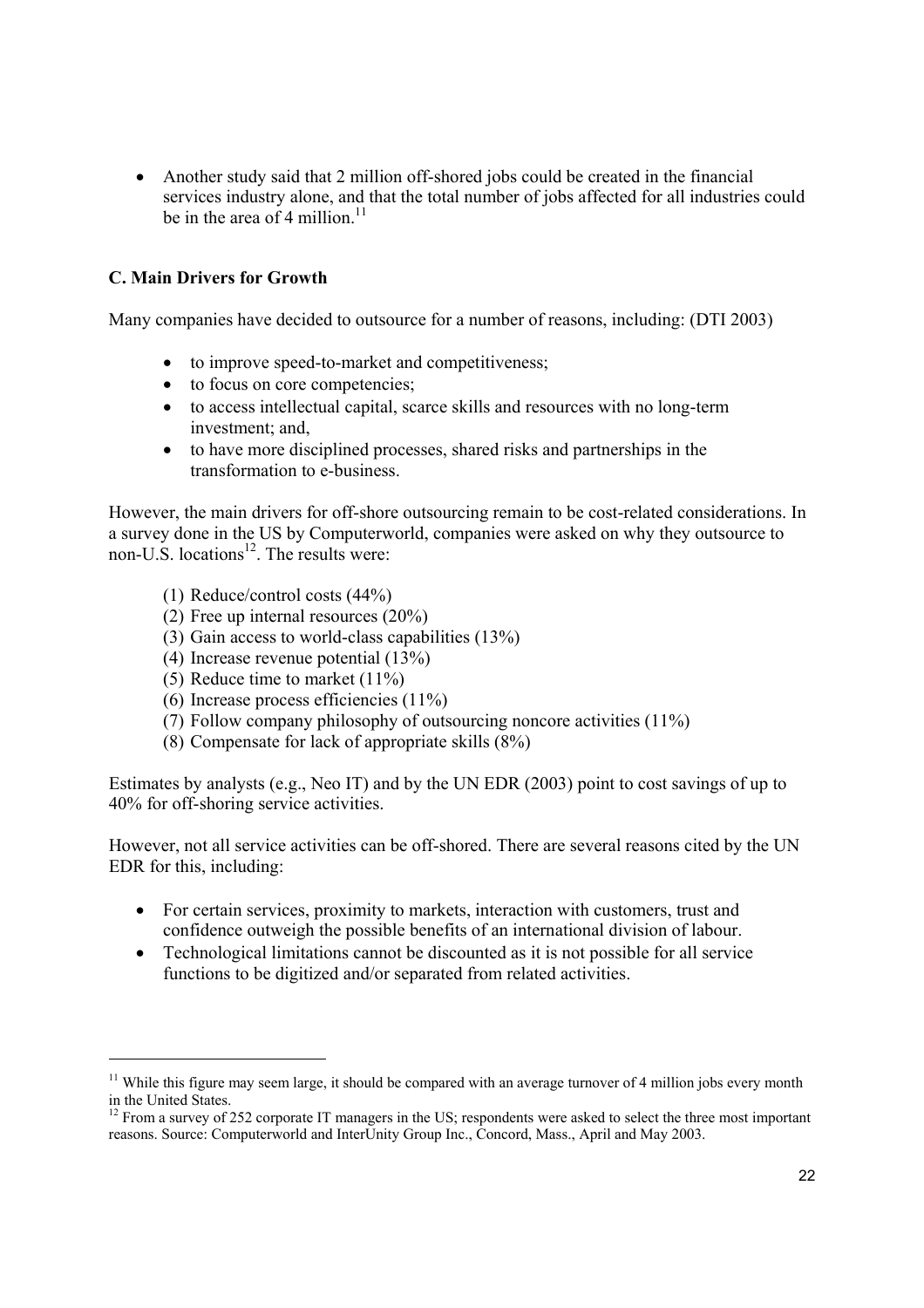- Some businesses will continue to need localized services or person-to-person contact for exchanging highly confidential information or for adapting to rapidly changing customer needs.
- Regulations and legal requirements (e.g. regarding privacy) may also raise transactions costs and limit international trade in services. Certain services, such as insurance and banking, are required by law in some countries to be provided by companies established locally.
- The lack of international recognition of professional qualifications is another obstacle, as is the lack of globally agreed privacy rules.
- Some international locations also lack the capacity to host off-shored service activities. These include the supply of reliable telecom infrastructure, appropriately educated workers, rising wage costs and high levels of attrition in the fastest growing destinations, all giving rise to shortage risks, at least in the short run.
- TNCs too have different perceptions of the risks and benefits of off-shoring services and some are reluctant to do so.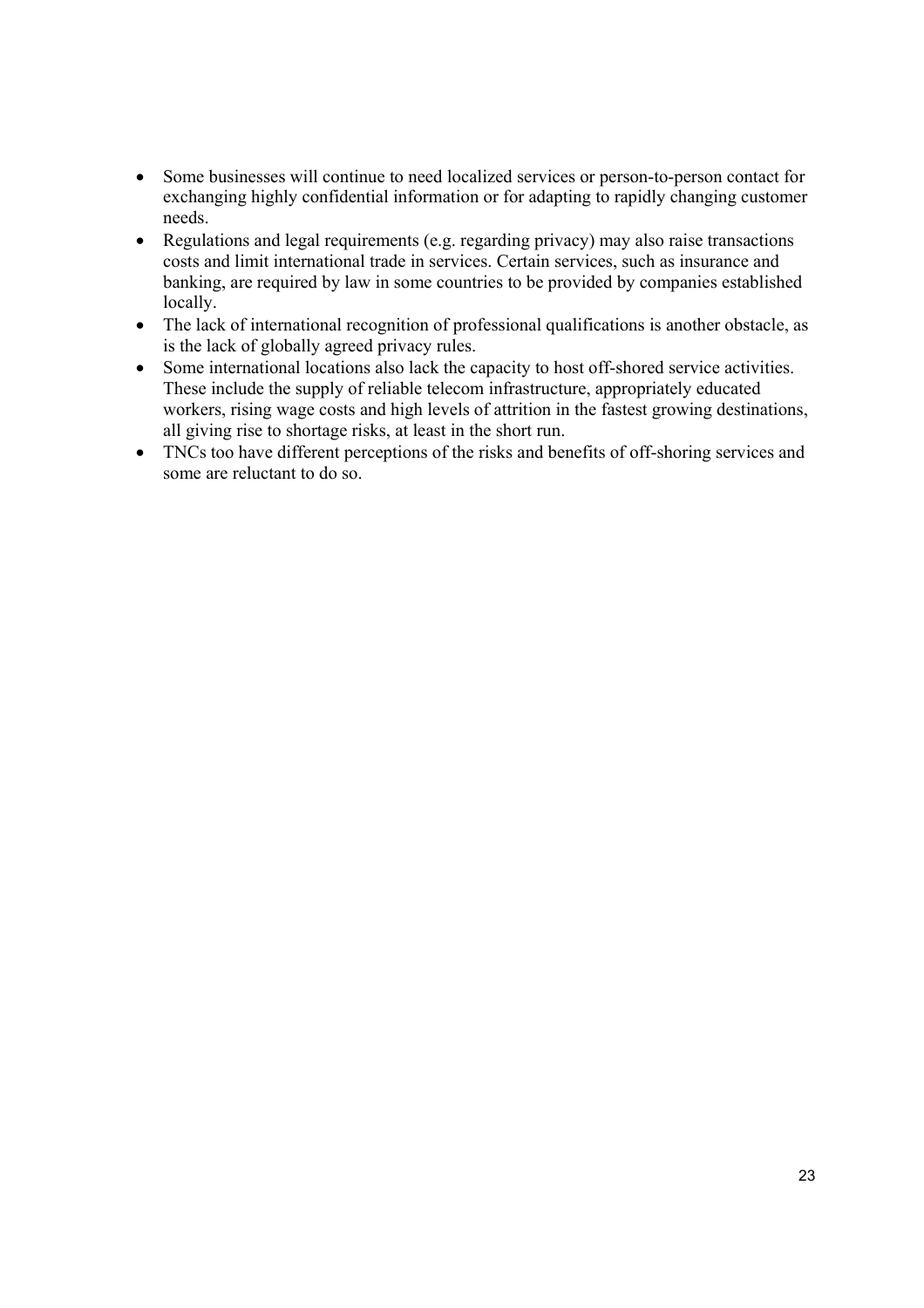# **III. PHILIPPINE BPO INDUSTRY**

# **A. Main Segments**

The Philippine Government has identified 10 export-oriented product groups that it will actively promote and assist (10 Priority Revenue Streams). BPOs are lumped together under the sector IT-enabled Services. The Government, through the DTI, is actively pushing for the following specific sub-sectors:

- **Contact Centers** A physical location where calls are placed or received in high volume for the purposes of sales, customer service, technical support, research, and others.
- **Medical Transcription** Process of interpreting/ encoding electronically the oral dictation of health professionals regarding patient assessment, therapeutic procedures, diagnosis, and so forth.
- **Animation** The process of giving the illusion of movement to cinematographic drawings, models or inanimate objects thru 2D, 3D, etc.
- **Shared Financial and Accounting Services** System of centralization/distribution where an independent business unit is dedicated to providing process- or knowledgebased financial services to other business units.
- **Software Development Services** Analysis and Design, Prototyping, Programming and Testing, Customization, Reengineering and Conversion, Installation & Maintenance, Education & Training of Systems software, Middleware and Application Software

In as much as these IT-enabled services can also be outsourced, these coincide with the sectors promoted under BPOs. For the Philippines, what is critical is that these are off-shored service activities—regardless of these are captive (in-sourced or shared services) or the third-party (outsourced) type. The main difference is that in the use of policy instruments. Captive off-shore service activities can be attracted to the Philippines through investment policies (Mode 3: Commercial Supply); while third-party off-shore outsourcing will be through service export policies (Mode 1: Cross-border Supply).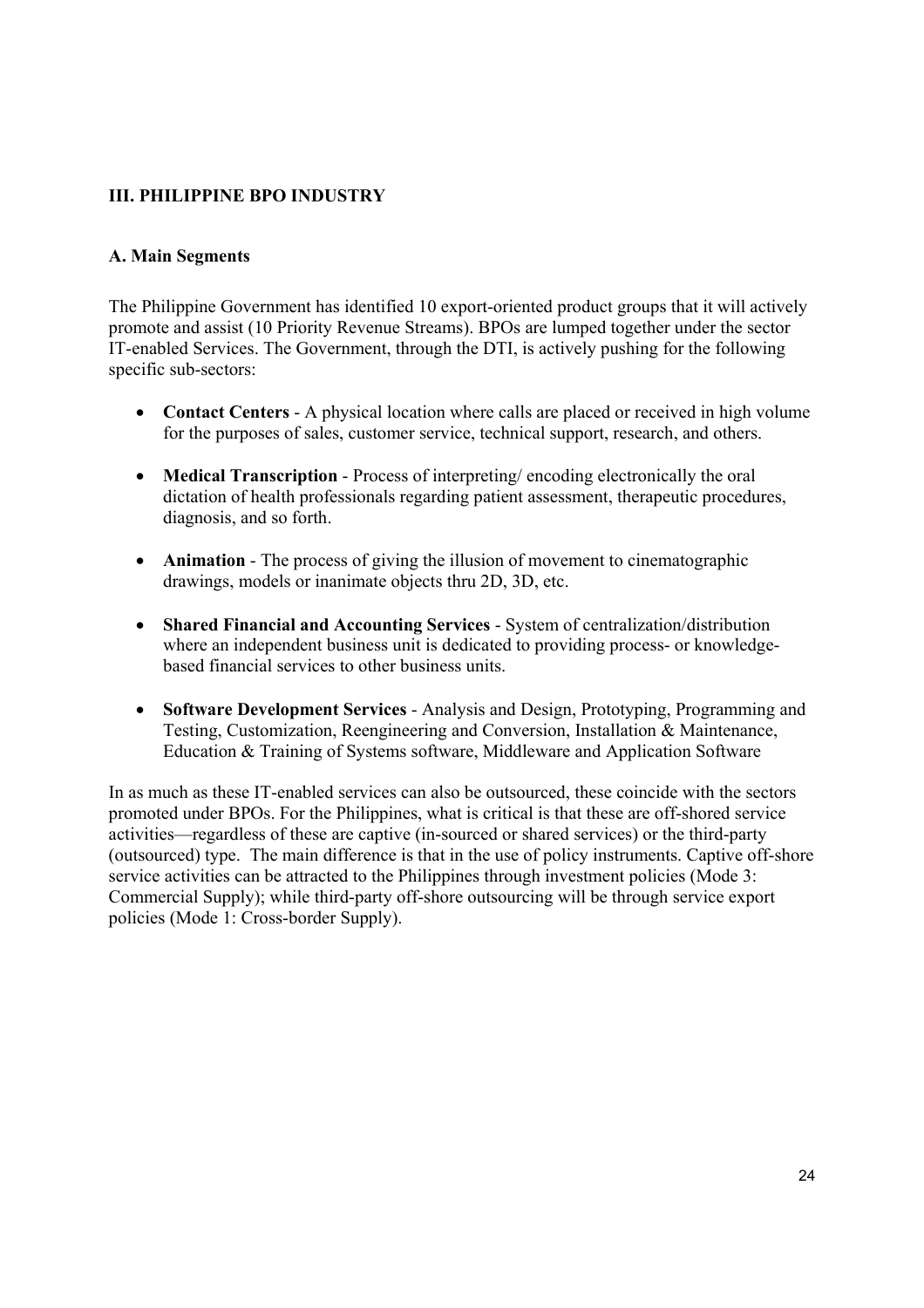# **B. Market Size and Structure**

According to the DTI, the Philippine BPO sector is about \$1.655B in size in 2004, up from just about \$350M in 2001. It grew by an annual average of about 160%. The biggest sub-sector is Customer Care (Call Centers) at \$864M in 2004; followed by Medical Transcription at \$483M; Software Development at \$268M; and Animation, \$40M.





All of the BPO sectors registered cumulative growth rates of above 25% from 2001 to 2004, with Medical Transcription growing fastest at 130%; followed by Call Centers with 50%; Software Development Services at 30%; and Animation at 25%.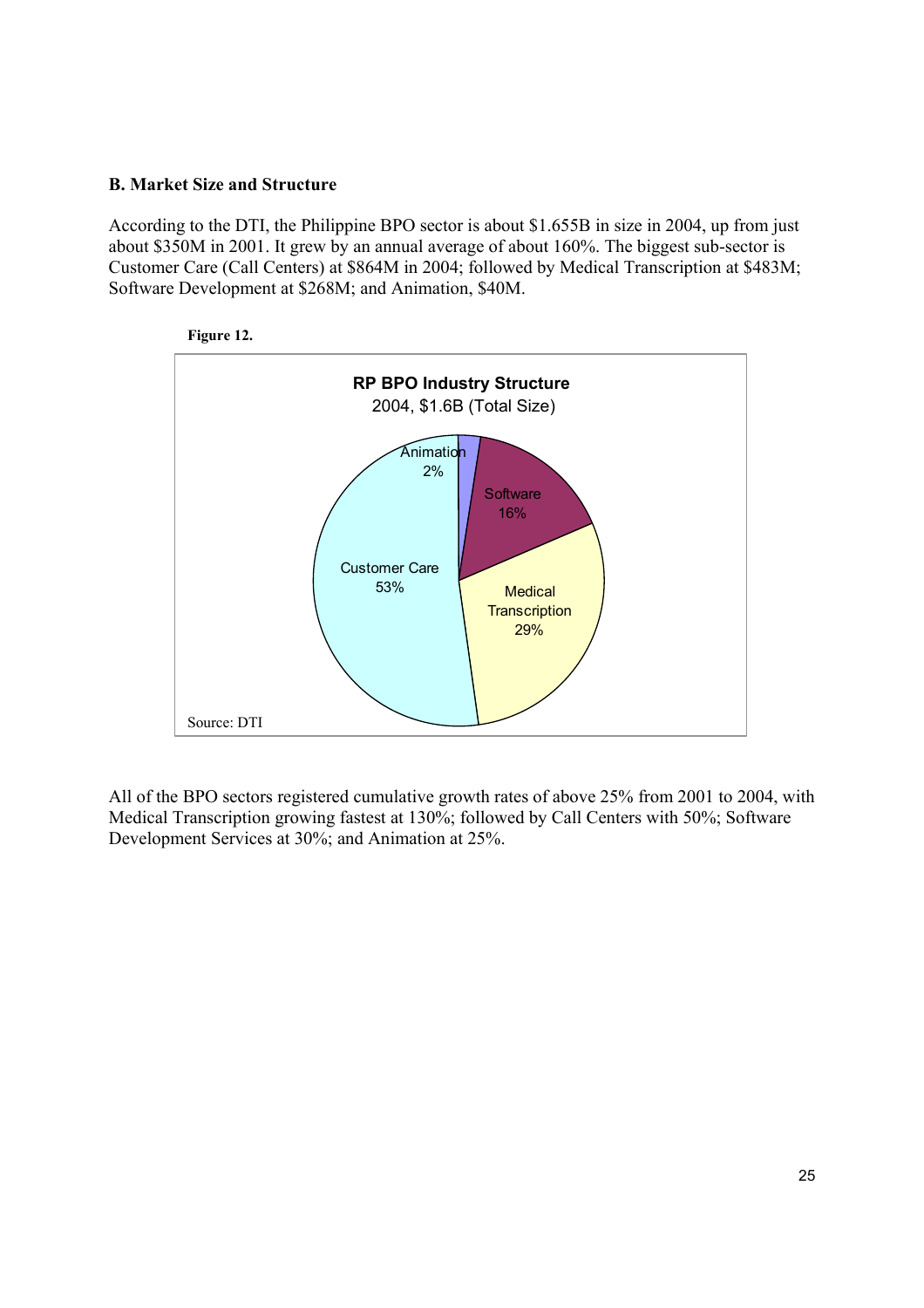|                      |            | <b>Contact</b>                                                                                                                                                                            | <b>Medical</b>                                                                                                                                                                                                                                                                | <b>Animation</b>                                                                                                                                                                                   | <b>Shared</b>                                                                                                                                                                                                                                                                 | <b>Software</b>                                                                                                                                                                                                                                                         |
|----------------------|------------|-------------------------------------------------------------------------------------------------------------------------------------------------------------------------------------------|-------------------------------------------------------------------------------------------------------------------------------------------------------------------------------------------------------------------------------------------------------------------------------|----------------------------------------------------------------------------------------------------------------------------------------------------------------------------------------------------|-------------------------------------------------------------------------------------------------------------------------------------------------------------------------------------------------------------------------------------------------------------------------------|-------------------------------------------------------------------------------------------------------------------------------------------------------------------------------------------------------------------------------------------------------------------------|
|                      |            | <b>Centers</b>                                                                                                                                                                            | <b>Transcription</b>                                                                                                                                                                                                                                                          |                                                                                                                                                                                                    | <b>Financial &amp;</b>                                                                                                                                                                                                                                                        | <b>Development</b>                                                                                                                                                                                                                                                      |
|                      |            |                                                                                                                                                                                           |                                                                                                                                                                                                                                                                               |                                                                                                                                                                                                    | <b>Acctg</b><br><b>Services</b>                                                                                                                                                                                                                                               | <b>Services</b>                                                                                                                                                                                                                                                         |
|                      | '01        | <b>US\$ 173 M</b>                                                                                                                                                                         | <b>US\$ 40 M</b>                                                                                                                                                                                                                                                              | <b>US\$ 21M</b>                                                                                                                                                                                    |                                                                                                                                                                                                                                                                               | <b>US\$ 115 M</b>                                                                                                                                                                                                                                                       |
| RP                   | 04         | <b>US \$ 864 M</b>                                                                                                                                                                        | <b>US\$ 483 M</b>                                                                                                                                                                                                                                                             | <b>US\$ 40 M</b>                                                                                                                                                                                   | No data                                                                                                                                                                                                                                                                       | <b>US\$ 268 M</b>                                                                                                                                                                                                                                                       |
|                      | Gro<br>wth | 50% (CAGR)                                                                                                                                                                                | 130%                                                                                                                                                                                                                                                                          | 25%                                                                                                                                                                                                |                                                                                                                                                                                                                                                                               | 30%                                                                                                                                                                                                                                                                     |
| Definition           |            | A physical<br>location where<br>calls are placed<br>or received in<br>high volume for<br>the purposes of<br>sales, customer<br>service, technical<br>support,<br>research, and<br>others. | Process of<br>interpreting/<br>encoding<br>electronically the<br>oral dictation of<br>health<br>professionals<br>regarding patient<br>assessment,<br>therapeutic<br>procedures,<br>diagnosis, and so<br>forth.                                                                | The process of<br>giving the illusion<br>of movement to<br>cinematographic<br>drawings, models<br>or inanimate<br>objects (thru<br>either 2D or 3D<br>rendition)                                   | System of<br>centralization /<br>distribution<br>where an<br>independent<br>business unit is<br>dedicated to<br>providing<br>process- or<br>knowledge-<br>based financial<br>services to other<br>business units.                                                             | Analysis and Design,<br>Prototyping,<br>Programming and<br>Testing,<br>Customization,<br>Reengineering and<br>Conversion,<br>Installation &<br>Maintenance,<br><b>Education &amp; Training</b><br>of Systems software,<br>Middleware and<br><b>Application Software</b> |
| Trends               |            | "The Philippines<br>is set to be<br>among the<br>largest markets<br>for contact<br>centers in Asia<br>Pacific in the<br>next 5-7 years."                                                  | \$10-16B industry,<br>growing at<br>cumulative annual<br>average of 20%. In<br>the US, only 47%<br>of the market is<br>outsourced, the<br>rest is in-house.<br>Anticipated surge in<br>as hospitals have<br>yet to convert<br>records as required<br>by Federal<br>authority. | Global animation<br>revenues<br>projected from<br>US\$16B to<br>US\$50B by<br>2004-2005<br>(~25% p.a.); new<br>China market for<br>education,<br>design, and<br>marketing<br>services.             | Consolidation of<br>backroom<br>operations on a<br>regional level.                                                                                                                                                                                                            | India moving out of<br>legacy systems; e-<br>business, mobile<br>applications.                                                                                                                                                                                          |
| Current<br>Players   |            | 37 Firms                                                                                                                                                                                  | Approximately 16<br>firms                                                                                                                                                                                                                                                     | Approximately 22<br>firms, including<br>11 direct<br>exporters                                                                                                                                     | Approximately 5 -<br>6 Finance &<br>Administration<br>centers today +<br>other backroom<br>operations                                                                                                                                                                         | Approximately 52<br><b>BOI-registered firms</b><br>and 24 PEZA-<br>registered firms                                                                                                                                                                                     |
| RP Value Proposition |            | Service<br>ethic/attitude (vis<br>India); cost,<br>turnover (vis<br>Australia);<br>language (vis<br>China).                                                                               | Familiarity with<br>medical standards,<br>terminology and<br>practices of the<br>USA; pool of<br>health-related<br>skilled workers.                                                                                                                                           | We are<br>considered a<br>competency<br>center for<br>intangibles such<br>as artistry,<br>creativity (vis<br>India), ability to<br>interpret cultural<br>nuances (vis<br>China, Korea,<br>Taiwan). | "Among the best<br>accountants in<br>the world";<br>Ranked 16/49 for<br>"International<br><b>Business</b><br>Experience" by<br>the World<br>Competitiveness<br>Report 2001<br>(India is no. 38);<br>80,000-100,000<br>BA / Comm<br>graduates; cost<br>savings of 20% -<br>40% | Can't be defined yet.                                                                                                                                                                                                                                                   |

# **Table 9. Summary of Philippine BPO Segments**

. . . table continued in next page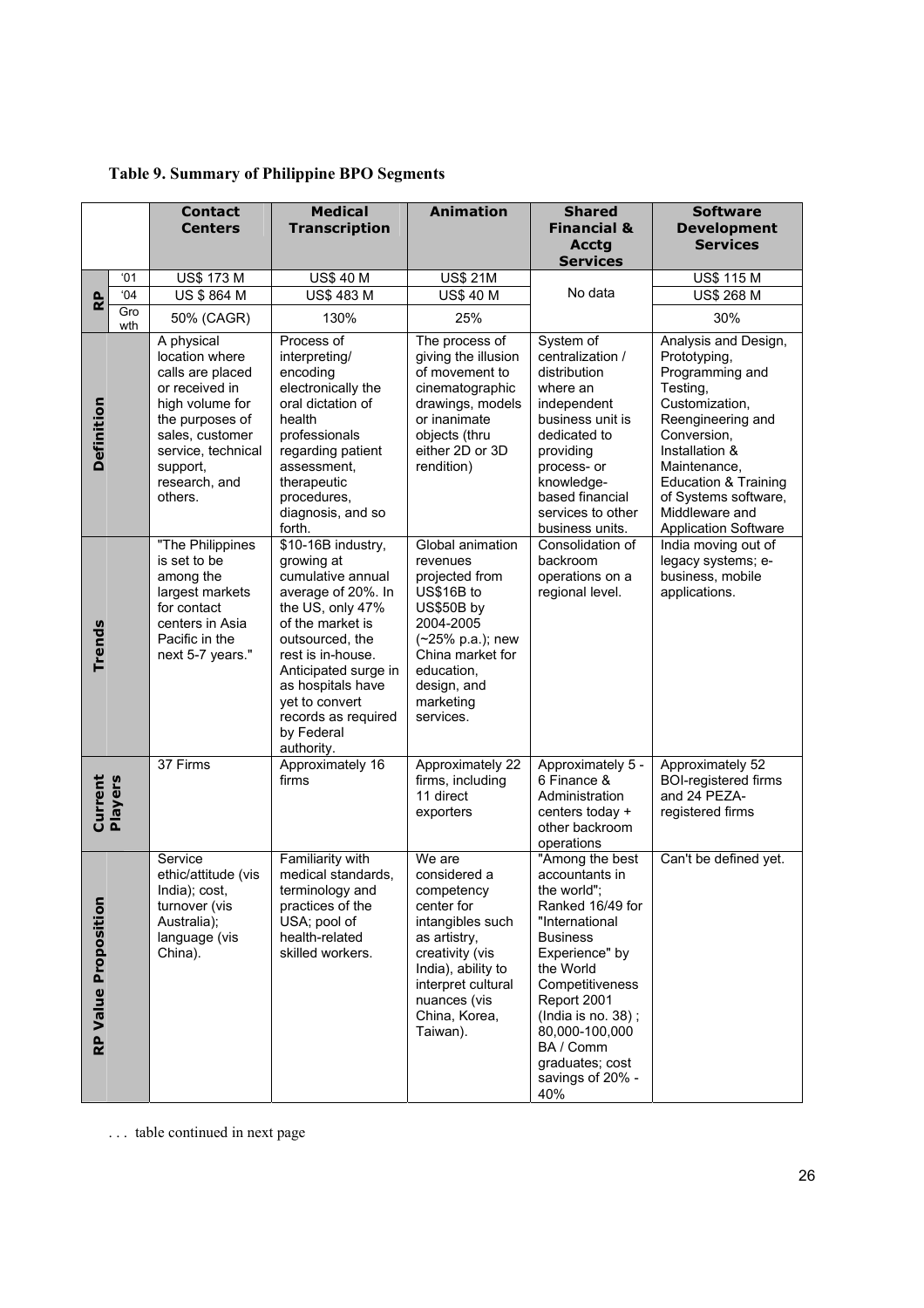#### . . . table continued from next page

|                    | <b>Contact</b><br><b>Centers</b> | <b>Medical</b><br><b>Transcription</b> | <b>Animation</b>                                                                                                                                                           | <b>Shared</b><br><b>Financial &amp;</b><br><b>Acctg</b><br><b>Services</b>                                  | <b>Software</b><br><b>Development</b><br><b>Services</b>                                                                       |
|--------------------|----------------------------------|----------------------------------------|----------------------------------------------------------------------------------------------------------------------------------------------------------------------------|-------------------------------------------------------------------------------------------------------------|--------------------------------------------------------------------------------------------------------------------------------|
| Market<br>Existing | United States,<br>United Kingdom | <b>United States</b>                   | (i) entertainment<br>base - United<br>States, Japan<br>and Australia /<br>Canada / France;<br>(ii) education $/$<br>business base -<br>Malaysia, China,<br>Korea, Thailand | Regional HQs -<br>300 in-country;<br>HK/Singapore<br>RHQs: Financial<br>Community (East<br>Coast, Brussels) | USA / India (as<br>locators / sellers),<br>Corporate USA (as<br>buyers), Singapore<br>(as partner for India /<br>China and US) |

Source: DTI

# 1. Call Centers

The Philippines is widely recognized as the emerging best location for call centers, serving as a credible challenge to India and to Australia. Its call center industry size, measured in terms of number of seats, is projected to have jumped by 100% from the 20,000 in 2003 to about 40,000 in 2004. This placed the Philippines directly behind Australia, India and China in terms of call center industry size.

# **Table 10. Comparative Call Center Industry Sizes**

| (Asia, in no. of Seats) |         |         |               |
|-------------------------|---------|---------|---------------|
| Country                 | 2003    | 2004f   | <b>Growth</b> |
| Australia               | 135,000 | 146,000 | 8%            |
| India                   | 96,000  | 158,000 | 65%           |
| China                   | 38,000  | 54,000  | 42%           |
| Philippines             | 20,000  | 40,000  | 100%          |
| New Zealand             | 12,000  | 13,500  | 13%           |
| Thailand                | 11,000  | 13,000  | 18%           |
| Singapore               | 10,000  | 10,100  | $1\%$         |
| Hong Kong               | 10,000  | 10,700  | $7\%$         |
| <b>TOTAL</b>            | 332,000 | 445,300 | 34%           |

Source: www.callcenter.com, as cited in Agustin (2004)

The external market opportunities for the country, in terms of the call center industry, remains strong as off-shoring gains momentum and as off-shored call centers from more costly countries, such as Ireland and Canada, are attracted to the Philippines.

# 2. Medical Transcription

The surge in the growth of Medical Transcription is however mainly due to a unique opportunity offered by federal regulation in the US that required hospitals to store digital copies of patients'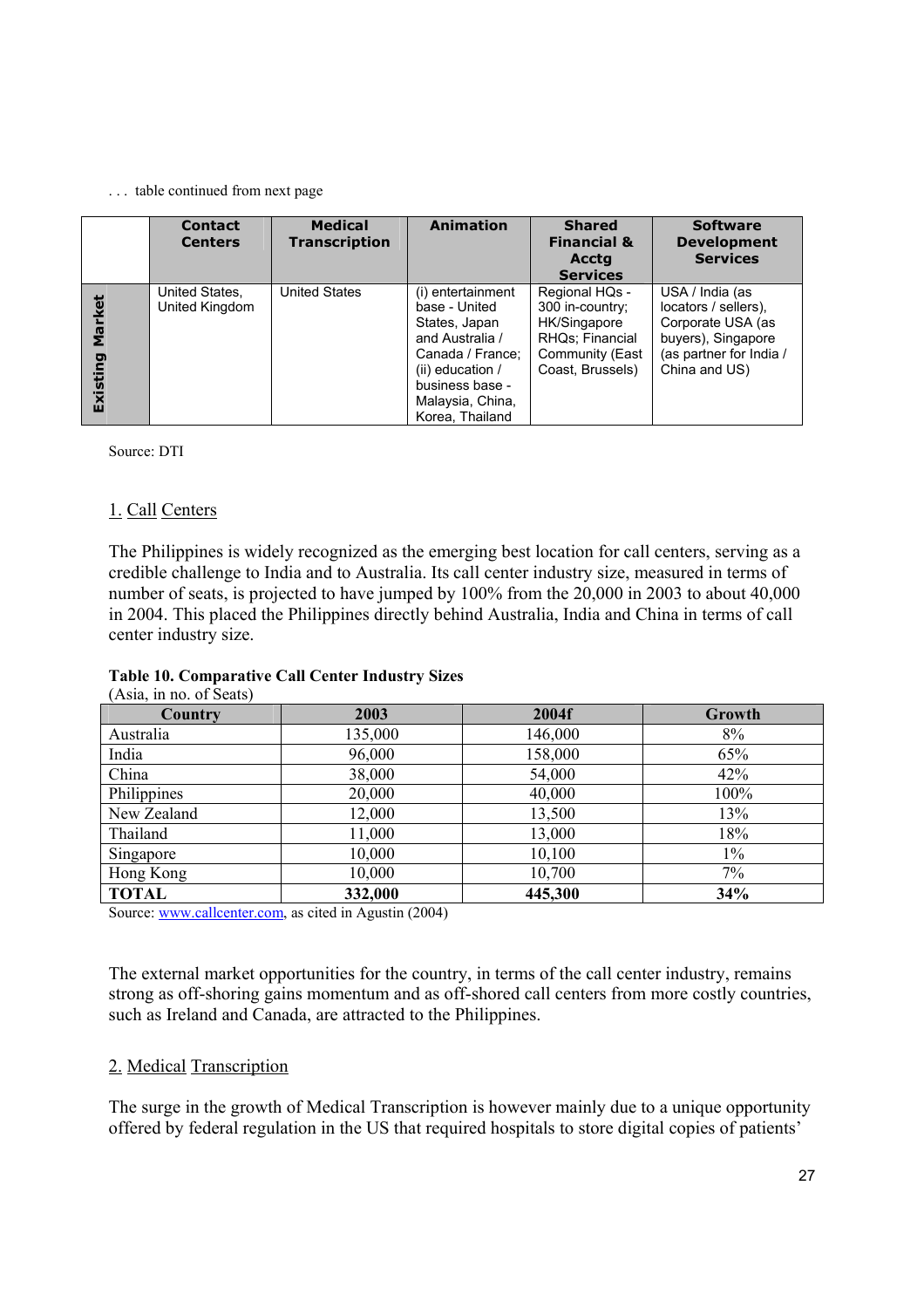records. While demand will stabilize in the medium-term, the Philippines' share of about \$483M is still very small compared with the potential market size estimated by DTI at about \$10B to \$16B. Moreover, as the US' health care system discover the benefits of off-shoring and outsource other administrative aspects of their operations (i.e., aside from patient records).

The main advantage of the Philippines is again its telecoms infrastructure, labor, and reasonable office rental fees. For labor, the Philippines is especially attractive because of its global reputation for health-related workers. A basic knowledge of medical terms is critical for medical transcription.

On the downside, the technological trend is towards the development of automatic voice recording systems that may make human intervention in certain portions of the transcription process unnecessary. However, these technologies may still take several years before they can be fully applied in the context of medical transcription.

# 3. Others: Animation, Shared Services and Software Development

Call centers and medical transcription alone account for more than 80% of total IT-enabled services / BPO revenues. The other 20% is shared by animation, shared services and software development.

The country's creative talents are recognized globally and are well-suited for computer animation. However, the industry is still at the level of 2D (two dimensional) computer animation; while India is already at the level of 3D animation. The biggest stumbling block is the high cost of computer hardware and, also, of the software. Based on an interview, it is estimated that a computer seat—hardware plus software—for 3D animation will cost about \$60,000. Aside from India, Canada is also a major player in computer animation.

However, the country can exploit a particular niche in computer animation—content development for educational purposes. There is a growing market for English-based educational content materials for Asian countries such as China, Taiwan and Korea.

The Philippines has tremendous potential as a location for shared service operations in the area of Finance and Administration. A key reason is the educated workforce. An example is in the area of Accounting, where the Philippines has been a constant source of accountants for overseas assignments.

The country is already host to certain shared services functions for such companies as Citibank (call center operation, systems development and support), Proctor and Gamble (finance and administration, IT), Maersk (finance and administration), Caltex (finance and accounting), and Fluor Corp. (engineering design).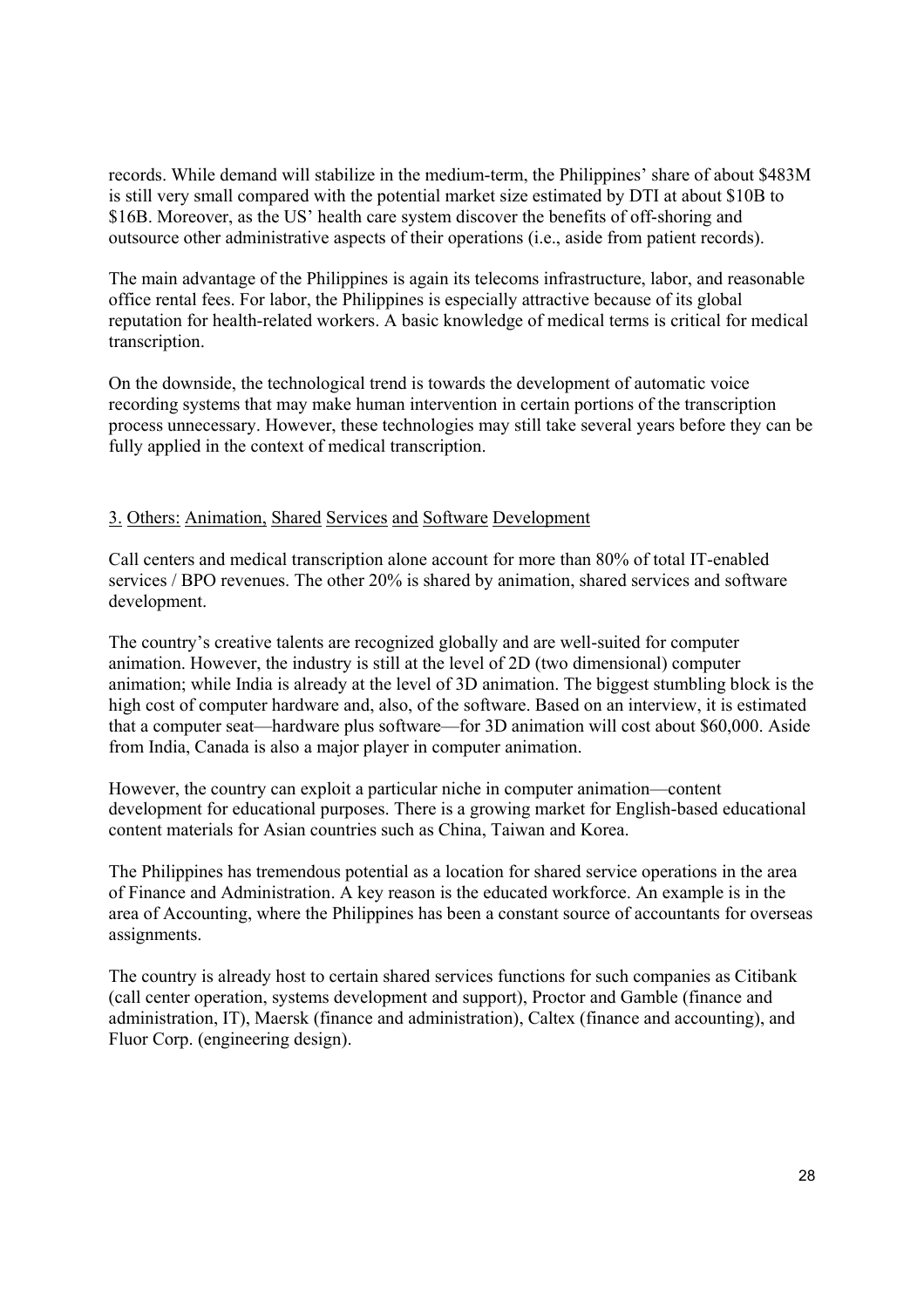# **Table 11. Representative Foreign Companies with IT-enabled Activities in RP**

### **U.S. Companies**

| Company                              | <b>Activity</b>                                                                                     | <b>Market</b>                        |
|--------------------------------------|-----------------------------------------------------------------------------------------------------|--------------------------------------|
| America Online (AOL)                 | Customer Relationship Management/<br><b>Customer Contact Center</b>                                 | North America                        |
| Accenture                            | Management consultancy, market<br>technology solutions                                              | Worldwide                            |
| Barnes & Noble                       | Inventory management; on-line purchasing                                                            | North America, France                |
| Caltex                               | Finance $\&$ accounting shared services                                                             | Southeast Asia                       |
| Citibank                             | Systems development and support                                                                     | Asia-Pacific & Eastern Block<br>Asia |
| Fluor Corp.<br>(Fluor Daniel Phils.) | Regional engineering design work for EPC                                                            | 100% export to Japan                 |
| James Martin<br>(Headstrong Phils.)  | Global research $\&$ applications<br>development center (finance, supply<br>chain management, etc.) | 80% exported Worldwide               |
| <b>SYKES</b>                         | <b>Customer Contact Center</b>                                                                      | North America & Asia-Pacific         |

### **European Firms**

| Company                 | <b>Activity</b>              | <b>Market</b>                               |
|-------------------------|------------------------------|---------------------------------------------|
| Alitalia                | Business process outsourcing | Asia, Middle East, North &<br>South America |
| International Red Cross | Business process outsourcing | Worldwide                                   |

#### **Japanese Firms**

| Company                     | <b>Activity</b>                                                   |
|-----------------------------|-------------------------------------------------------------------|
| Sumitomo Group              | Machinery design & software for Sumitomo Heavy Industries         |
| Mitsubishi Heavy Industries | Power plant & ship-building design (MHI Technical Services Corp.) |
| JGC Philippines, Inc.       | EPC (engineering, procurement $&$ construction)                   |
| NEC Telecom                 | Network software & telecom management systems development         |
| Fujitsu (Software)          | Application software & middleware; micro-coding for ICs           |
| Tsukiden Group              | Computer software development, LSI design, R&D                    |

Source: DTI

# **III. ATTRACTIVENESS OF THE PHILIPPINES AS A BPO LOCATION**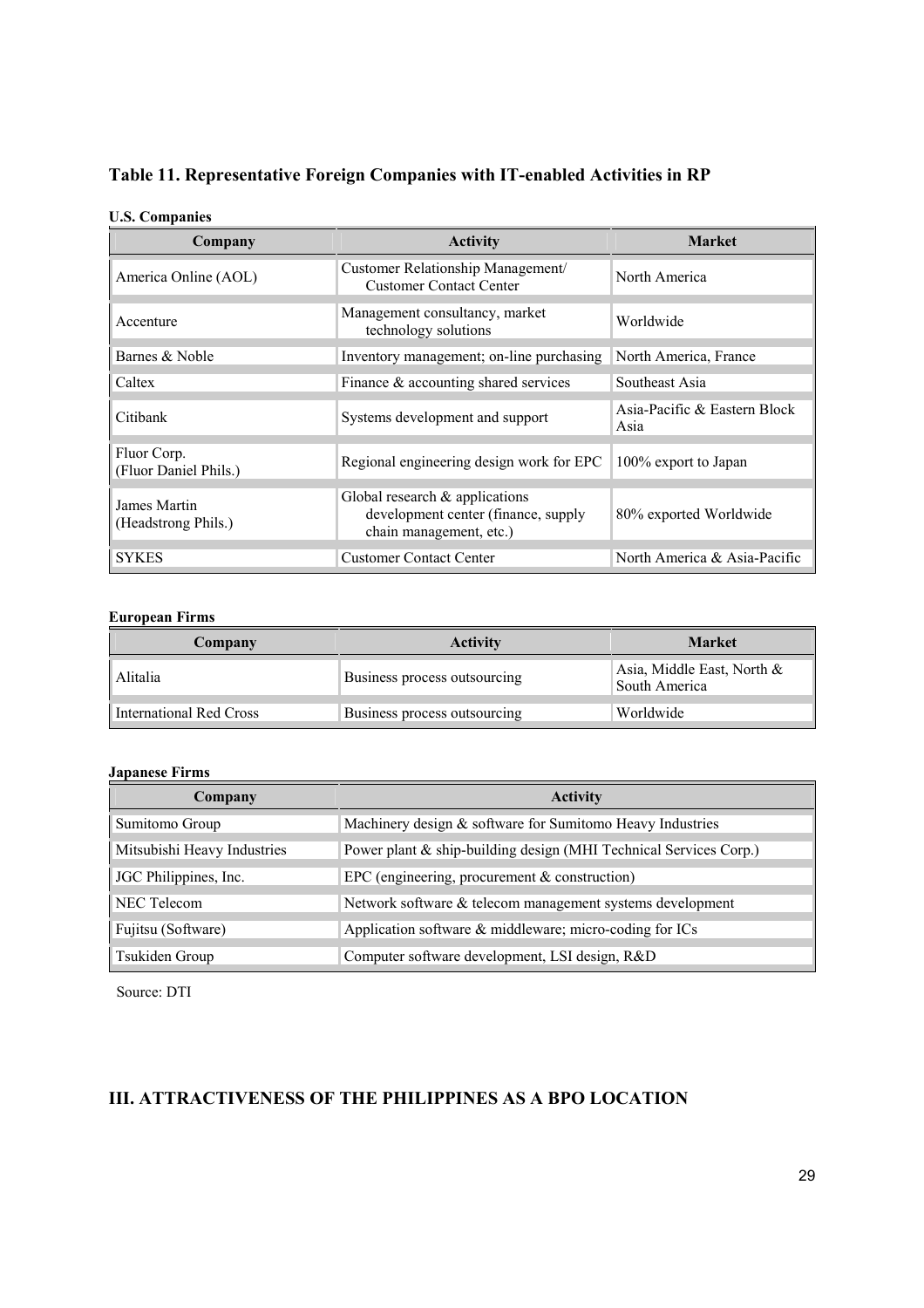Based on interviews and a review of past research done on BPOs in the Philippines, the main framework used to evaluate the competitiveness of the country as a BPO off-shore location are: quality and availability of human resource, cost of doing business, infrastructure and utilities, and the business environment (DTI 2003). Another study, specifically for call centers, added "International Awareness" as a factor (Knowledge Institute, 2003). Still, other studies (McKinsey, 2002) used only two major factors: Country Attractiveness and People Attractiveness.

| Factor                       | Table 12. D 11 5 I actors for Thimppine DI O Competitiveness<br><b>Determinants</b> |
|------------------------------|-------------------------------------------------------------------------------------|
| Quality of Human             | Availability of qualified and educated staff                                        |
| Resource                     | Access to multilingual skills: English and other regional languages                 |
|                              | Flexibility of labor (labor laws, workforce attitude)                               |
| Cost of Doing Business       | Labor cost                                                                          |
|                              | Property and telecommunication costs                                                |
| Infrastructure and Utilities | Availability and reliability (telecommunication)                                    |
|                              | Office space or building with back-up power supply                                  |
|                              | Easy access (local and international)                                               |
| <b>Business Environment</b>  | Support services (recruitment, setting up, telecommunication)                       |
|                              | Stability, reliability, etc.                                                        |
|                              | Data Protection                                                                     |
|                              | <b>Bureaucracy</b>                                                                  |

| Table 12. DTI's Factors for Philippine BPO Competitiveness |  |  |  |  |  |
|------------------------------------------------------------|--|--|--|--|--|
|------------------------------------------------------------|--|--|--|--|--|

Source: DTI 2003

|  | Table 13. SGV's (Knowledge Institute) Factors for Philippine BPO (Call Center) Competitiveness |  |
|--|------------------------------------------------------------------------------------------------|--|
|  |                                                                                                |  |

| Factor                         | <b>Determinants</b>                      |
|--------------------------------|------------------------------------------|
| People                         | Education level                          |
|                                | Size / depth of labor pool               |
|                                | English literacy / accents               |
|                                | Retention levels                         |
| Cost                           | Cost of labor                            |
|                                | Cost of infrastructure                   |
|                                | Real Estate                              |
|                                | <b>Telco Facilities</b>                  |
|                                | Government incentives                    |
| Environment                    | Country risk (peace $&$ order)           |
|                                | Cultural compatibility                   |
|                                | Friendliness to expats                   |
| <b>International Awareness</b> | Trade Missions / Institutional Marketing |
|                                | Presence of Industry Groups              |
|                                | Track record                             |

Source: F. Huang, SGV (2003)

### **A. Factors Affecting Competitiveness**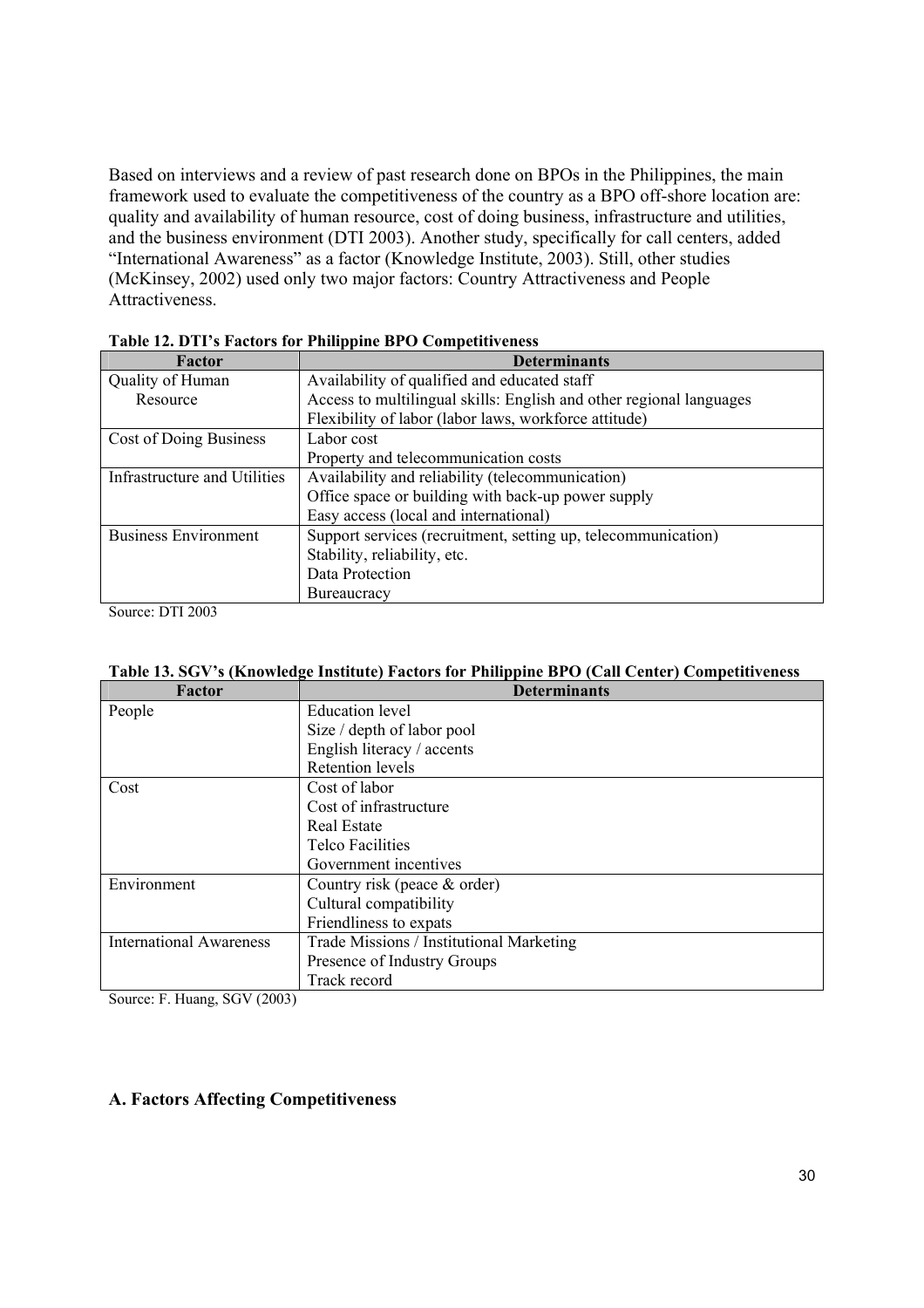For purposes of this study, however, these most important factors will be aggregated into three: (1) cost and quality of human resource, (2) cost and quality of infrastructure and utilities, and (3) the business environment.

Based on interviews, on selected financial statements and as estimated by the DTI, Salaries and Wages can easily take more than half of the operating costs of any BPO operation . This will be followed by telecoms costs and then by office rentals.

| & Financial Statements |                             |  |
|------------------------|-----------------------------|--|
| <b>Cost Items</b>      | <b>Share to Total Costs</b> |  |
| Salaries and Wages     | 40\% to 60\%                |  |
| Rent                   | $10\%$ to $18\%$            |  |
| <b>Telecoms</b>        | $10\%$ to 25%               |  |

### **Table 14. Structure of BPO Costs, per Interviews & Financial Statements**

Source: Interviews and Selected Financial Statements

The DTI reports a similar cost structure: Salaries and Benefits taking 50%; Building & Infrastructure, about 20%; and Utilities and Communications, 10%. Training and Business Trips were also cited by the DTI as significant cost items for BPOs.

### **Figure 13. Structure of BPO Costs, per DTI Report**



Source: DTI

# 1. Human Resource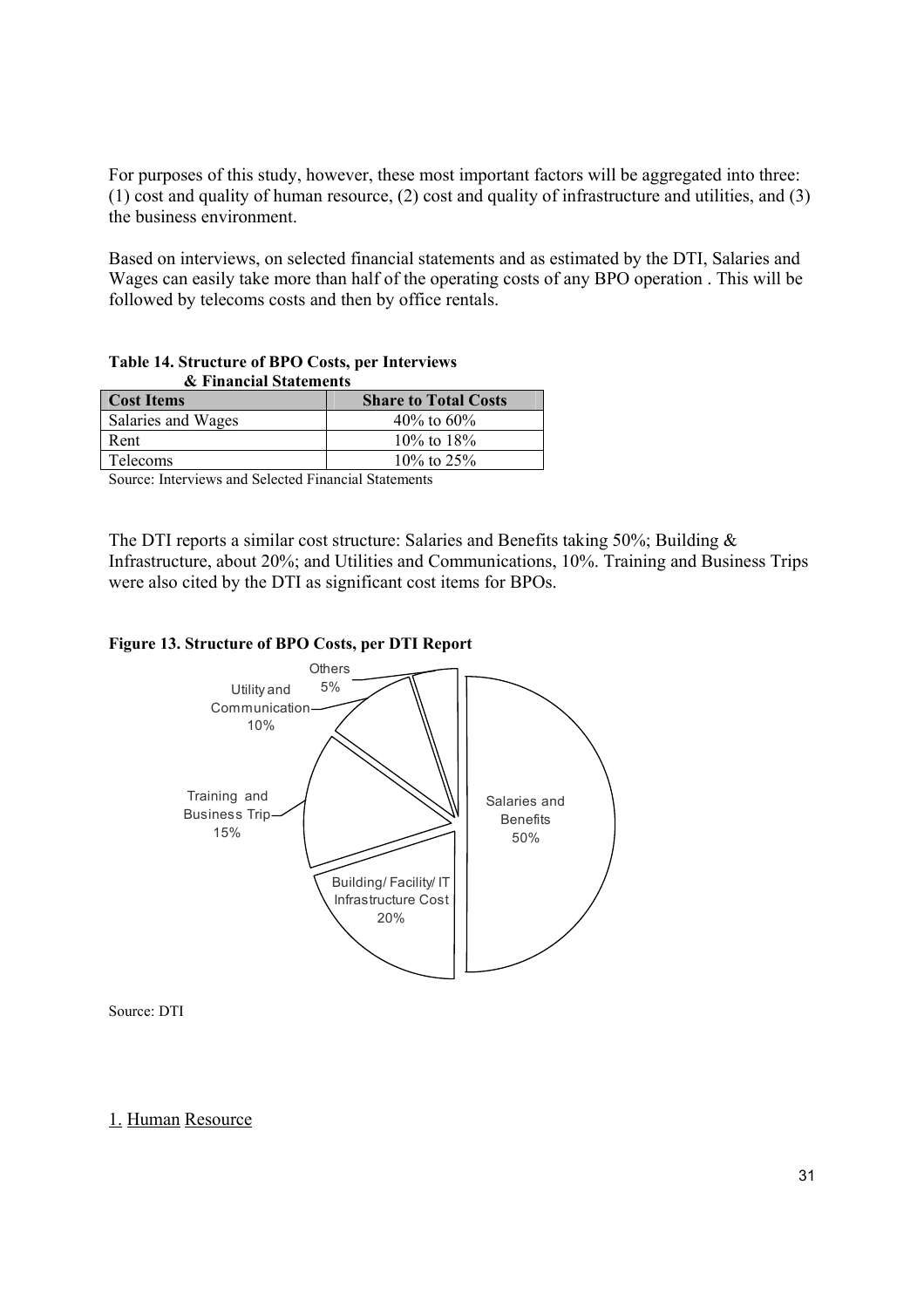# *a. Cost*

The cost and availability of qualified human resource is a key variable for any prospective BPO locator. As mentioned, salaries and wages can easily take up 50% of total direct cost. At present, the Philippines is mildly competitive in terms of cost and quality of human resources, especially in the following areas: (1) cost, (2) service ethic, and (3) language proficiency.

For BPOs, in general, the wages of business workers in the Philippines is quite competitive at US\$234 per month, ranking next to Indonesia (US\$58) and India (US\$150) as among the lowest in Asia. The Philippines has an advantage in salary and wages.

| 200J                    |                       |
|-------------------------|-----------------------|
| Country                 | <b>US\$</b> per month |
| Australia               | 1,540                 |
| Hong Kong               | 1,448                 |
| New Zealand             | 1,263                 |
| South Korea             | 1,056                 |
| Taiwan                  | 915                   |
| Singapore               | 839                   |
| Malaysia                | 337                   |
| Thailand                | 298                   |
| Philippines             | 234                   |
| India                   | 150                   |
| Indonesia               | 50                    |
| Source: as cited by DTI |                       |

**Table 15. Average Gross Base Wage of Business Workers** (2003)

Specifically, the wages for the Philippines are as follows:

### **Table 16 . Philippine Wage Rate Statistics**

| (2003)                                             |                                 |
|----------------------------------------------------|---------------------------------|
| <b>Type of BPO Worker</b>                          | in US\$ per month (approximate) |
| Wage Rate for Contact Center Agent                 |                                 |
| -- Entry-level                                     | \$200-\$300                     |
| -- With some type of vertical (industry) expertise | \$300-\$380                     |
| Wage Rate Accountant                               | \$300-\$500                     |
| Wage Rate for Accounting clerk                     | $$150 - $200$                   |
|                                                    |                                 |

Source: as cited by BOI and CFP

The competitiveness of Philippine wages for BPOs is seen clearly in the call center industry. A Filipino call center agent's salary (entry-level) is one of the lowest in the region, bested only by India and matched by China. But a call center agent's salary can easily go to as high as US\$500 per month, depending on the ability to speak another major language (e.g., Spanish, German, French, etc.) aside from English.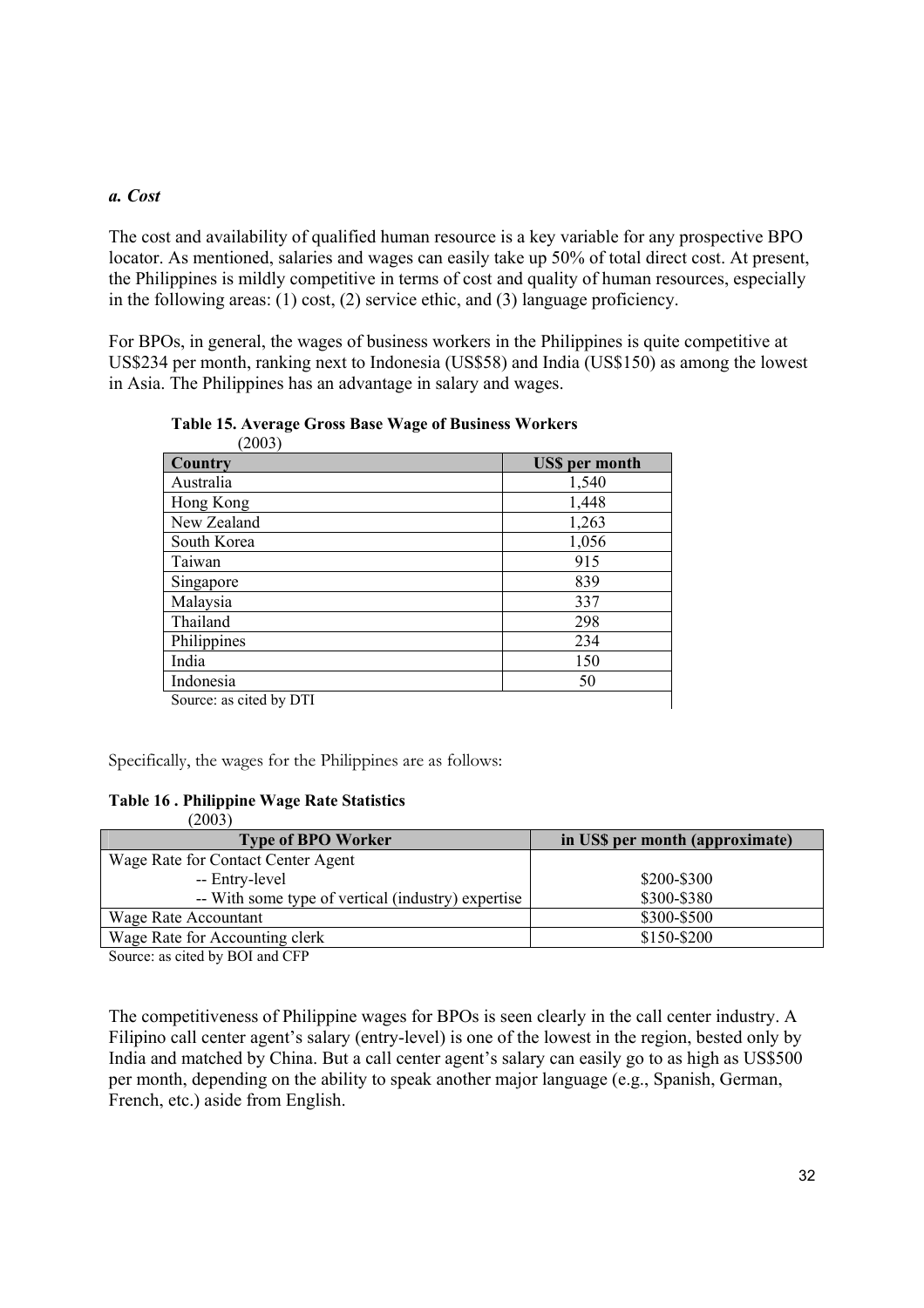| Country   | <b>Salary</b> |
|-----------|---------------|
| <b>US</b> | 25,000        |
| <b>RP</b> | 2,828         |
| India     | 1,689         |
| China     | 2,804         |
| <b>HK</b> | 16,438        |
| Malaysia  | 3,960         |
| Singapore | 11,748        |
| Thailand  | 3,949         |

### **Table 17. Comparative Average Salary of Call Center Agents** (annual estimates, in US\$)

Source: 2003 Callcentre Benchmarking Study, as cited by F. Huang

# *b. Availability*

Currently, the size of the total labor force of the Philippines is approximately 29 million with 363,640 college graduates each year. The growth of the number of college graduates from 1995- 2001 is shown in the chart below.





Source: CHED

The Philippines has a relatively large pool of technically-proficient workers, with background in computer science and programming producing an estimate of 30,000 to 50,000 graduates per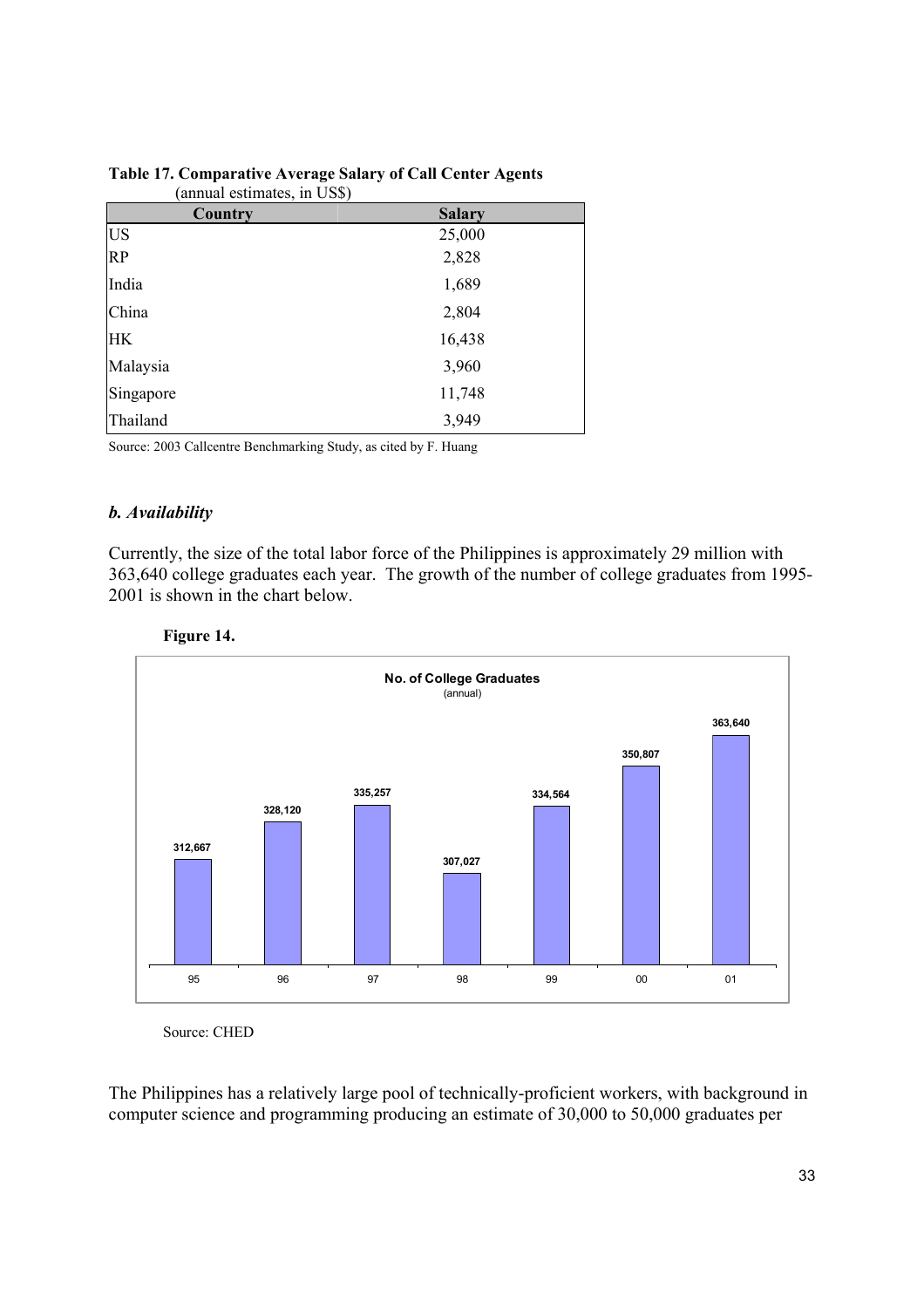year. Moreover, nearly 50% percent of the total graduates are knowledgeable with business administration, mass communication and other related courses. For that reason, there is a high concentration of workers that can achieve the desired level of expertise in U.S. business processes, specifically in finance and accounting and human resources. The statistics of graduates and their respective courses are in the following illustration.



**Figure 15. No. of Graduates of Philippine Colleges and Universities** 

Source: DTI

### **Table 18. Philippine Labor Pool Statistics** (approximate)

| Total Number of Graduates (2002-2003)              | 363,640 |
|----------------------------------------------------|---------|
| <b>Business Administration and Related Courses</b> | 106,559 |
| Engineering and Technology                         | 45,041  |
| Math & Computer Science                            | 33,059  |
| Mass Communication & Documentation                 | 5,140   |

Source: Philippine Commission on Higher Education (CHED)

### *c. Key Issues in the Human Resource Value Chain*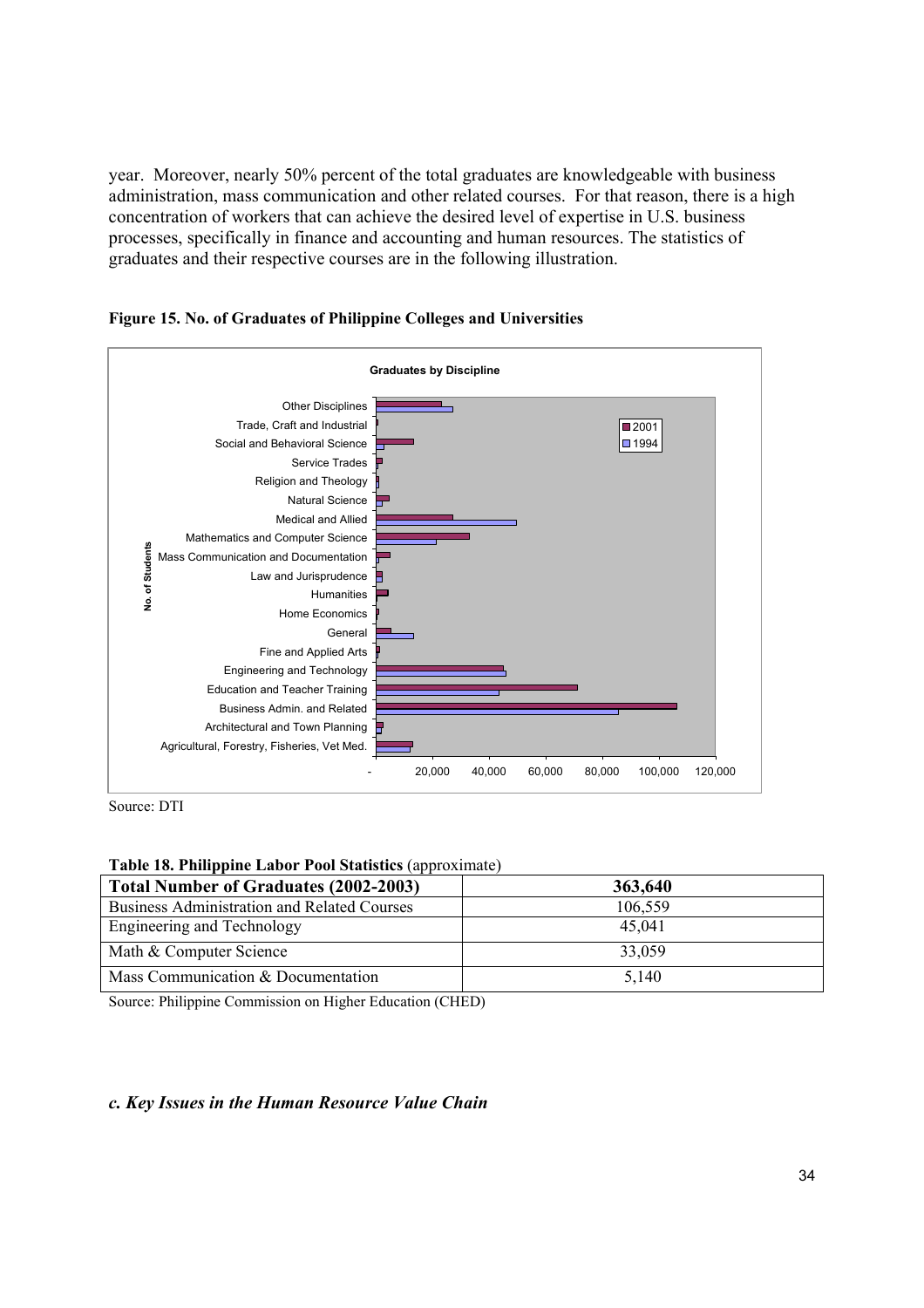Problems in Philippine Human Resource situation may clearly be seen by tracing the whole Human Resource value chain:

- Recruitment and Selection
- Pre-employment Training, e.g. on Communication Skills, Customer Orientation, Computer Skills, and Core Skills (industry or profession specific).
- Actual Work and Continuous Training and Development
- Retention and Attrition

### *i. Success Rate in Recruitment*

The main challenge to the Philippines' emergence as a regional leader in call center operations is the looming shortage of qualified agents. This is becoming a serious problem. Until 2003, it was being reported that the industry's recruitment success rate (i.e., percentage of qualified applicants from among the total number of applicants) was about 5%.; in early 2004, based on interviews, it was down to about 2%. However, even some of the biggest call centers were reporting a success rate of about 1.6% towards the end of 2004. As mentioned before, the country's short-term problem, with respect to BPOs, is concentrated on the availability of qualified call center agents. While hit rates for call centers have gone down to as low as 1.6%. For BPOs, in general, the success rate is most likely higher. An interviewee placed the success rate at  $10\%$ .

Success rates must however be used with more caution when referring to an industry context. In the call center industry, organization-wide success rates are commonly used to compute for the total number of applications needed to recruit a certain number of qualified agents. For example, to recruit 20,000 of call center agents needed by the industry per year, the success rate of 2% is simply divided to this projected need. Thus, one gets  $1,000,000$  (i.e.,  $20,000$  needed agents  $\div 2\%$ success rate) as the needed total number of applicants. This approach however assumes that candidates apply in only one call center company. If this is the case, then the organization-wide success rate is indeed equivalent to the industry success rate.

However, it is more likely that candidates apply to multiple companies. This is especially true with the ease by which applications can now be made (e.g., e-mail, mobile recruitments stations at major malls). For example, assuming that candidates who are not qualified apply to an average of four companies (and they are rejected by all), the success rate for the whole industry would actually be about 8.2%. This means that to recruit the 20,000 qualified agents, the whole industry must attract 245,000 applicants (and not  $1,000,000$ ).<sup>14</sup>

# *ii. Attrition Rate*

Attrition is also becoming a problem for BPOs, especially call centers. Based on interviews, attrition rates currently range at between 20% to 40% annually. While still below India's and the US (reported to be above 100%), this is increasing becoming a concern for the industry.

<sup>&</sup>lt;sup>13</sup> For backroom finance and administration-related BPO.

 $14$  This insight was first shared to the author by Mr. Raffy David, President of E-teleserve.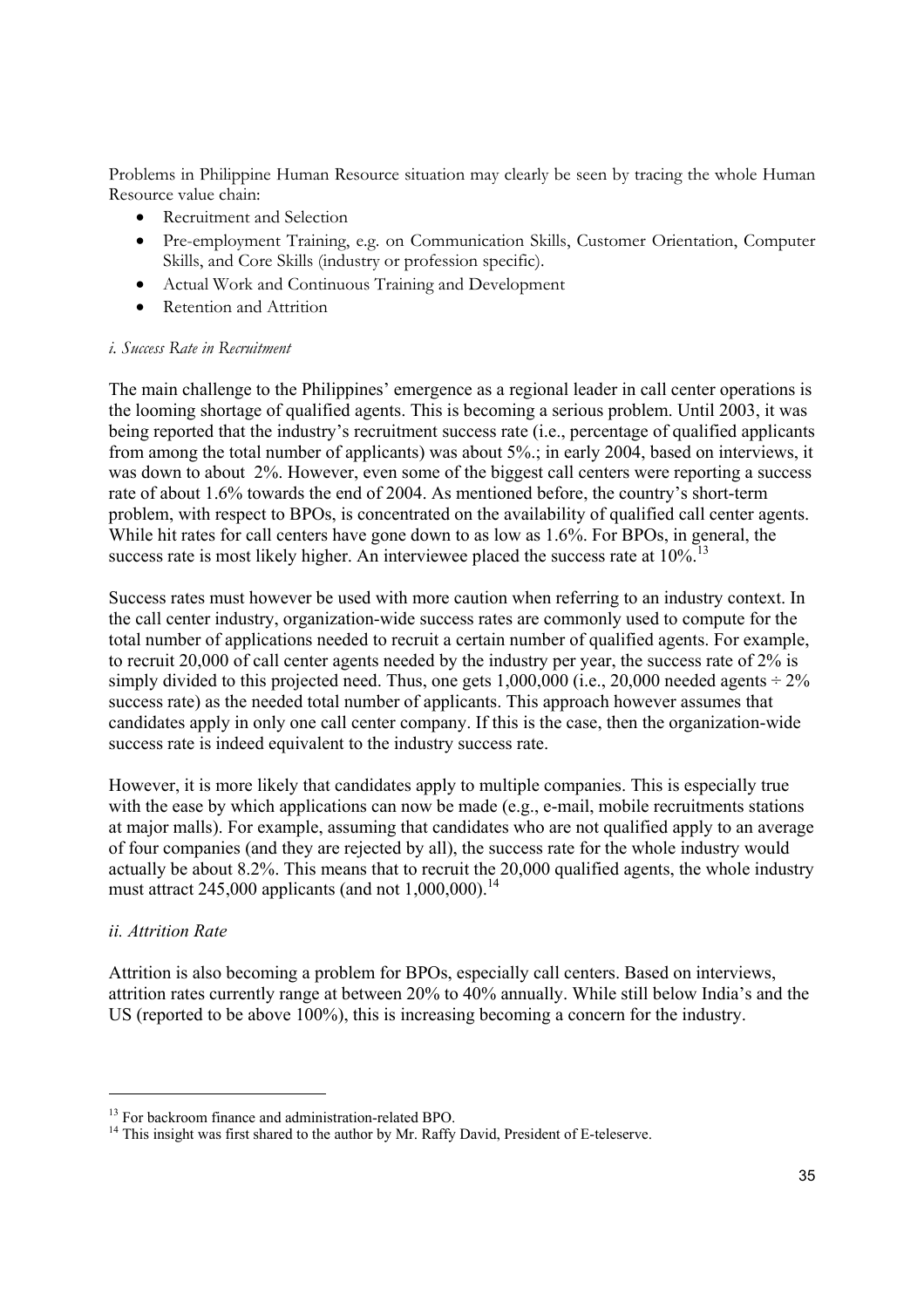There are basically two general categories of attrition: voluntary and involuntary. For voluntary attrition, the most common reasons are, based on interviews, (1) the night work schedule and (2) the increasing popularity of pirating call center agents.

One of the major advantages of the Philippines is that its night-time work schedule complements the day-time commercial activities in the US. However, this very same advantage is most commonly-cited factor for the resignation of call center agents. The physical demands of nighttime work leads to a deterioration in the individual's health and the inverted work schedule leads to an increasing sense of social alienation.

Moreover, with the increasing difficulty in recruiting qualified agents—aggravated by higher attrition among the existing pool of agents—call centers are resorting to the practice of pirating. Premiums for experienced call center agents range from 100% for first-level agents; to 200% for team leaders; and 300% for managers and directors. The problem with pirating is exacerbated by the proximate locations of call center facilities. This provides many opportunities for interaction among agents and recruiters.

It must be noted that even within a specific call center, attrition can vary greatly depending on the type of client-accounts being serviced by the agents. For example, retailing companies (e.g., K-mart) and credit card accounts are high-tension assignments where agents have to deal with difficult customer complaints. In these key accounts, attrition can be higher.

All these factors are eroding the cost-competitiveness of Philippine BPOs as call centers now resort to practices that ultimately increasing costs of salaries and benefits. These include:

- Wage premiums for "international call center experience"
- $\blacksquare$  Signing bonuses

- $\blacksquare$  Multiple locations<sup>15</sup>
- In-house pre-employment training
- $\blacksquare$  More benefits, e.g. educational opportunities

### *c. Quality of Graduates of the Philippine Educational System*

Ultimately, the problem with the recruitment of agents can be traced to the quality of the Philippine Educational System. Based on interviews, entry-level BPO applicants are tested generally on four (4) "Cs": Communication Skills, Customer Orientation, Computer Skills, and Core Skills (e.g., specific professional requirement or product knowledge). However, the most pressing concern of BPOs, especially of call centers, is the declining English proficiency of Filipinos.

To address this, the call centers are engaging in a variety of firm-specific and in cooperative measures, including:

<sup>&</sup>lt;sup>15</sup> Having multiple locations increases the chance of recruiting qualified candidate-applicants from the catchment area.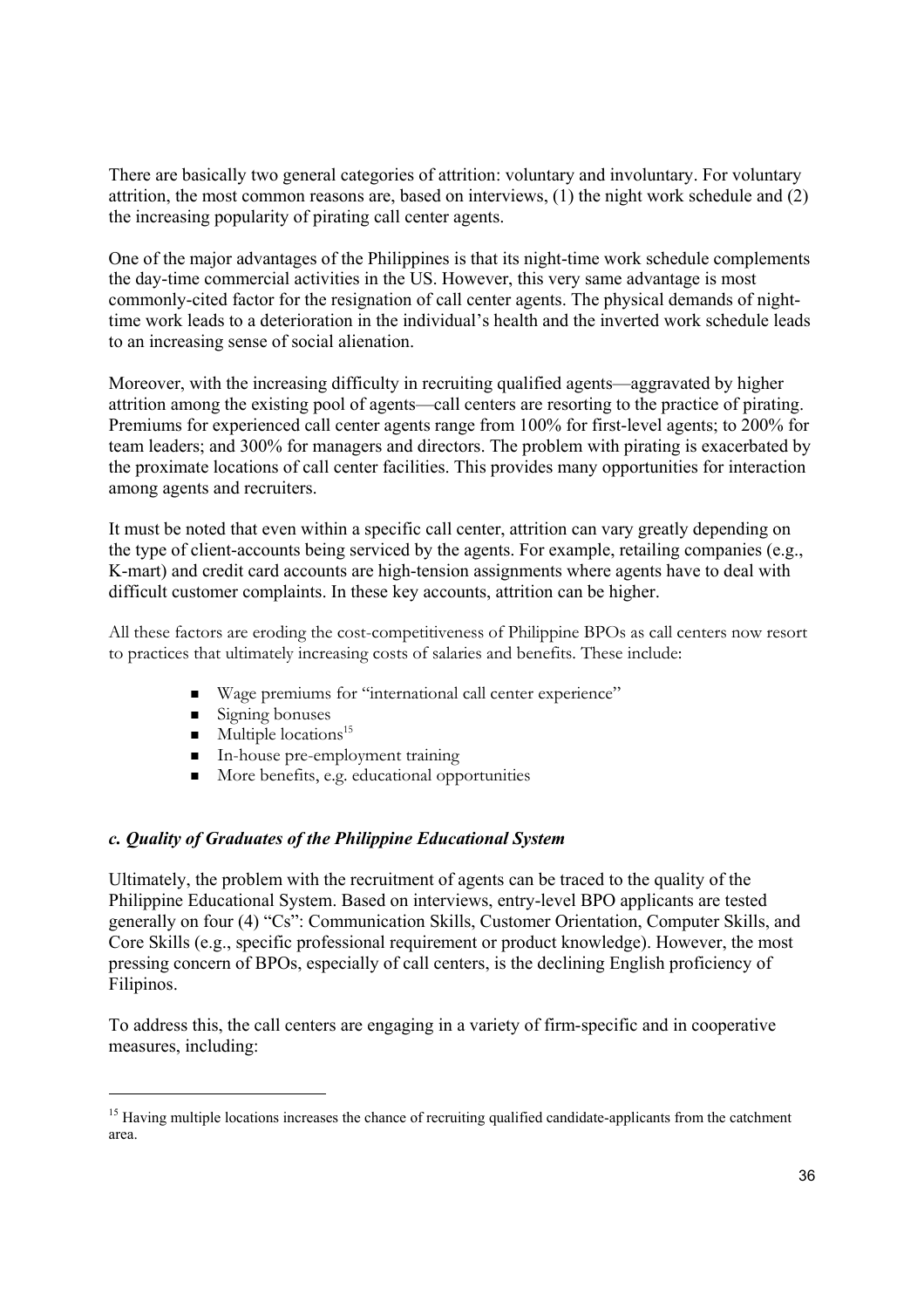- Liaison with Academic Institutions a number of call center companies initiated joint courses with colleges and universities to offer electives on call center-related skills.
- Pre-employment training for the "high-failure" applicants (i.e., those that can be trained). Some of these are already using software-aided language training programs.

Deficiencies in language skills can actually be remedied. Based on interviews, an average-level English speaker could acquire the needed fluency if immersed eight (8) hours daily in a purely English environment for one month. For a below-average speaker, one needs to be immersed for about three (3) months.

There are also English training programs run by third-party providers. However, these are quite costly and have uncertain effectiveness. For example, based on an interview, a three-day training seminar for 15 people costs about Php60,000.

If English proficiency is the most immediate concern of the industry, the country faces a more serious threat in the medium-to long-term. There is an observed decline in the quality of education in the Philippines, especially in key disciplines such as Math and Science. The country has been consistently placing near the bottom of competitive examinations that test the general level of Math and Science knowledge of 8<sup>th</sup> grade students. As a benchmark indicator, the Trends in International Mathematics and Science Study (TIMSS) of the Boston College provides depressing results.

|                 | 1999                |                | 2003 |                     |
|-----------------|---------------------|----------------|------|---------------------|
|                 | Math                | <b>Science</b> | Math | <b>Science</b>      |
|                 | Rank out of         |                |      | Rank out of         |
|                 | <b>38 countries</b> |                |      | <b>45 countries</b> |
| <b>RP</b>       | 36<br>41<br>36      |                |      | 42                  |
| Singapore       |                     | 2              |      |                     |
| Korea           | $\overline{2}$      | 5              | 2    | 3                   |
| Taiwan          | 3                   |                | 4    | $\overline{2}$      |
| <b>HK</b>       | 4                   | 15             | 3    | 4                   |
| Japan           | 5                   | 4              | 5    | 6                   |
| Malaysia        | 16                  | 22             | 10   | 20                  |
| Russia          | 12                  | 16             | 12   | 17                  |
| US              | 19                  | 18             | 15   | 9                   |
| <b>RP Score</b> | 345                 | 345            | 378  | 377                 |
| Int'l. Ave.     | 487                 | 488            | 467  | 474                 |

**Trends in International Mathematics & Science Study (Grade 8)** 2003 and 1999

### **Table 19. Philippine Performance in Math and Science Benchmarking Studies**

Source: Boston College TIMSS Report, December 2004

While neighbors like Taiwan, Korea, Singapore and Japan have consistently topped the TIMSS, The Philippines has always been at (near) the bottom: in 1999, among Grade 8 pupils, the country ranked 36<sup>th</sup> out of 38 for both Math and Science. In the latest study, conducted in 2003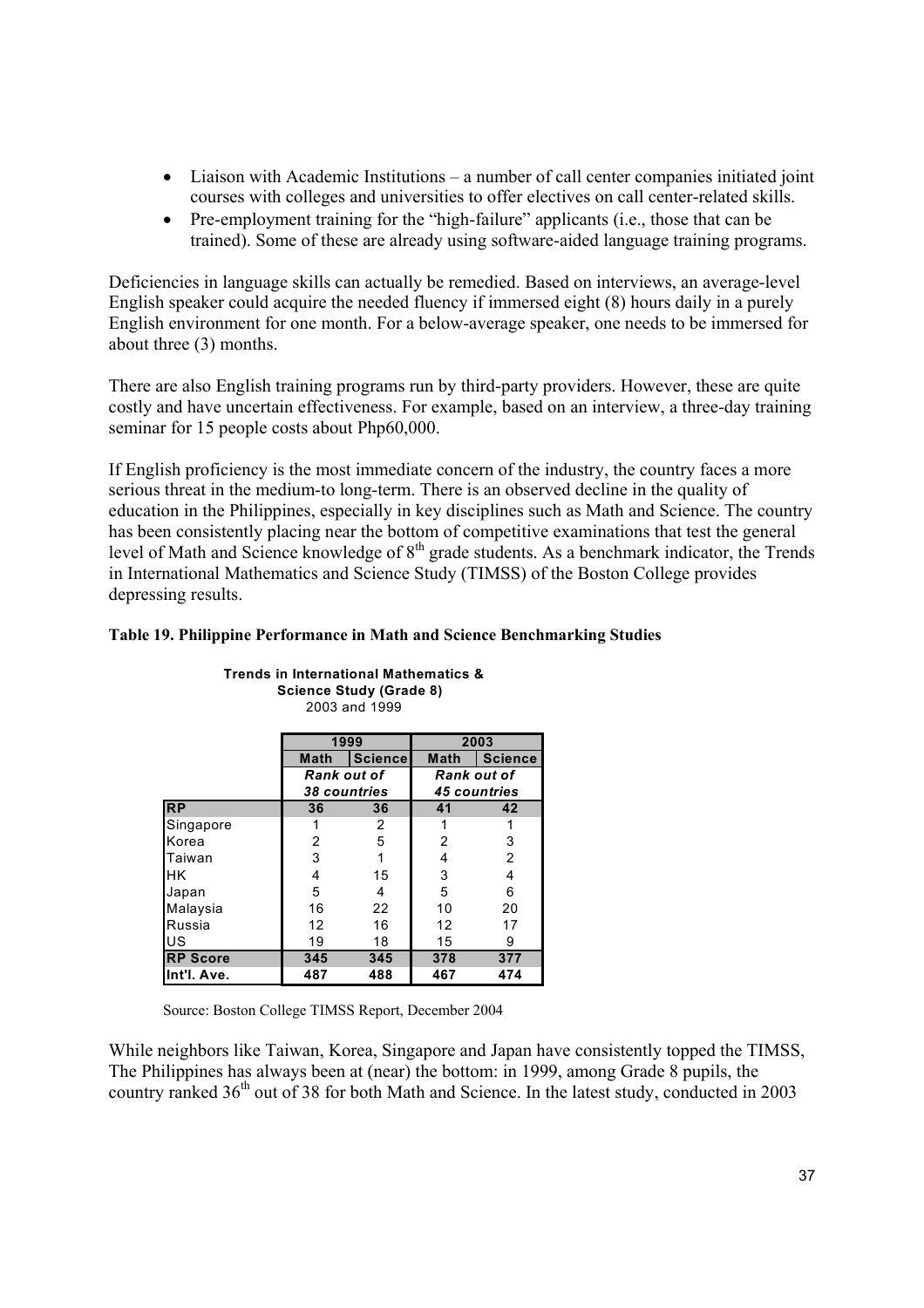but released just in December 2004, out of 45 countries, the Philippines placed 41<sup>st</sup> for Math and  $42<sup>nd</sup>$  for Science.

It is interesting to note is that Eastern European countries, in addition to Russia (ranked  $12<sup>th</sup>$  for Math and  $17<sup>th</sup>$  for Science) are also getting high scores. For example, in 2003, for Mathematics achievement, Belgium placed 6<sup>th</sup>; Estonia, 8<sup>th</sup>; Hungary, 9<sup>th</sup>; Latvia, 11<sup>th</sup>; Slovak Republic 13<sup>th</sup>; and Lithuania,  $16<sup>th</sup>$ ; to name a few. The same can be said of the Science exams: Estonia placed  $5<sup>th</sup>$ ; Hungary,  $7<sup>th</sup>$ ; Slovenia,  $12<sup>th</sup>$ ; Lithuania,  $14<sup>th</sup>$ ; Slovak Republic,  $15<sup>th</sup>$ ; Belgium,  $16<sup>th</sup>$ ; and Latvia,  $18^{th}$ 

These Eastern European countries will provide competition to the Philippines, especially in the higher-end BPO segments, considering that the next wave of BPO growth will most likely come also from Western European countries who will outsource some of their service activities.

# *d. Over-all Human Resource Attractiveness*

In general, the Philippine's pool of labor compares favorably with China; but is at a disadvantage with India—especially for the higher value-adding IT skills. San Agustin (UA&P, 2004) summarized research results of three different business consulting companies: NeoIT, Political and Economic Risk Consultancy, Ltd. (PERC) and Contact Center World (CCW). The only advantage of the Philippines over India is its cultural affinity with the United States, currently the biggest BPO market. Thus, overall, in terms of the Human Resource factor, the Philippines seems more suited for BPO activities that require customer interaction; while India will be more suitable for backroom operations.

|          | <b>Overall Labor Force</b><br>Quality |              | India | <b>RP</b>                       | China                                     |
|----------|---------------------------------------|--------------|-------|---------------------------------|-------------------------------------------|
|          |                                       |              |       | Highly Suitable Highly Suitable | Unsuitable but<br>Quality is<br>improving |
| 1.       | <b>Skill</b>                          | $NeoIT*$     | Good  | Fair                            | Poor                                      |
|          |                                       | PERC**       | Good  | Fair                            | Fair                                      |
|          |                                       | $CCW***$     | Good  | Good                            | Fair                                      |
| 2.       | English-<br>proficiency               | NeoIT        | Good  | Good                            | Poor                                      |
|          |                                       | <b>PERC</b>  | Good  | Good                            | Poor                                      |
|          |                                       | <b>CCW</b>   | Good  | Good                            | Poor                                      |
| Β.       | Cultural                              | <b>NeoIT</b> | Fair  | Good                            | Poor                                      |
| affinity | CCW                                   | N/A          | Good  | Poor                            |                                           |

**Table 20. Philippine Performance in Math and Science Benchmarking Studies**

Source: As compiled by San Agustion (UA&P 2004) from various sources:

\* NeoIT, an off-shore IT and BPO services advisory and management firm (www.neoIT.com) \*\* Political and Economic Risk Consultancy, Ltd.

\*\*\* ContactCenterWorld.com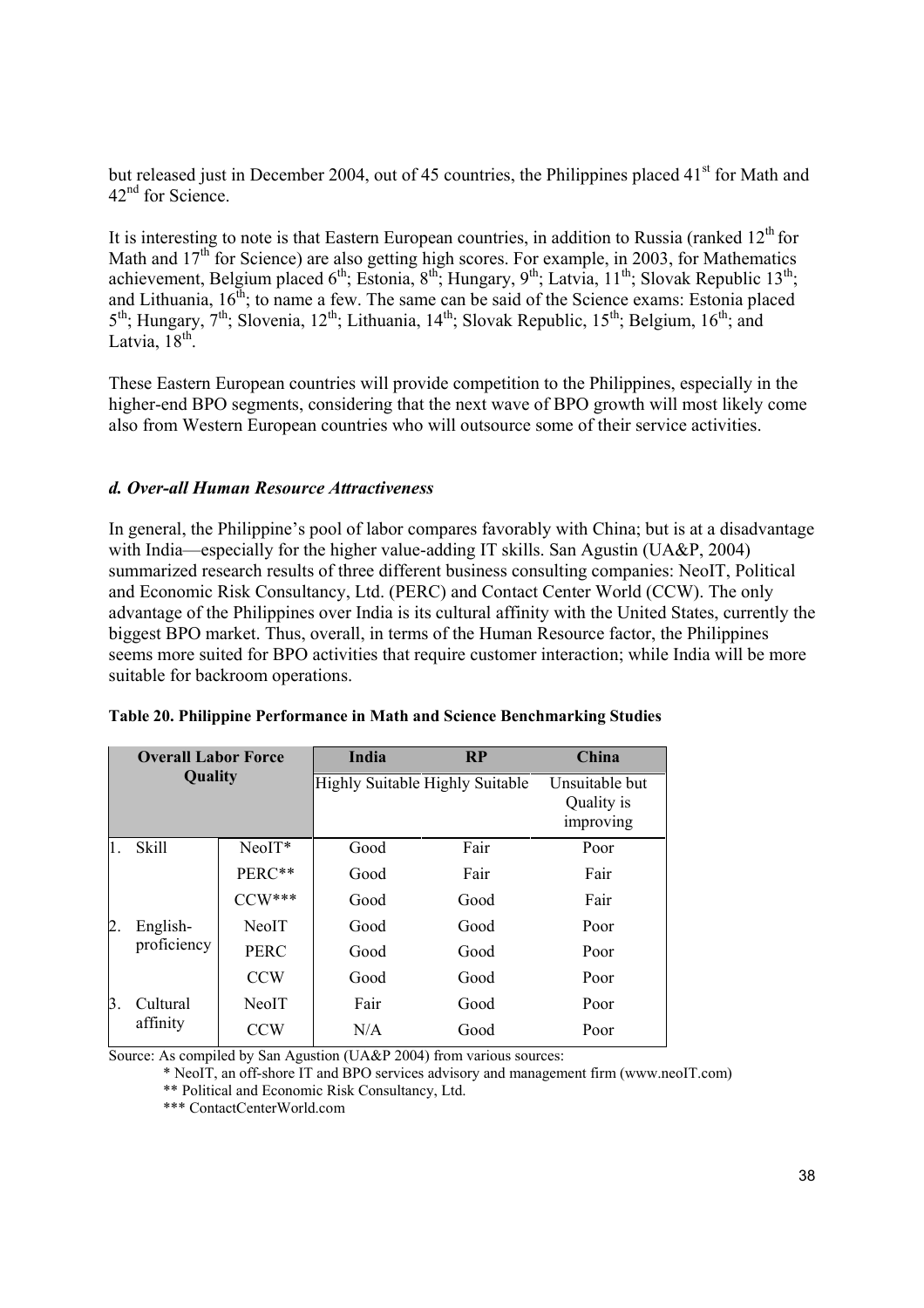# 2. Telecoms Infrastructure

Most third-party analysts place telecoms infrastructure as a key strength of the Philippines. This advantage can be traced to the liberalization and deregulation of the sector in the 1990s. According to the DTI, these advantages include:

- a good infrastructure for both voice and data, compared with other Asian countries
- redundant international connectivity, including fiber optic cable and satellite communication
- availability of significant amount of trans-Pacific data communication bandwidth
- a high-quality, low-cost bandwidth that is expanding the domestic telecommunication network; of which six platforms are available:
	- $\blacksquare$  Fixed line
	- Cellular
	- $\blacksquare$  Cable TV
	- Over the Air TV
	- Radio
	- The Very Small Aperture Terminal (VSAT) System

As cited by DTI, bandwidth costs have declined by 70 percent during the past four years.

| (2001, latest)                         | <b>RP</b> | India  | US      |
|----------------------------------------|-----------|--------|---------|
| <b>ICT Infrastructure &amp; Access</b> |           |        |         |
| Tel. lines per 1,000 people            |           |        |         |
| Country                                | 42        | 38     | 667     |
| In largest city                        | 265       | 136    |         |
| Waiting list (in '000)                 |           | 1,649  |         |
| Revenue per line (\$)                  | 721       | 198    | 1,566   |
| Cost of local call (\$ per 3min.)      |           | 0.02   | 0.09    |
| Mobile phones per 1,000 people         | 150       | 6      | 451     |
| Int'l. telecoms                        |           |        |         |
| Outgoing traffic (min. per subscriber) | 49        | 14     | 156     |
| Cost of call (\$ per 3min.)            | 4.8       | 3.2    |         |
| <b>Computers &amp; the Internet</b>    |           |        |         |
| <b>Personal Computers</b>              |           |        |         |
| Per '000 people                        | 21.7      | 5.8    | 625.0   |
| Installed in schools ('000)            | 77        | 239    | 16,322  |
| Internet                               |           |        |         |
| Users ('000)                           | 2,000     | 7,000  | 142,823 |
| Monthly off-peak access charge         |           |        |         |
| Service provider charge (\$)           | 23.9      | 10.0   | 5.5     |
| Telephone usage charge (\$)            |           | 0.2    | 3.5     |
| <b>ICT Expenditures</b>                |           |        |         |
| Total ICT (\$ million)                 | 3,131     | 19,662 | 812,635 |
| ICT as % of GDP                        | 4.2       | 3.9    | 7.9     |
| ICT per capita (\$)                    | 40.5      | 19.0   | 2,923.8 |

# **Table 21. Comparative Quality of Telecoms Infrastructure**

Source: ICT at a Glance, by WB Development Data Group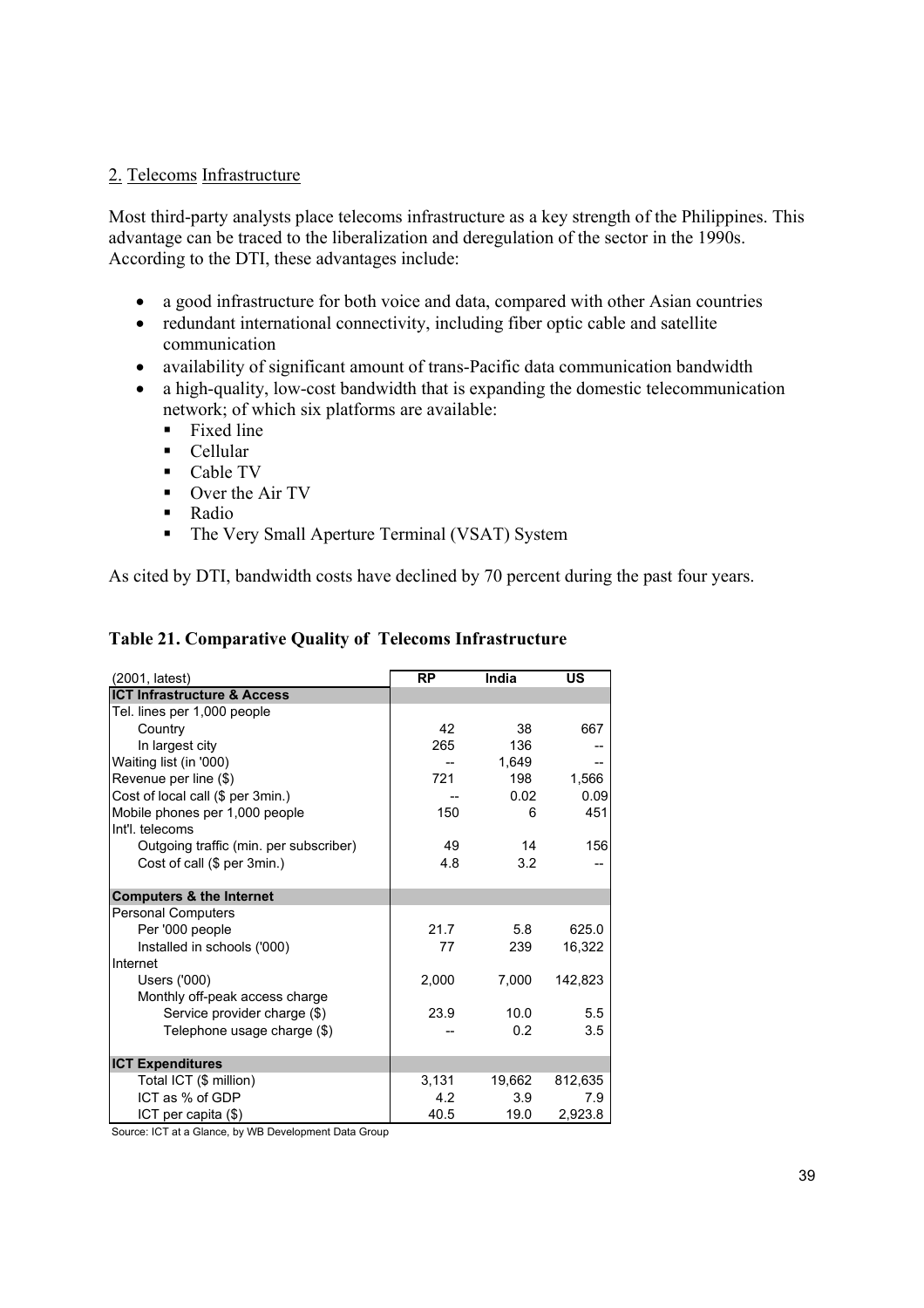# 2. Real Estate

The Philippines has readily available locations with the necessary IT infrastructure capability to support BPO companies. According to the DTI, BPOs are presently primarily located in the following areas:

- Metro Manila, specifically the central business district of Makati and the business districts of Ortigas, Fil-invest Alabang, and Fort Bonifacio.
- Technology parks located within the Metro Manila area *(i.e., predominantly suburban* locations just outside Manila)
- Two re-purposed military bases located two or three hours outside Manila (Subic and Clark)
- Established regional growth centers, especially Cebu in the Visayas; and Davao in Mindanao.
- Geographic centers of academic activity, such as (in addition to the locations mentioned so far) Baguio, Naga and Dumaguete.

# 3. Business Environment

The business environment covers the macro situation faced by businesses in the country. This includes the socio-cultural, political and economic dimensions of doing business in the country. Of these, the Philippines has advantage regarding its cultural affinity to the major market—the US. In addition, the business experience in the Philippine is at par with international standards. The country has consistently received a high ranking for "International Business Experience" from the IMD World Competitiveness Report.<sup>16</sup> In addition, it is already using international standards in its business operations. For example, in accounting, aside from using GAAP (Generally Accepted Accounting Standards) for financial reporting, which is being applied in the US, Japan and soon in the most of Europe, the Philippines also follows the application of Accounting Standards as set by the Accounting Standards Board and International Accounting Standards Board.

Its main drawback is in the area of political and regulatory environment. Business groups (e.g., the Makati Business Club and the Philippine Chamber of Commerce and Industry), together with international agencies (e.g., the Asian Development Bank), have documented the business sector's continued dissatisfaction over corruption in the country. This is where the Philippines is weakest.

# 4. Over-all Rating: Philippines' Attractiveness as BPO Location

The Philippines has been rated by AT Kearney, an often-consulted off-shore location management company—as among the most attractive BPO locations in the world. It in fact is a strong second to India, in terms of financial (cost) attractiveness. However, its key weakness is

 <sup>16</sup> For example, it was ranked 16 out of 49 countries for "International Business Experience" in 2001 by the IMD World Competitiveness Report.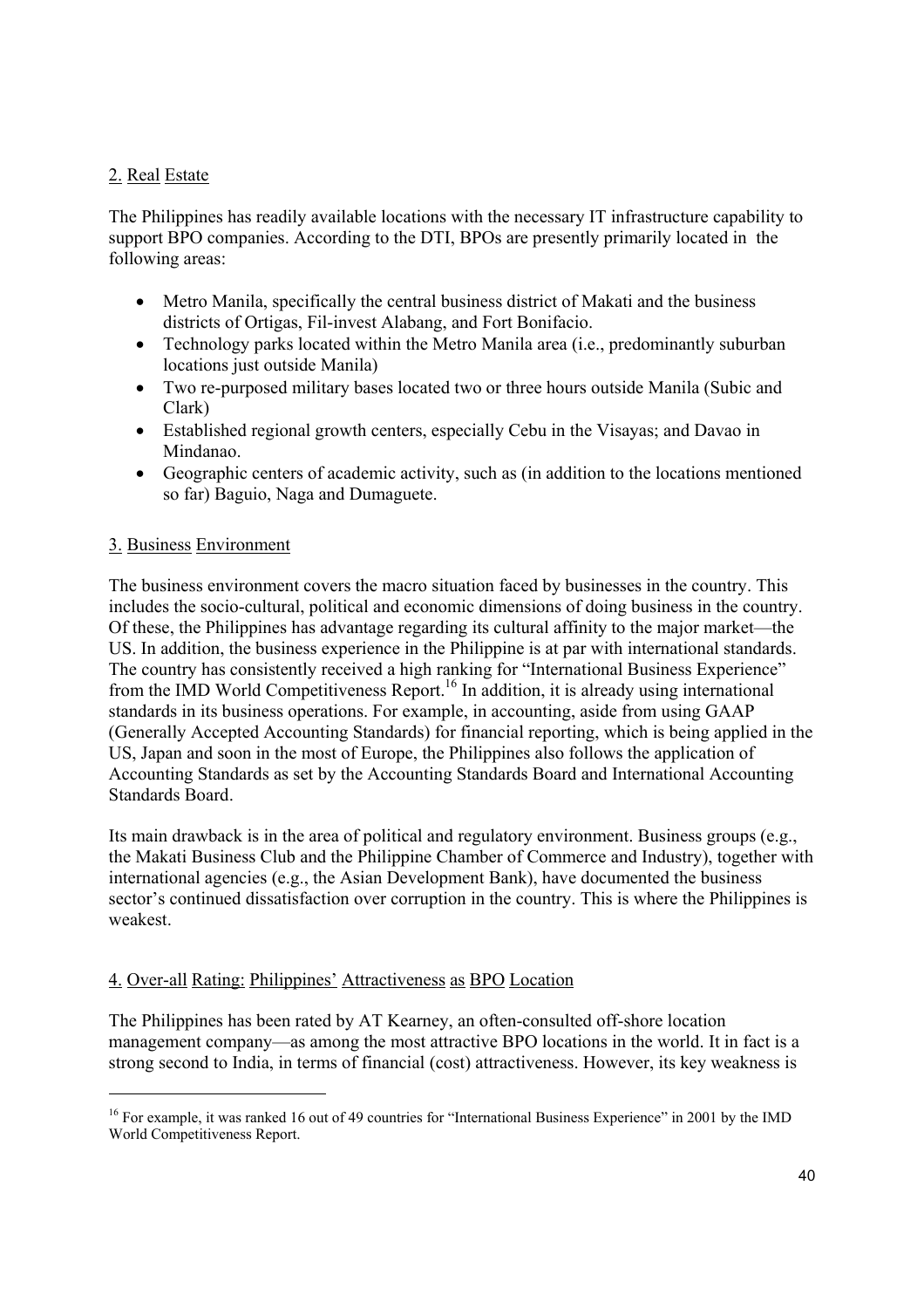its "business environment." For 2004, the only countries lower than the Philippines' 0.92 rating in this category are: Russia - 0.51; Vietnam - 0.70; Turkey - 0.73.

### **Table 22.**

| AT Kearney 2004 Offshore Location Attractiveness Index |  |
|--------------------------------------------------------|--|
|--------------------------------------------------------|--|

| <b>Overall</b>     | <b>Financial</b><br><b>Structure</b> | <b>Business</b><br>environment | People skills<br>& availability |              |
|--------------------|--------------------------------------|--------------------------------|---------------------------------|--------------|
|                    | 40%                                  | 30%                            | 30%                             | <b>Total</b> |
| <b>Scale of</b>    | 1 to 4                               | 1 to $3$                       | 1 to $3$                        |              |
| India              | 3.72                                 | 1.31                           | 2.09                            | 7.12         |
| China              | 3.32                                 | 0.93                           | 1.36                            | 5.61         |
| Malaysia           | 3.09                                 | 1.77                           | 0.73                            | 5.59         |
| Czech republic     | 2.64                                 | 2.02                           | 0.92                            | 5.58         |
| Singapore          | 1.47                                 | 2.63                           | 1.36                            | 5.46         |
| <b>Philippines</b> | 3.59                                 | 0.92                           | 0.94                            | 5.45         |
| <b>Brazil</b>      | 3.17                                 | 1.41                           | 0.86                            | 5.44         |
| Canada             | 1.00                                 | 2.48                           | 1.94                            | 5.42         |
| Chile              | 2.99                                 | 1.68                           | 0.70                            | 5.37         |
| Poland             | 2.88                                 | 1.57                           | 0.88                            | 5.33         |

Source: AT Kearnery website

Based on a review of past studies, it seems clear that over-all, the Philippines is attractive because of:

- Competitive wages
- Generally skilled (business-related and people skills) labor force, with strong cultural affinity with the US
- Advanced development of its IT infrastructure

On the other hand, its main drawbacks are the following:

- Increasing difficulty of finding qualified employees (especially for call centers)
- **EXECU** Level/quality of education for higher level IT skills
- Political and regulatory environment
- $\blacksquare$  High power rates

# **Figure 16. Philippine Cost Proposition**

|                                              | ΚI       | NeolT         |
|----------------------------------------------|----------|---------------|
| Cost in US                                   | 100%     | 100%          |
| <b>Less: Labor Savings</b>                   | $-55%$   | $50\% - 90\%$ |
| Plus: Add'l. Expenses<br>of remote operation | ~15%     | 20%           |
| <b>Net Savings</b>                           | $~160\%$ | 30% to 70%    |

**Source: F. Huang (Knowledge Institute, Dec. 2003); A. Vashistha (NeoIT presentation, May 2003)**

All these advantages and disadvantages currently translate to a cost-saving proposition (for offshore outsourcing) of around 50% of US-based expenses. The biggest savings-component comes from labor; however, additional expenses will have to be incurred in support of operations  $localed in another area.$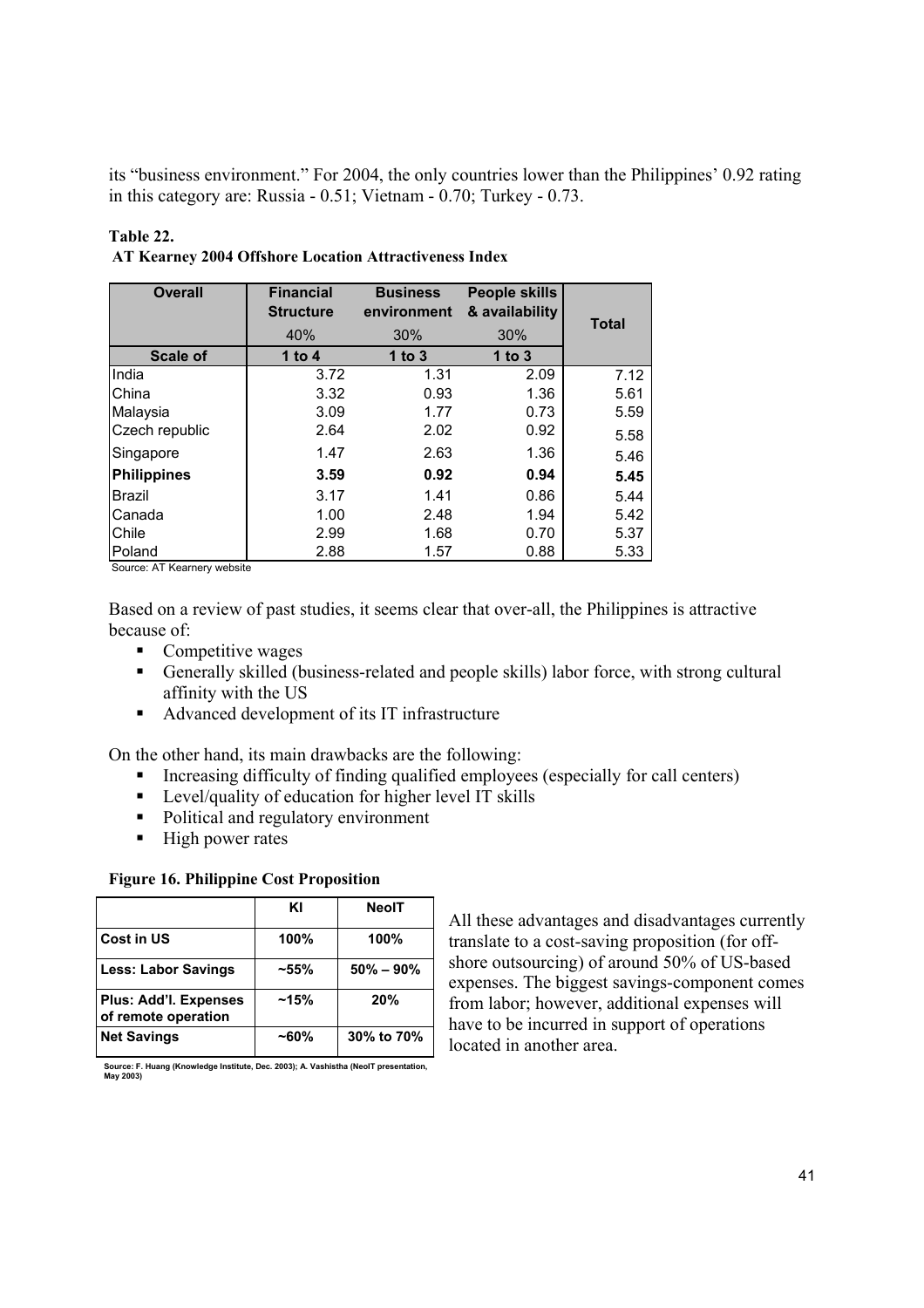# **IV. THE US MARKET FOR BUSINESS PROCESS OUTSOURCING**

### **A. Macroeconomic Data on the US Services Sector**

The US' private sector is largely driven by the Services sector. However, while the Services sector accounts for about 78% of the total non-government GDP, its share of trade remains low: just 16% for imports and 30% for exports.



**Figure 18. US Imports and Exports of Goods and Services**

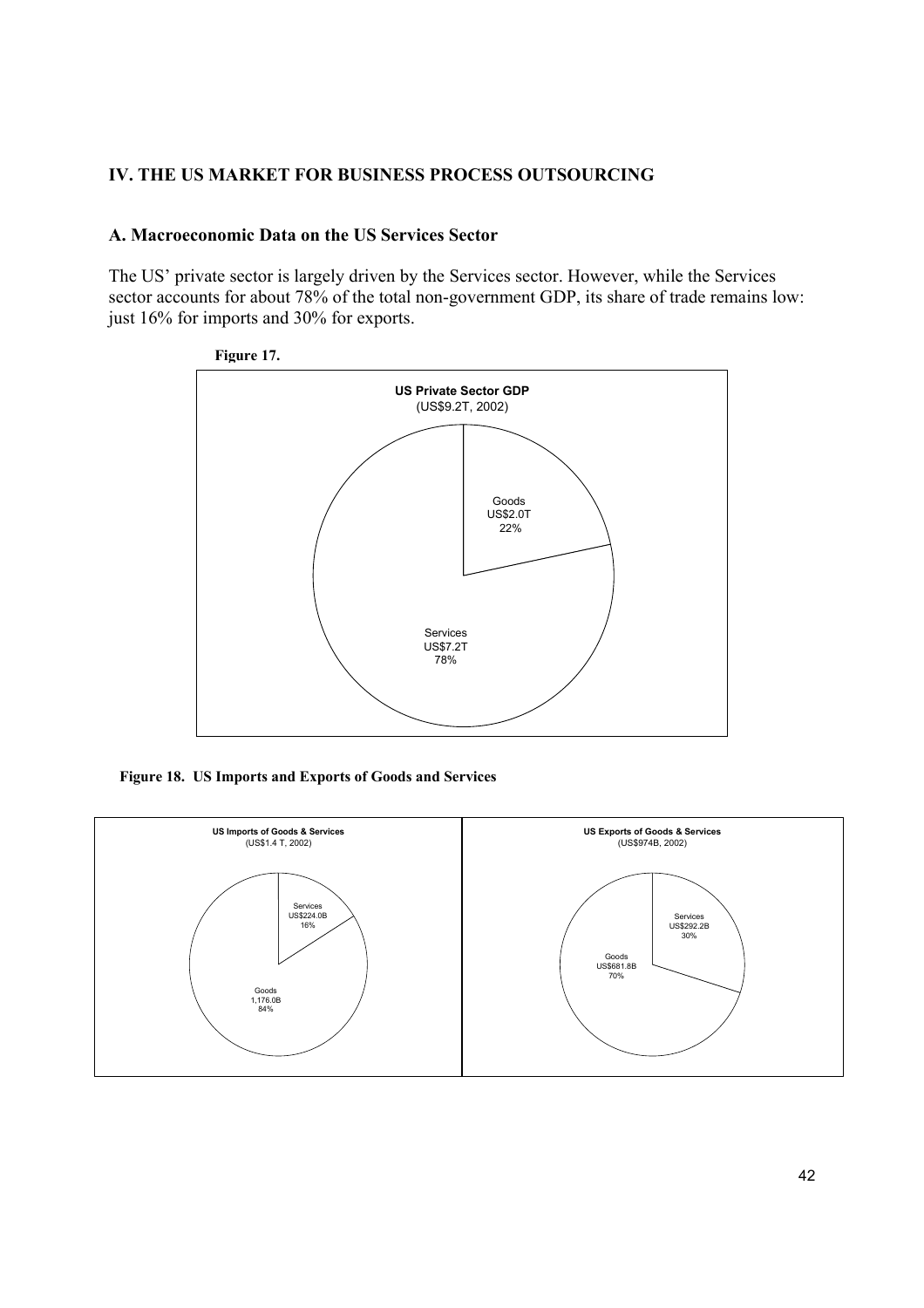The ICT Revolution, as mentioned earlier, is facilitating the globalization of services. Given services' disproportionately low share of total trade, compared with its total contribution to the economy, there is a strong potential for expansion in services trade for the US.

Among imports of private services, the category "Other Private Services" account for the biggest share (34%). Moreover, within this category, "Business, Professional and Technical Services" is the largest component (54%). This category of service activities includes most BPOs, including: administrative and financial services (e.g., accounting, auditing and bookkeeping), computer and



| US Imports of Private Services (2002)         |         |
|-----------------------------------------------|---------|
|                                               | % Share |
| <b>Other Private Services</b>                 | 34      |
| Other Services (1%)                           |         |
| Education (4%)                                |         |
| Telecommunications (6%)                       |         |
| Financial Services (13%)                      |         |
| Insurance Services (22%)                      |         |
| Business, Professional & Tech. Svcs. (54%)*   |         |
| <b>Royalties and License Fees</b>             | 9       |
| <b>Passenger Fees</b>                         | 10      |
| <b>Other Transportation</b>                   | 19      |
| <b>Travel</b>                                 | 28      |
| <b>TOTAL</b>                                  | 100     |
| * lumps together several services, including: |         |
| Accounting, Auditing & Bookkeeping            |         |
| Architectural Engineering & other Technical   |         |
| Computer & Data Processing                    |         |
| Database & Other Information                  |         |
| Legal                                         |         |
| Management, Consulting & Public Relations     |         |
| Research, Development & Testing               |         |

Source: 2004 US GAO Report

data processing, engineering, architectural

services, database and information, management consulting, research and development, etc.

While the US is major market for the Philippine BPOs, the reverse is not true: the Philippines is not a major source of services imports of the US. As mentioned earlier, the main source service imports for the US are geographically-proximate developed— Canada (24%) and the United Kingdom (19%). This indicates that, with the developments in ICT, wage differentials can still be fully maximized by US companies who source service imports from lowerwage cost countries. Among developing economies from Asia, India has been able to penetrate the US market . However, its 2% share is still miniscule compared with the shares of developed countries.



#### **Figure 19. US Trade in Business, Professional & Technical Services**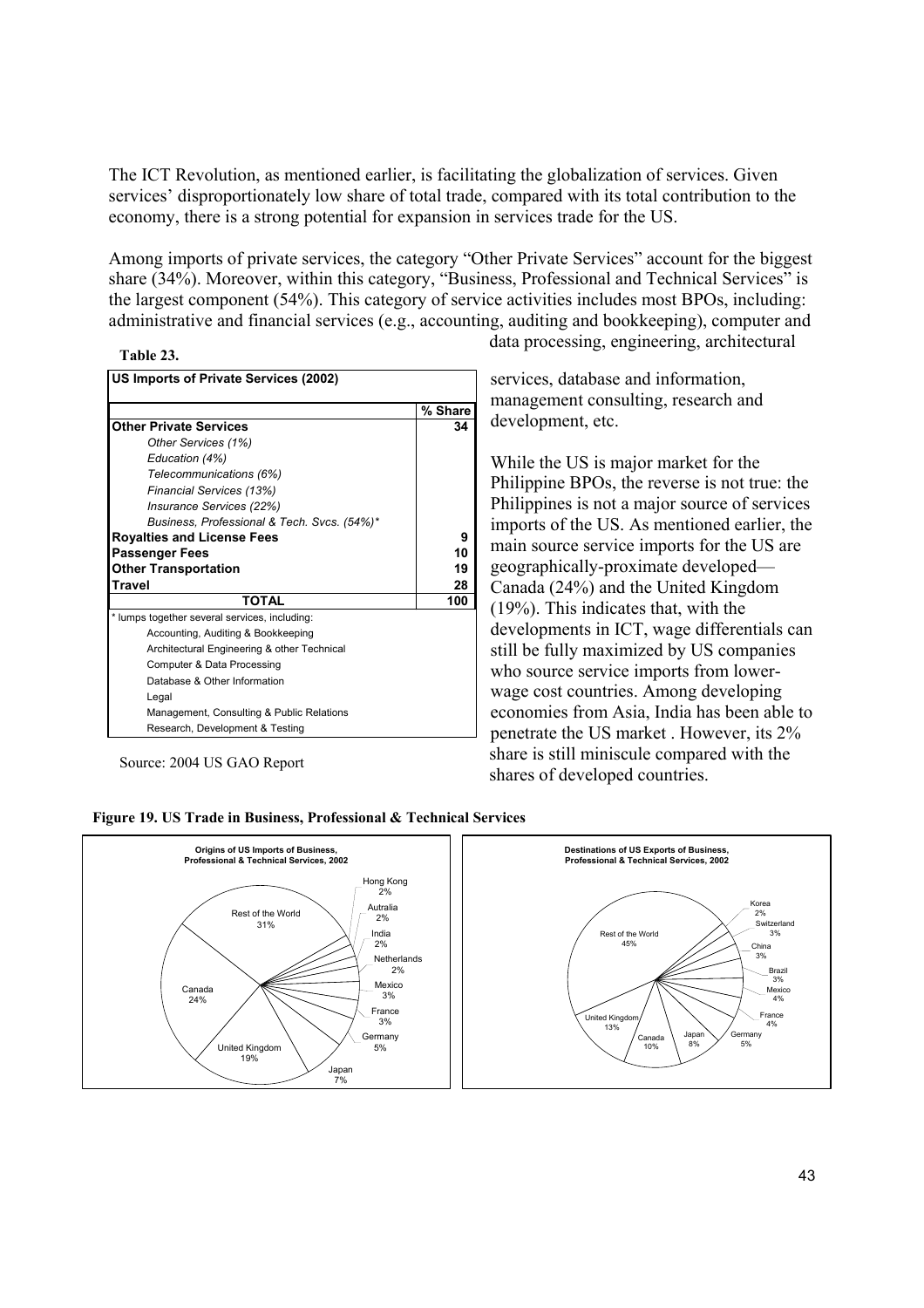The biggest destination of US exports of Business, Professional and Technical Services are, on the other hand, also developed countries.

|                                                  | <b>Total US</b> | <b>RP</b>         | <b>RP</b> Share |
|--------------------------------------------------|-----------------|-------------------|-----------------|
|                                                  |                 | (in Million US\$) | (in %)          |
| <b>Computer &amp; Data Processing</b>            |                 |                   |                 |
| Imports                                          | 3,004           | 11                | 0.4             |
| <b>Exports</b>                                   | 1,057           | 20                | 1.9             |
| <b>Database &amp; Other Information Services</b> |                 |                   |                 |
| Imports                                          | 2,426           | 6                 | 0.2             |
| <b>Exports</b>                                   | 236             | 3                 | 1.3             |
| <b>Research, Dev't. &amp; Testing</b>            |                 |                   |                 |
| Imports                                          | 1,056           | っ                 | 0.2             |
| <b>Exports</b>                                   | 1,040           |                   | 0.1             |
| <b>Management, Consulting &amp; PR</b>           |                 |                   |                 |
| Imports                                          | 1,696           | 17                | 1.0             |
| <b>Exports</b>                                   | 1,188           | 9                 | 0.8             |

**Table 24. US Trade in Unaffiliated Business, Professional, and Technical (BPT) Services**  (RP vs. Total US, 2002)

Source: as cited by the 2004 US GAO Report

The Philippines, for across all the categories of BPO services, has been insignificant as both a source of US imports and destination of their exports.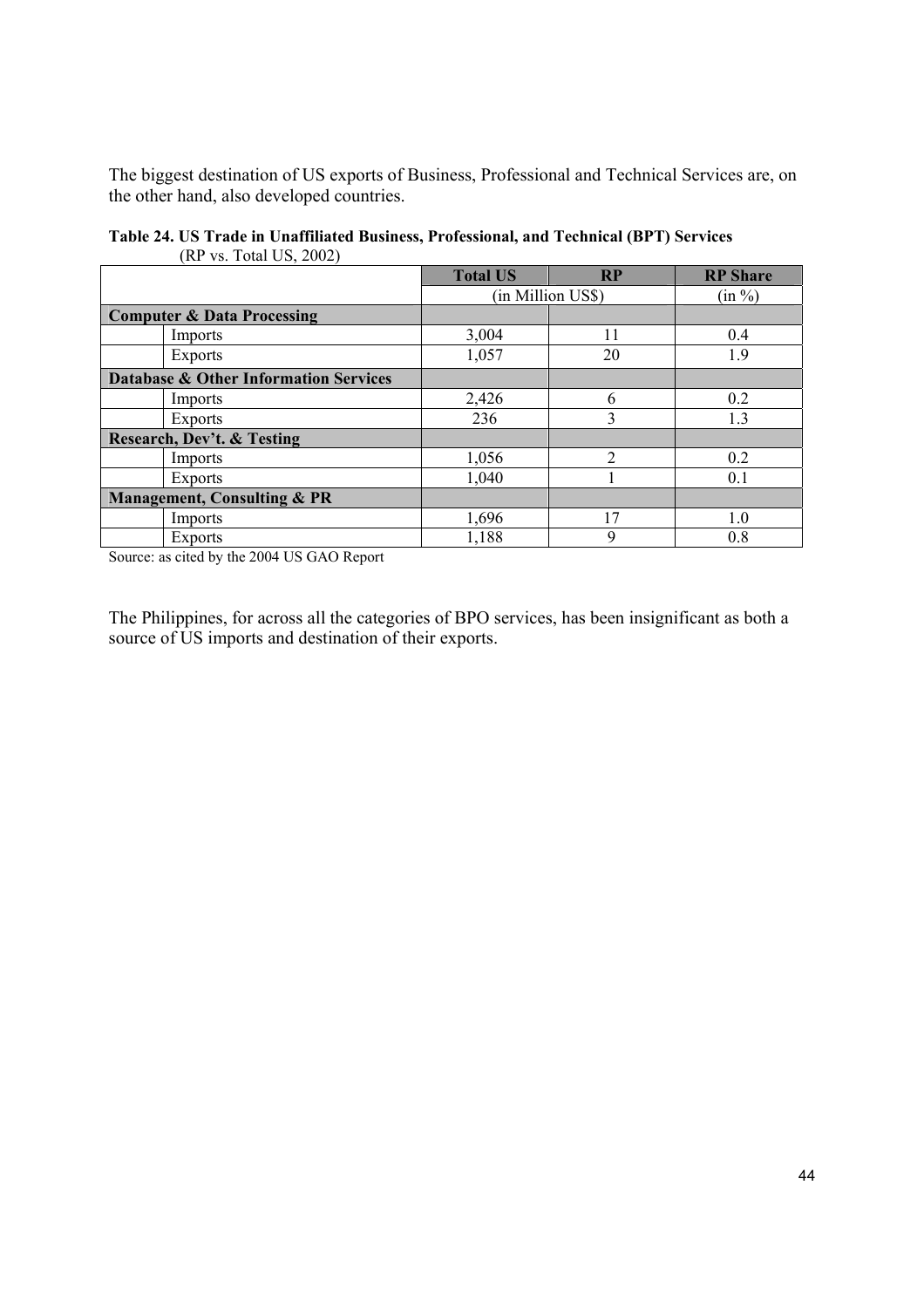# **B. Backlash against BPOs in the US Market**

The UN EDR mentioned several impediments to services trade, both those which are marketbased and policy induced. These were already enumerated in page 20.<sup>17</sup>

Of these, those which are policy induced are the following:

- Regulations and legal requirements (e.g. regarding privacy) may also raise transactions costs and limit international trade in services
- Required by law to be provided by companies established locally
- Lack of international recognition of professional qualifications, together with the lack of globally agreed privacy rules

As more American white-collar jobs are affected by off-shore outsourcing, negative opinion on the phenomenon is increasingly being developed. This process reached a climax during the political debates accompanying the November 2004 US Presidential Elections.<sup>18</sup> With the Democratic Party's Presidential candidate vocally adopting a protectionist line on off-shore outsourcing, the following were some of the measures proposed:

- "Collecting better data and analyses on the trend and its implications. (Rep. Adam Smith commissioned a US GAO report on the topic)
- Using the bully pulpit to urge domestic procurements and/or "shame" those who outsource offshore. (House Small Business Committee)

- Proximity to markets, interaction with customers, trust and confidence outweigh the possible benefits
- Not possible to be digitized and/or separated from related activities
- Need localized services or person-to-person contact for exchanging highly confidential information or for adapting to rapidly changing customer needs
- Regulations and legal requirements (e.g. regarding privacy) may also raise transactions costs and limit international trade in services
- Required by law to be provided by companies established locally
- Lack of international recognition of professional qualifications, together with the lack of globally agreed privacy rules
- Some locations lack the capacity to host off-shored service activities: supply of reliable telecom infrastructure, appropriately educated workers, rising wage costs and high levels of attrition in the fastest growing destinations
- TNCs have different perceptions of the risks and benefits of off-shoring services and some are reluctant to do so

 $18$  For example, an indirect manifestation of this is the initiative against telemarketing called the "Do Not Call" list. While targeted against both in-shore and off-shore telemarketing activities, it gained momentum as off-shoring of telemarketing functions was intensified. The US' "Do not call" list prevents telemarketing operators, under certain conditions, from calling those who have registered in the list. This measure currently does not make a distinction between off-shored and in-shore telemarketing activities. However, should further revisions in the US

**Telemarketing Sales Rule** include the mandatory disclosure of the telemarketer's country-location, then this can be construed as a rule targeting off-shoring.

 <sup>17</sup> To repeat, the 2003 UN E-commerce Development Report mentioned several impediments to services trade, both those which are market-based and policy induced. These are: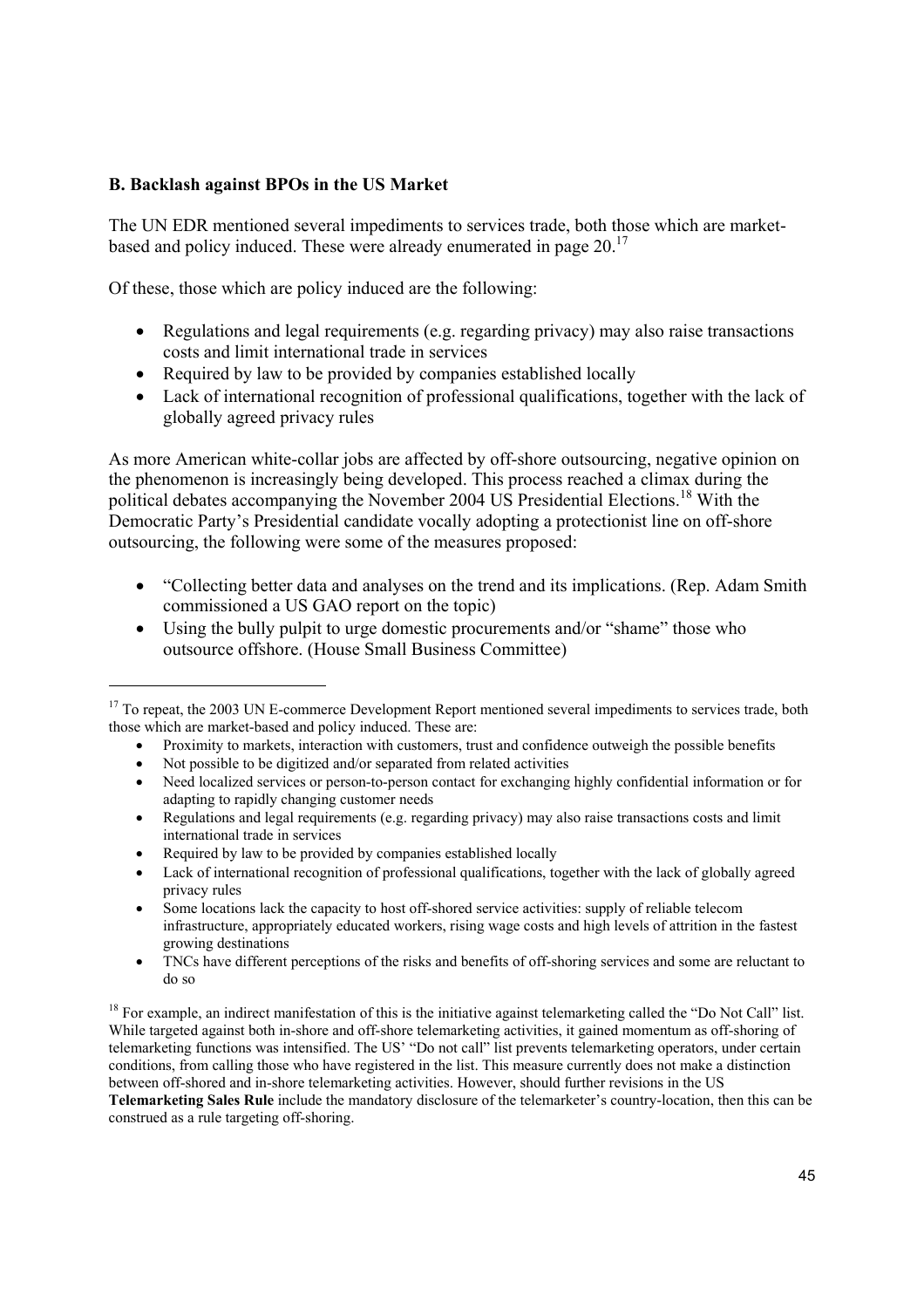- Tightening rules and enforcement for the use of L1 visas. (Rep. Nancy Johnson & Sen. Chris Dodd)
- Reducing the quantity of H1B visas and/or greater enforcement of the "prevailing wage" rule. (IEEE)
- Offering tax incentives to keep work and jobs onshore. (various)
- Offering tax incentives to subsidize the retraining of American workers. (various)
- Expanding the Trade Adjustment Assistance program to include those who lose service sector jobs to foreign competition.
- Reducing capacity building assistance to developing nations.
- Requiring companies to notify customers if overseas contractors have access to financial or personal data. (NJ Programmers Guild)
- Increasing "Buy American" requirements for federal procurements. (House Armed Services Chairman Duncan Hunter)
- Prohibiting taxpayer financed projects from going offshore.
- Requiring future trade agreements to include labor, environmental or other baselines to reduce foreign markets' cost advantages. (various)
- Banning companies that move operations offshore from access to government contracts. (Wash Tech)
- Supporting or encouraging unionization of the technology workforce. (CWA)<sup>"19</sup>

# **C. Possible Issues during the Negotiations**

To guide Philippine government negotiators during discussions for the proposed the RP-US FTA, the policy-induced measures impeding Philippine access to the US' services market should be framed in the context of the GATT's different modes of supplying services for international trade.

It must be noted, though, that these issues are mainly **prospective** in nature, except for the issues on the granting of Visas. However, as economic performance of the US remains uncertain, negative sentiments towards off-shoring may be expected to continue. This will in turn place pressure on the US government, despite the avid pro-market stance of Pres. George W. Bush, to become stricter (i.e., more protectionist) in dealing with the issue of off-shoring.

Anti-BPO policy measures which the US government may adopt include:

- (1) **Mode 1**. Impediments to Philippine cross-border provision of BPO services to the US these result from policies that would increase the transaction costs of off-shoring services, including:
	- a. imposing stricter standards on off-shored services than on local service providers (e.g., stricter data privacy requirements such as requiring companies to obtain

<sup>&</sup>lt;sup>19</sup> "Offshore Outsourcing and the Future of American Competitiveness," as presented by Bruce P. Mehlman, Assistant Secretary for Technology Policy, US Department of Commerce, before the ITA ISAC-13 Advisory Committee, Washington, DC, October 14, 2003.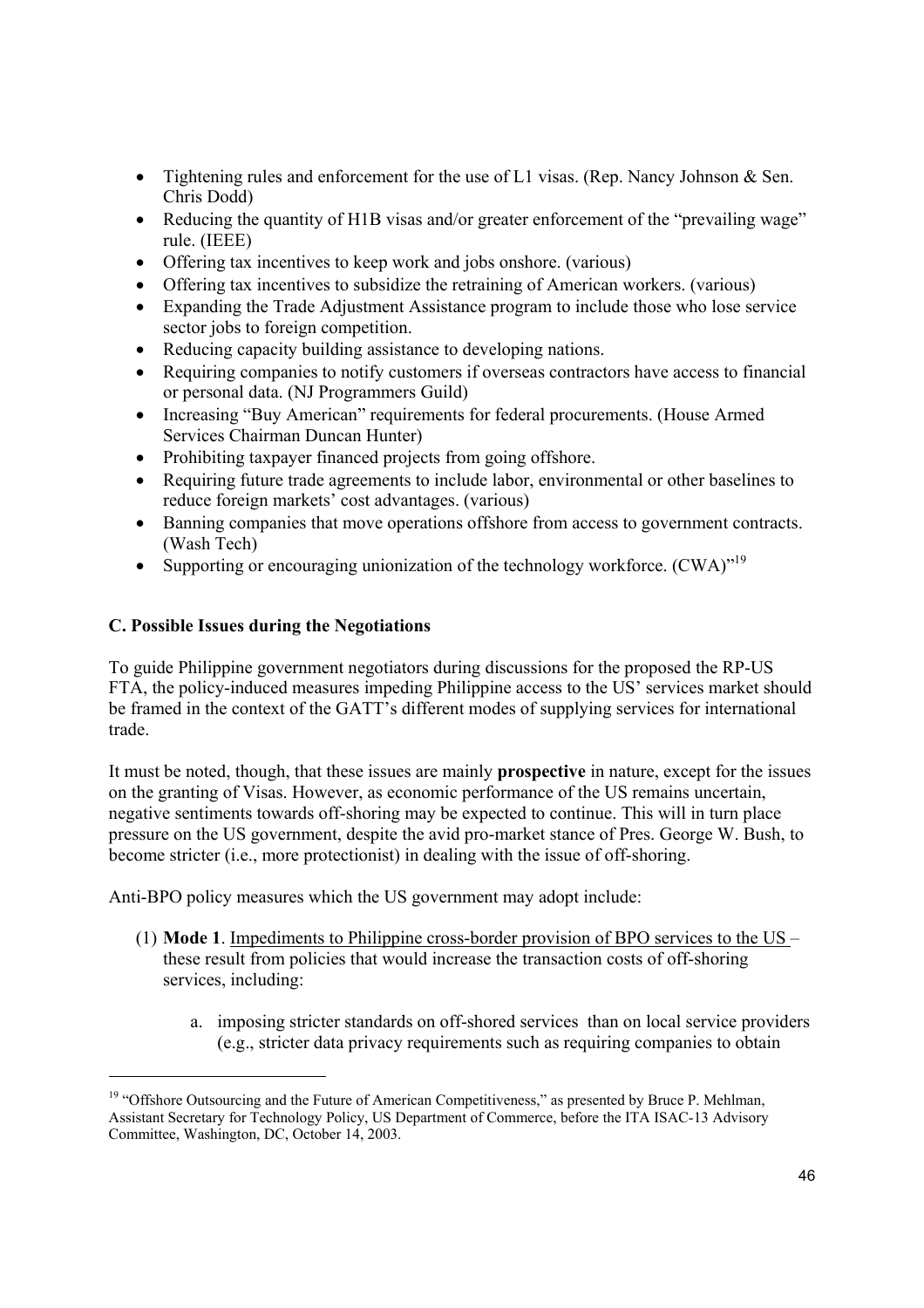explicit customer approval before private information can be transferred and processed in off-shore locations);

- b. legislations banning the off-shoring of publicly-funded projects or of portions of these projects;
- c. legislations that require service activities to be provided by local (US) companies; and
- d. certification standards that open certain service activities to be performed only by those certified according to US laws, including those that restrict the practice professions only to American citizens.

From the purview of Philippine BPOs, the specific regulations critical in data privacy are those related to the US financial sector (The Financial Modernization Act of 1999, also known as the "Gramm-Leach-Bliley Act or GLBA") and to medical transcription (The Health Insurance Portability and Accountability Act "HIPAA" of 1996). These two legislations actually do not single-out off-shoring in terms of stricter data protection requirements. However, their stricter implementation, or even possibility of their amendment, may prospectively make it more difficult for off-shored operations including those based in the Philippines—to comply.20

The HIPAA was primarily enacted to improve the administration of the US' health insurance system. It requires companies to comply with a variety of regulations related to standardization, security, and privacy.

On the other hand, financial services are covered mainly by the GLBA. However, there are virtually no few legal restrictions on off-shore transfer of financial information if: (1) the transfer is related to the financial service or process that the customer requested or authorized; or (2) it is necessary to maintain or service the customer's account. However,

<sup>&</sup>lt;sup>20</sup> For instance, the US Federal Deposit Insurance Commission (FDIC) recommended (2004) the following stricter measures on the transfer of information to off-shored locations:

<sup>(1)</sup> **Encourage Identification of Undisclosed Third-Party Contracting Arrangements**. "Undisclosed third-party contracting arrangements may increase risk in outsourcing relationships. This potential increase in risk occurs regardless of whether the undisclosed third party resides domestically or offshore; however, inherent outsourcing risks may be amplified due to unique country risk when the third party is an offshore vendor. Our recommendation is that financial institutions that outsource data to domestic vendors should be aware when domestic vendors have in turn subcontracted out that same work to overseas or domestic third parties. This practice has not always been the case; the May 2004 edition of the American Bankers Association's Banking Journal discusses an instance where subcontracting to an offshore vendor occurred without the knowledge of the financial institution . . . . "

<sup>(2)</sup> **Consider Enhancing Bank Service Company Act (BSCA) Retention Procedures through Creation of a Central Database**. "To assist in measuring and monitoring the systemic risk posed by foreign technology service providers, the Federal financial institution regulators should consider enhancing their BSCA retention procedures. Section  $7(c)(2)$  of the BSCA states that any regulated financial institution that has services performed by a third party "shall notify such (appropriate Federal banking agency) of the existence of the service relationship within 30 days after the making of such service contract or the performance of the service, whichever occurs first." Currently those notices are not aggregated in a central location. The agencies should conduct a cost/benefit analysis of establishing one shared, central repository of institution notices of outsourcing arrangements for use in analysis, monitoring, and tracking by the Federal Financial Institutions Examination Council<sup>"</sup>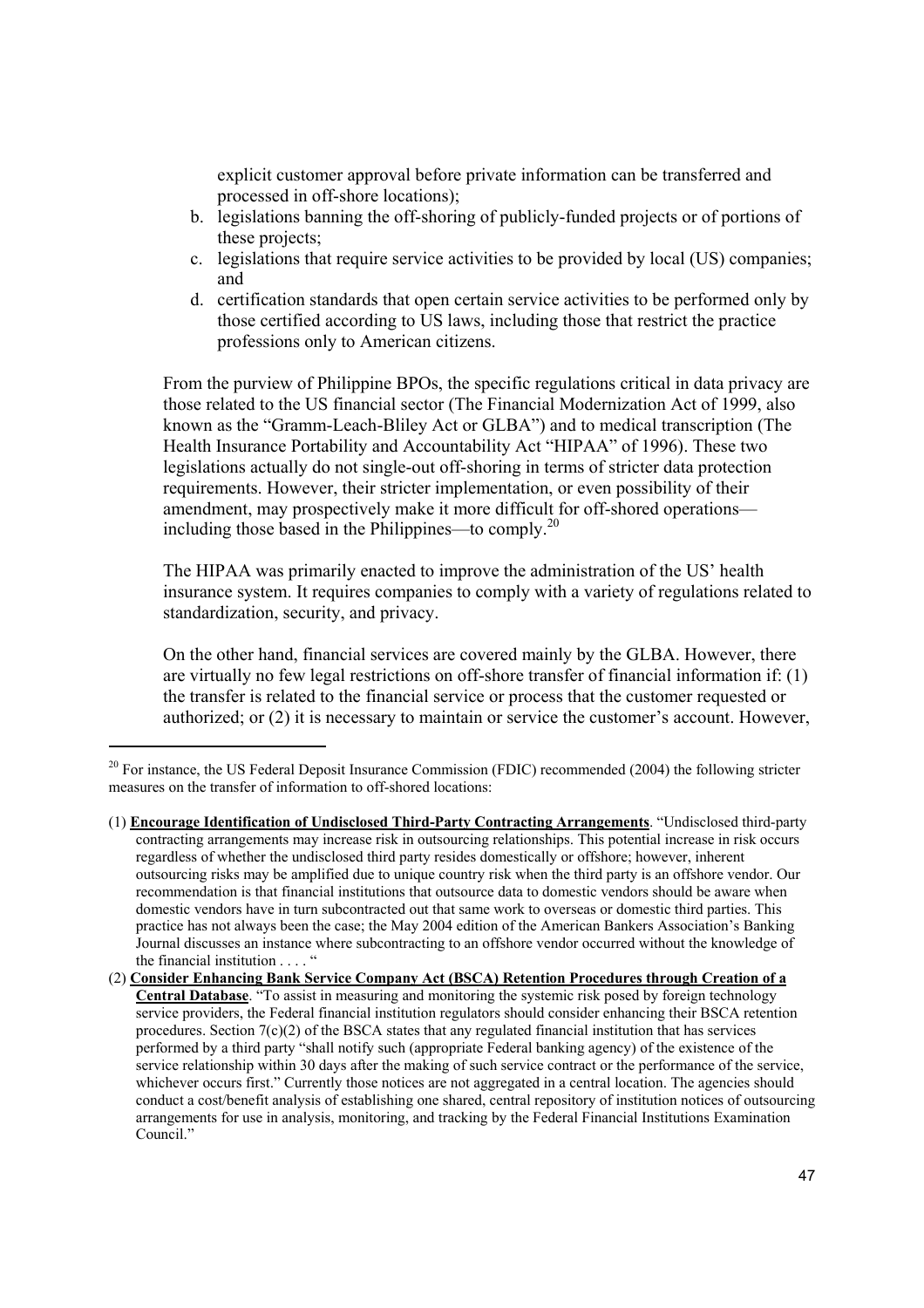the GLBA obligates financial institutions to respect customer privacy and protect customer personal information against reasonably foreseeable internal or external threats to its security, confidentiality, and integrity. $21$ 

(2) **Mode 3**. Impediments to Provision of BPO Services to the US Market by Philippinebased companies – these result from policies that would provide disincentives to American companies that want to establish or intensify commercial presence in the Philippines, for purposes of servicing US' needs. These would include providing tax incentives for keeping American investments and jobs in US shores.

For example, provisions in the 2003 proposed "Invest in the USA Act" in the Senate (i.e., the "Homeland Investment Act" in the House) sought to encourage foreign earnings accumulated overseas by US companies to be invested in the United States by allowing a one-year opportunity for foreign-earned income brought into the United States subject to an effective 5.25 percent tax rate, thus substantially reducing the current tax disincentive to investing foreign earnings in the United States.

(3) **Mode 4**. Impediments to Movement of Natural Persons – these pertain to measures that would further limit or make more difficult the temporary movement of Filipinos to the US. Currently, this is the most pressing obstacle faced by Philippine BPOs. At the initial stage of a BPO contract, project team members are ideally sent to client companies (i.e., American companies) to gain familiarity with the specific technical requirements of the project (e.g., product and process technical familiarity) and to foster close relationships with their counterparts.

BPOs are specifically vulnerable to strict procedural Visa requirements of the US government. A typical BPO worker is young, single and normally without accumulated assets—a profile matching most illegal immigrants in the US. In the context of a very low recruitment success rate and tight schedules for implementing new programs (i.e., new BPO contracts), difficulty in obtaining visas could lead to serious problems for BPO companies.

While strict visa requirements directly impede the movement of natural persons (Mode 4), their impact also negatively impact on Mode 1 (cross-border provision of services). As mentioned earlier, local team members executing BPO projects normally need to be temporarily assigned to US client companies. $^{22}$ 

<sup>&</sup>lt;sup>21</sup> "Offshore Outsourcing of Data Services by Insured Institutions and Associated Consumer Privacy Risks," study undertaken by the Federal Deposit Insurance Corporation. June 2004.

 $22$  For example, interviewed resource persons from Philippine-based international call centers share their difficulty in obtaining US visas for customer support agents and technical support agents/engineers. Recent experience involved a requirement to send 80 agents to the US. After a difficult recruitment process, with a success rate of less than 2%, half of the 80 successful applicants were denied visas. Given only one-and-a-half months from contract closing to full implementation, the company had to rush through the recruitment of additional 40 agents (preferably with live US visas).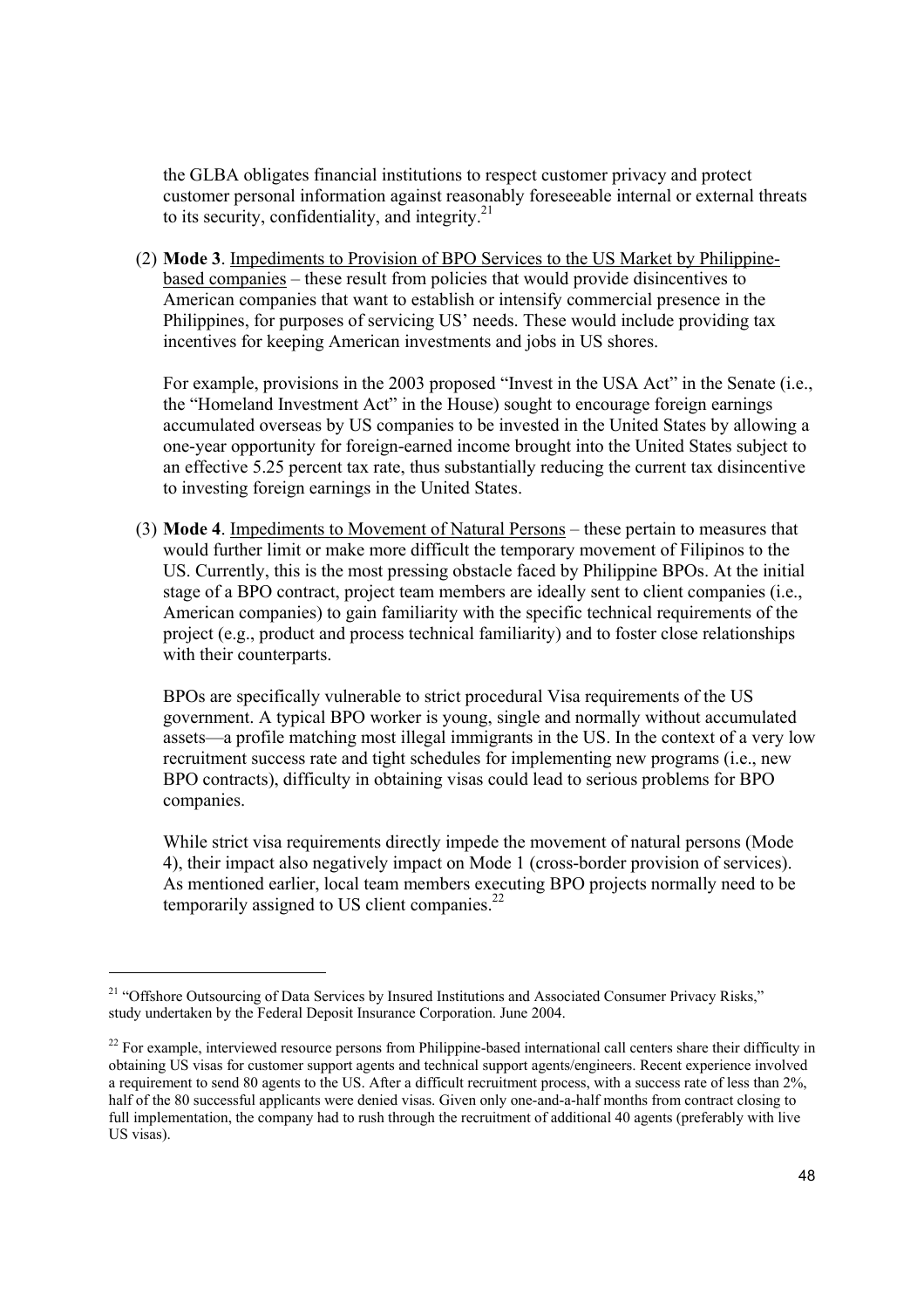**Table 25. Summary of BPO-related Issues in the Proposed RP-US FTA** 

| <b>Modes of</b> | <b>Description</b>                | <b>Possible Impediments</b>                                                                                                                                                                                                |
|-----------------|-----------------------------------|----------------------------------------------------------------------------------------------------------------------------------------------------------------------------------------------------------------------------|
| <b>Supply</b>   |                                   |                                                                                                                                                                                                                            |
| Mode 1          | Cross-border<br>Supply            | Possible legislation limiting outsourced off-<br>shoring of publicly funded projects<br>Possible legislation similar to EU Data Privacy<br>Directive<br>State and national standards & certifications for<br>professionals |
| Mode 2          | Consumption<br>Abroad             | none identified                                                                                                                                                                                                            |
| Mode 3          | Commercial<br>Presence            | Lower tax rate for repatriated income from<br>abroad                                                                                                                                                                       |
| Mode 4          | Movement<br>of natural<br>persons | <b>Temporary Business Entry</b><br>Processing time<br>for granting of temporary business VISA                                                                                                                              |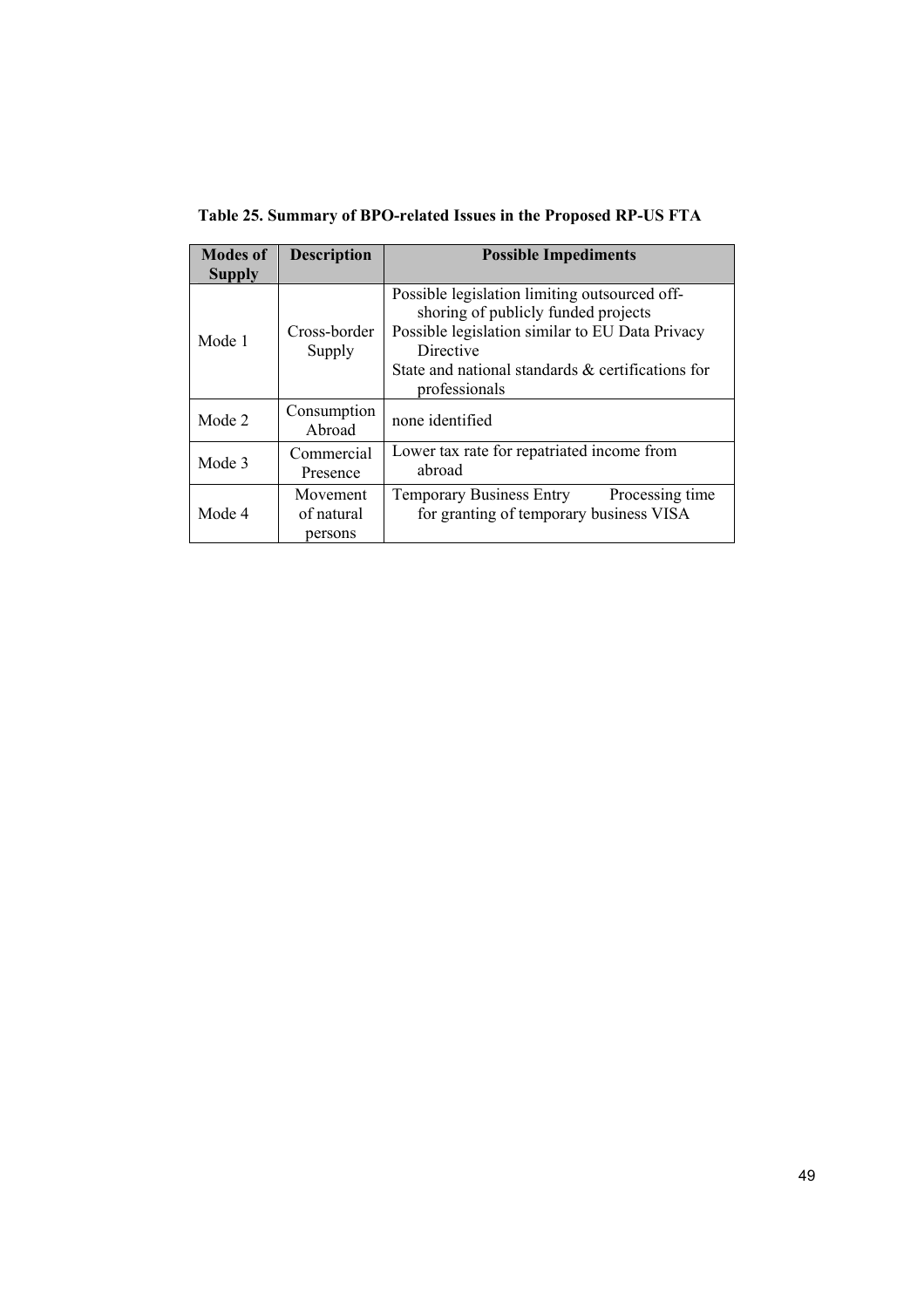# **V. RECOMMENDATIONS TO THE PHILIPPINE PANEL**

In May 2003, the governments of the US and of Singapore signed the US-Singapore FTA. A review of the specific chapters of this document reveals that it may be used by the Philippine government as a template for the negotiations, in the context of impediments—**existing** and **potential**—to Philippine provision of BPO services to the American market.

Specifically, it is suggested that the Philippine panel consider negotiating for:

# **A. Inclusion of a Chapter on Cross-border Trade in Services.**

This chapter is critical to ensure that prospective regulations against off-shoring will have minimal impact on Philippine BPOs. As such, the said chapter should include articles on:

- 1. National Treatment that the US shall treat Philippine service suppliers in no less favorable manner as it treats US service suppliers; and that this provision extends to the regional (State) governments of the US. However, the Philippine negotiators must also request that, for purposes of compliance with Domestic Regulations—for example, should US regulations require prior authorization for the delivery of a particular service—Philippine service companies be accorded also National Treatment<sup>23</sup>
- 2. Most Favored Nation Treatment that the US shall treat US service suppliers in no less favorable manner as it treats any other country.
- 3. Market Access that the US—either the federal government or any of the states shall not adopt or maintain any measure that will:
	- $\blacksquare$  limit the number of Philippine service suppliers, whether in the form of numerical quotas, monopolies, exclusive service suppliers or the requirement of an economic needs test;
	- limit the total value of service transactions or assets in the form of numerical quotas or the requirement of an economic needs test;
	- Imit the total number of service operations or the total quantity of services output expressed in terms of designated numerical units in the form of quotas or the requirement of an economic needs test;
	- limit the total number of natural persons that may be employed in a particular service sector or that a service supplier may employ and who are necessary for, and directly related to, the supply of a specific service in the form of numerical quotas or the requirement of an economic needs test;

<sup>&</sup>lt;sup>23</sup> The Philippine government may also consider negotiating for Safe Harbor Classification—or its US equivalent of the Philippines, in view of possible US legislations adopting the European Union's Data Protection Directive. Should the US adopt stricter data privacy requirements for off-shored services, the Philippines may be accredited, per force of the FTA, as among those countries who comply with strict data privacy laws. However, should Philippine BPOs already be accorded National Treatment status, safe harbor provisions may no longer be needed.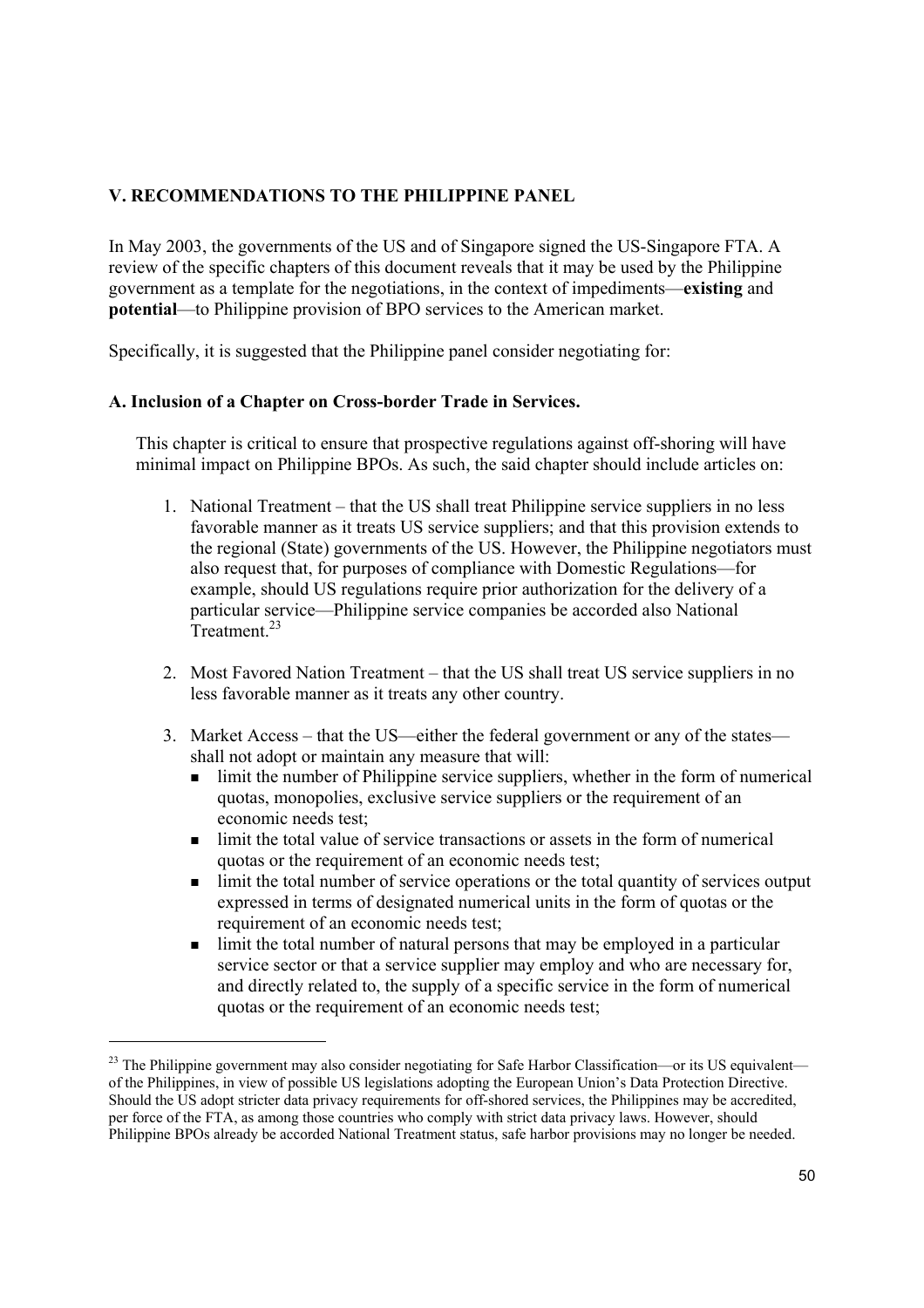- **Figure 1** restrict or require specific types of legal entity or joint venture through which a service supplier may supply a service.
- 4. Local Presence that the US shall not require a Philippine service supplier to establish or maintain a representative office or any form of enterprise, or to be resident, in its territory as a condition for the cross-border supply of a service.
- 5. Recognition that for purposes of the fulfillment, in whole or in part, of its standards or criteria for the authorization, licensing or certification of services suppliers, the US should recognize the education or experience obtained, requirements met, or licenses or certifications granted in the Philippines; and that such recognition, should be achieved through harmonization of standards or even accorded autonomously.

# **B. Inclusion of a Chapter on Temporary Entry of Business Persons.**

This Chapter is critical to address the most pressing concern of Philippine BPOs, in relation to US government regulations—the issuance of visas. It should tackle the facilitation of procedural requirements for the granting of visas to BPO professionals. Perhaps a certification from the local BPO association can be considered to give additional merit for the visa application of a BPO professional.

Current WTO negotiations and commitments on Mode 4 cover mainly "intra-corporate transfers of high-level personnel and business visitors."24 The **US-Singapore FTA** contains a chapter on "Chapter 11. Temporary Entry of Business Persons," where four types of business persons are recognized:

- Business Visitors
- **Traders and Investors**
- **Intra-company Transferees**
- **Professionals**

Based on how they are currently defined in the US-Singapore FTA, all categories would be useful for BPOs.<sup>25</sup> Specifically, the Philippine government should negotiate for:

1.Negotiate for the inclusion of a Chapter on Temporary Entry of Business Persons, and the inclusion in the said Chapter of articles on:

- **Regulatory Transparency**
- **Provision of Information**
- **Temporary Entry Coordinators**
- Dispute Settlement

2.For classification as "Business Visitor," remove requirement that visa applicant should demonstrate that:

<sup>24 2004</sup> World Trade Report, World Trade Organization, p.46

<sup>&</sup>lt;sup>25</sup> The category "traders and investors" may however be useful only for BPOs that want to establish commercial presence in the US.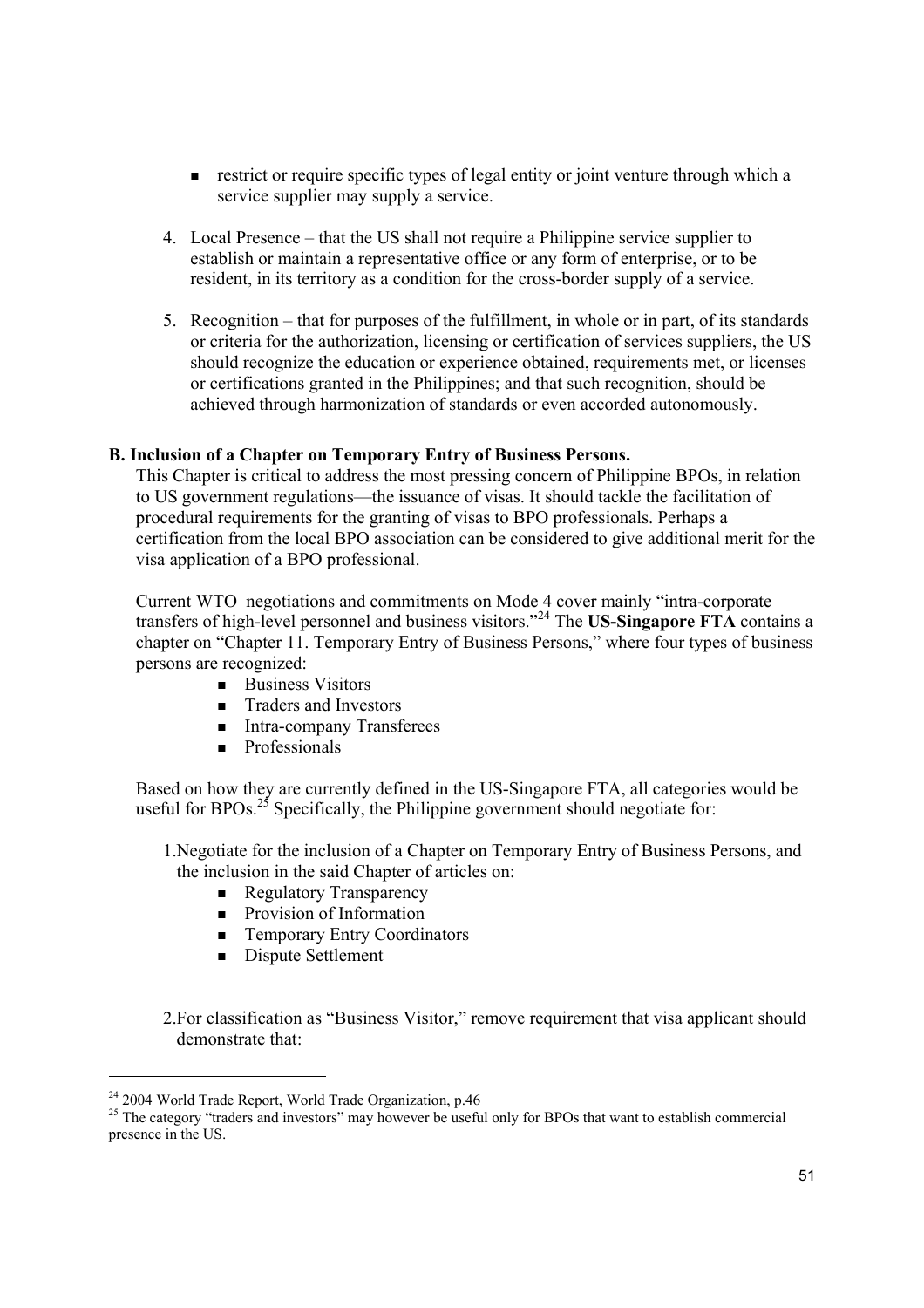the primary source of remuneration for the proposed business activity is outside the territory of the Party granting temporary entry;

but retain the requirement that:

- $\blacksquare$  the business person's principal place of business and the actual place of accrual of profits, at least predominantly, remain outside such territory.
- For classification as "Intra-company Transferees," remove the requirement that: a Party may require the business person to have been employed continuously by the enterprise for one year within the three-year period immediately preceding the date of the application for admission.
- Include in the definition of "Business Visitors" BPO professionals, including customer call agents and technical support agents / engineers undergoing product familiarization in the US.
- Within the purview of the categories of "Business Persons," insist on the inclusion of **prohibitions** on:
	- o as a condition for temporary entry, require prior approval procedures, petitions, labor certification tests, or other procedures of similar effect; or
	- o impose or maintain any numerical restriction relating to temporary entry.

# **C. Inclusion of a Chapter on Electronic Commerce.**

This refers to the inclusion of provisions that will ensure the continued free flow of electronic commerce between the two countries. This chapter is critical especially in connection with the provision of cross-border trade in BPO services (Mode 1).

Specifically, the Philippines should negotiate for the inclusion of the following articles:

- 1. the US shall not apply customs duties or other duties, fees, or charges on or in connection with the importation or exportation of digital products by electronic transmission;
- 2. that the customs value of an imported carrier medium bearing a digital product according to the cost or value of the carrier medium alone, without regard to the cost or value of the digital product stored on the carrier medium; and
- 3. that the US shall not treat Philippine digital products any less favorable than digital products (a) created, produced, published, stored, transmitted, contracted for, commissioned, or first made available on commercial terms, outside its territory; or (b) the author, performer, producer, developer, or distributor of such digital products is a Filipino.

# **D. Argue for Technical Assistance for Capability Building Programs.**

The US government, on the other hand, will most likely negotiate for:

- 1. Enhanced Philippine compliance to Intellectual Property conventions
- 2. Stricter data privacy protection legislation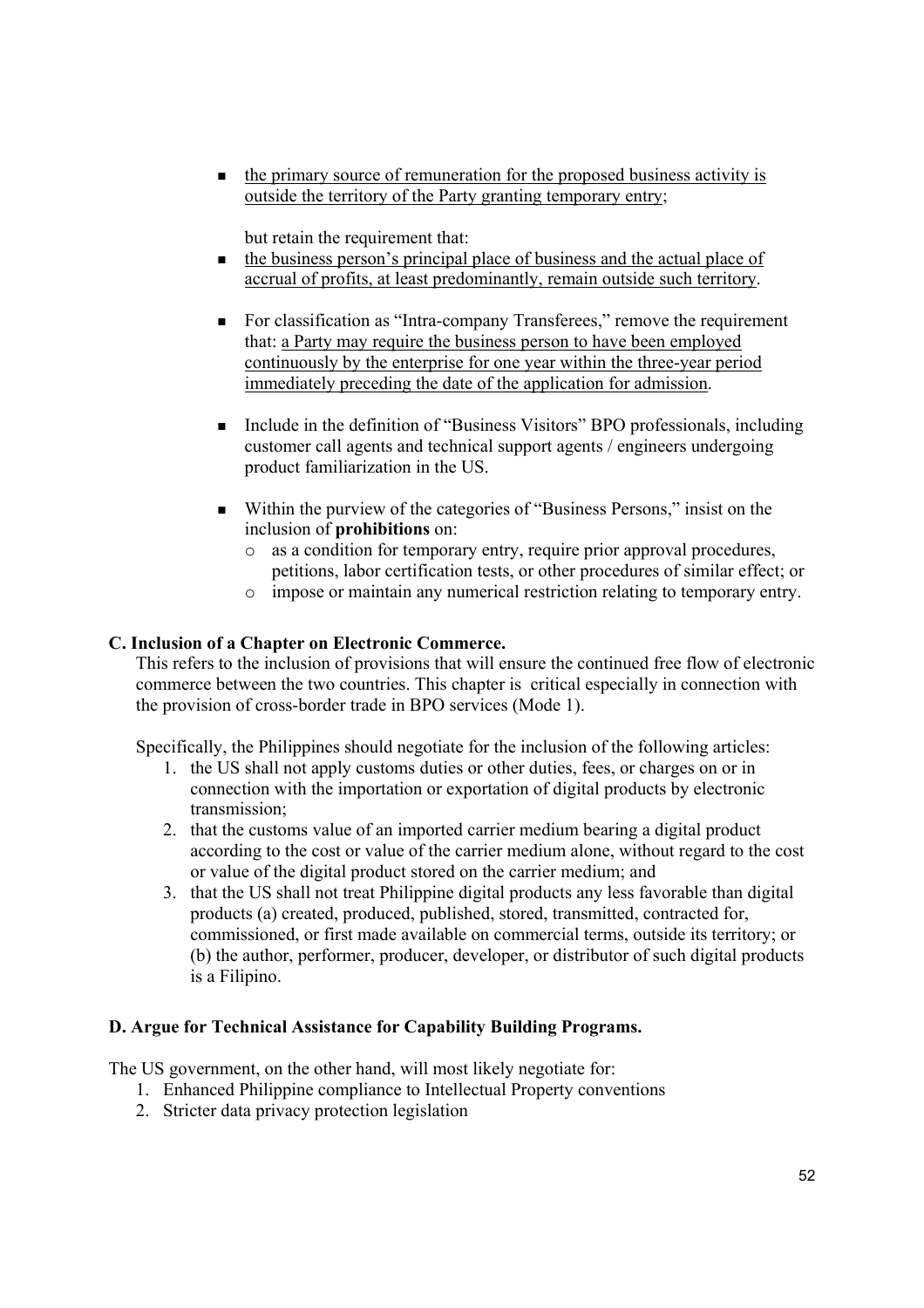3. Removal of restrictions on foreign investments in the telecoms sector (e.g., the 40% limit on foreign ownership of telecoms companies), together with the removal of anticompetitive policies (e.g., clearer policy on the Voice over the Internet Protocol (VoIP).

In as much as these likely US negotiating points will also benefit the Philippine BPO sector, the Philippine government may want to use this (i.e., US government interest) as leverage and negotiate instead for Technical Assistance in the nature of Capability Building Programs for the said items, specifically:

- For reviewing and, if needed, revising Data Privacy Protection bill(s) filed in the Philippine House of Representatives; and developing government and industry capability for its implementation and enforcement. These would include US government assistance for research, advocacy and training. Passing and enforcing a data privacy protection law for the Philippines is critical given (a) apprehensions in the US on the risk of inappropriate use of personal information transferred and processed through off-shore outsourced services; and (b) passage by India, the country-leader in BPO services, of its own Data Privacy Law. As mentioned earlier, the European Union has already adopted strict measures to restrict the transfer of personal information to non EU-member countries (except those which were given "Safe Harbor" status, due to the adequacy of their data protection mechanisms).
- For the enhancement of Philippine compliance in Intellectual Property laws client companies, especially for higher value-added services, are susceptible to intellectual property infringements.
- For the conduct of a policy study on removing the remaining barriers to foreign investment and anti-competitive policies in the telecommunication sector and in other related sectors, e.g. clearer policy on the use of Voice over the Internet Protocol (VoIP).

Moreover, the Philippine government may also request for Technical Assistance in the following areas:

- For the enhancement of Philippine education, especially in (a) the replication of successful college-level and professional intervention for improving IT-related skills and (b) the use of technology in language training.
- For the conduct of a comprehensive promotional campaign for building the Philippines as Asian Outsourcing Hub for US companies.
- For a market study on emerging opportunities for Philippine BPOs, in light of stricter corporate governance standards and laws on data privacy (e.g, Sarbanes-Oxley Law, Gramm-Leach-Bliley Act, FTC Rules on Telemarketing, the HIPAA, etc.).
- For enhancement of the Philippine Statistical System to allow for the accurate monitoring of the contribution of the services sector, specifically of BPOs, to the national economy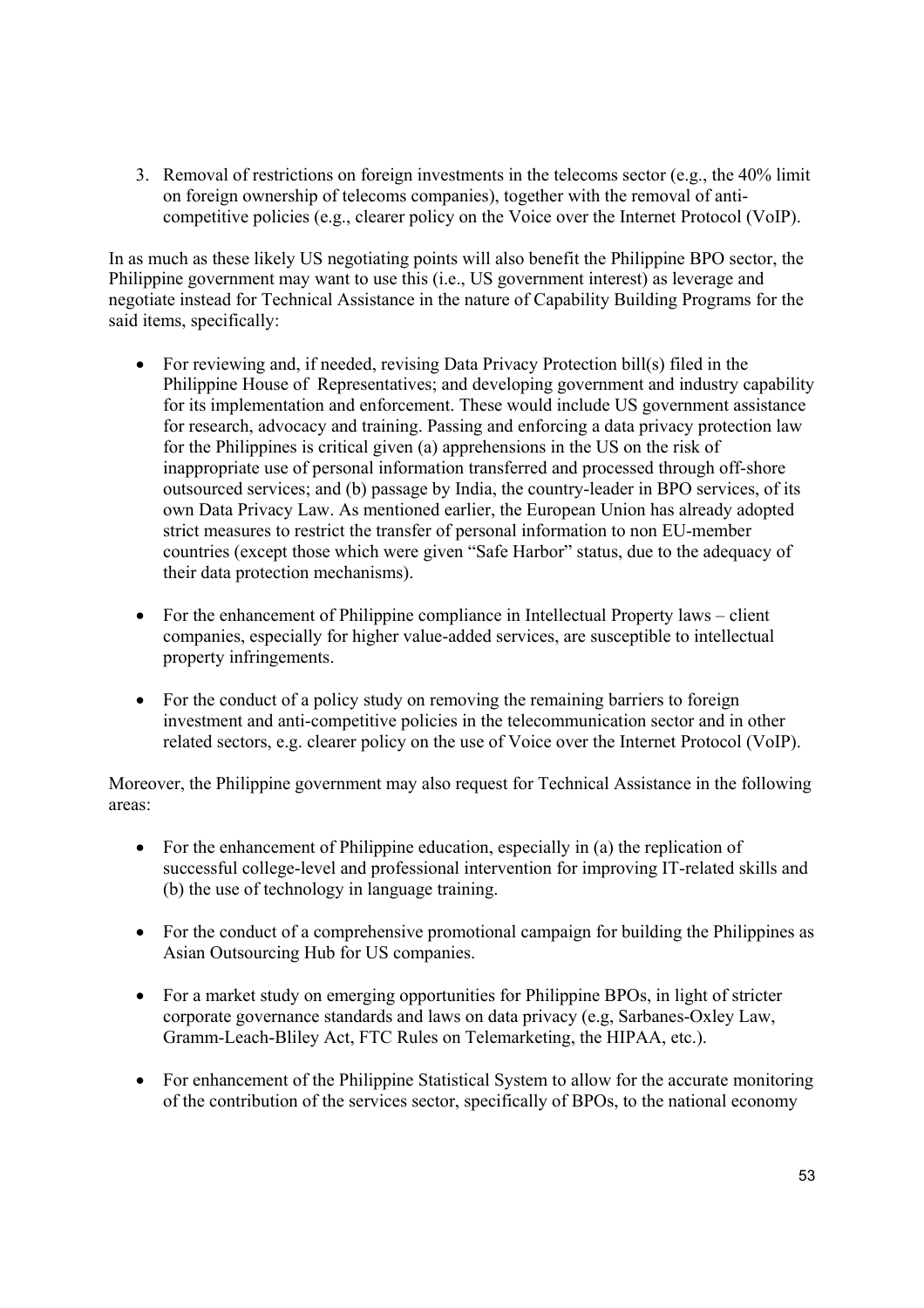and of the flow of service activities within the regions of the country and to export markets.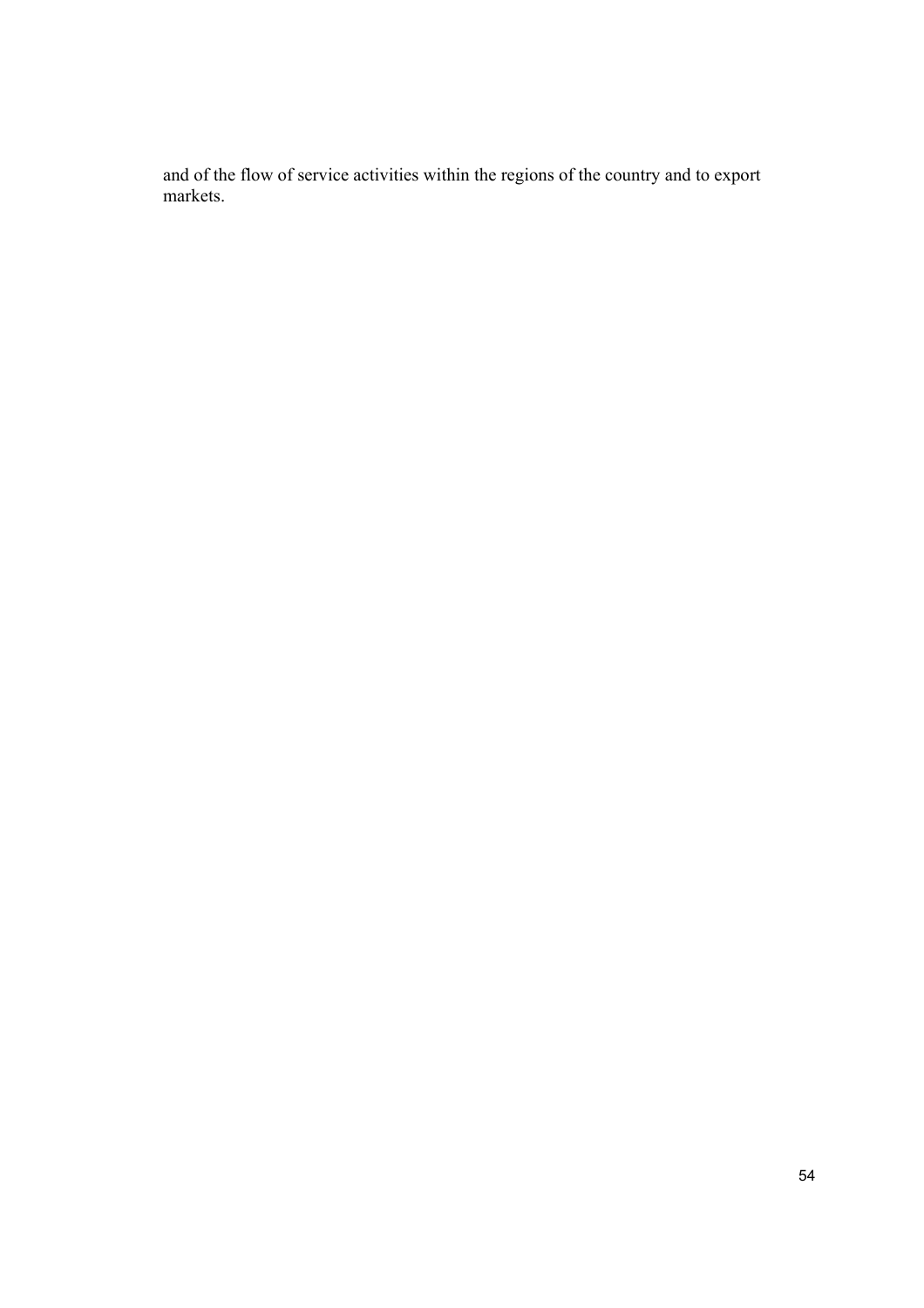# **MAJOR REFERENCES**

# Philippine Government Reports

- **Business Process Outsourcing (BPO) Roadmap: Positioning RP as Global BPO Hub**, July 2003. Presentation by the ICT Division of the Board of Investments (BOI), Department of Trade and Industry (DTI). *(downloaded from http://www.dti.gov.ph/contentment/9/16/119/422.jsp, December 2004)*
- **Strategic Roadmap 2003**. Report presented by the Information Technology and Electronic Commerce Council (ITECC) and Accelerating Growth Investment and Liberalization with Equity (AGILE).

### Studies / Articles on BPOs – Philippines

- **ICT Workforce Demand Study 2004**. Survey undertaken by the Information Technology Association of the Philippines (ITAP)
- **Call Center Industry: A Silver Lining**, in the Industry Monitor, September 2004. Ms. Kim San Agustin. School of Economics, University of Asia and the Pacific.
- **The Philippine Opportunity: Offshore BPO**. A presentation by neo-IT *(downloaded from www.neoIT.com, December 2004)*
- **The Philippines Answers the Call: Call Center Industry 2003**, in the SGV Review. Francis Huang. December 2003.
- **Sector Outlook: Philippine Call Centres**. CLSA Asia Pacific Markets. July 2004
- **An in-depth Study on the Animation Industry in the Philippines**. Center for Business and Economics Research and Development. De La Salle University. 2001.
- **Assessing the Competitiveness of the Philippine IT Industry**, Dr. Myrna S. Austria. Philippine Institute for Development Studies. 1998.
- **The Philippines: Low Cost, but Higher Risk**, in the Computer World. September 15, 2003.
- **Philippines Offshore Outsourcing**, Customer Interface, July 2002. (*downloaded from www.c-interface.com, December 2004*)

# World Bank Publications

- **E-Commerce Development Report**, 2003
- **ICT at a Glance**, 2004, various countries. WB Development Data Group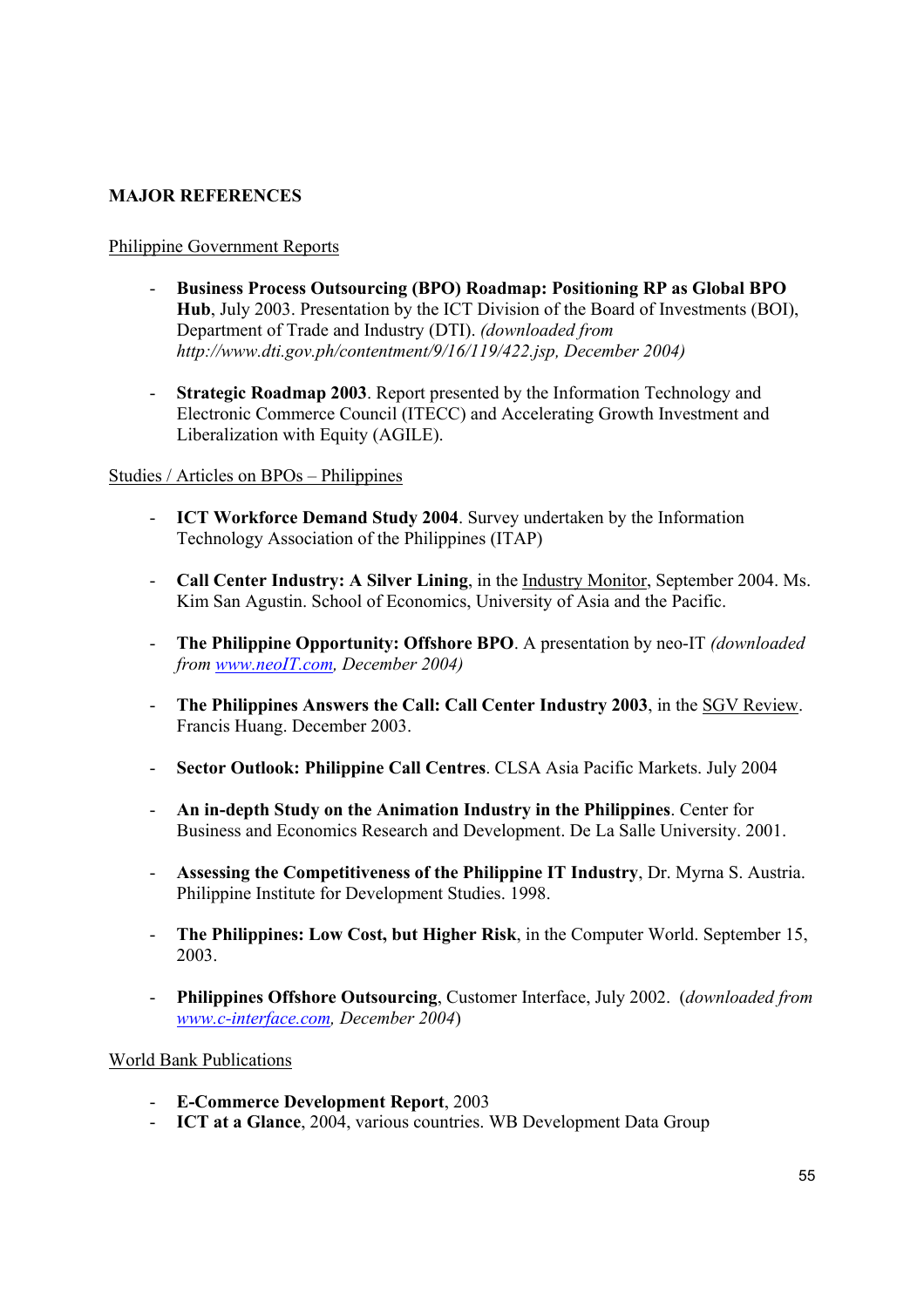# United Nations Publications

- **World Investment Report**, 2004. United Nations Conference on Trade and Development (UNCTAD)
- **Manual on Statistics of International Trade in Services**, prepared by the Department of Economic and Social Affairs, Statistics Division of the United Nations (Statistical Papers Series M No. 86 (2002)

International Monetary Fund

- **IMF Balance of Payments Manual** 

# World Trade Organization

- **Measuring Trade in Services: A WTO Training Module** *(downloaded from www.wto.org, November 2004)*

# Studies / Articles on BPOs – Other Countries; Global

- **NASSCOM-McKinsey Report 2002: Strategies to Achieve the Indian IT Industry's Aspiration**. National Association of Software and Service Companies (NASSCOM) and McKinsey & Co., Inc.
- **Report to Congressional Requesters: Current Government Data Provide Limited Insight into Offshoring of Services**. United States Government Accountability Office (GAO). September 2004.
- **A.T. Kearney's 2004 Offshore Location Attractiveness Index**.
- **The Titans Take Hold: Summary of the Second Annual Global Offshore Survey**. Deloitte Research. 2003.
- **The Promise of Offshoring**, in The Network World. July 5, 2004.

# Books

- **Economics of Strategy**. Besanko et. al. (2003 ed.)

# **Others**

- **Report on the International Student Achievement in Mathematics and in Science**. TIMSS & PIRLS International Study Center, Lynch School of Education, Boston College. 2004.